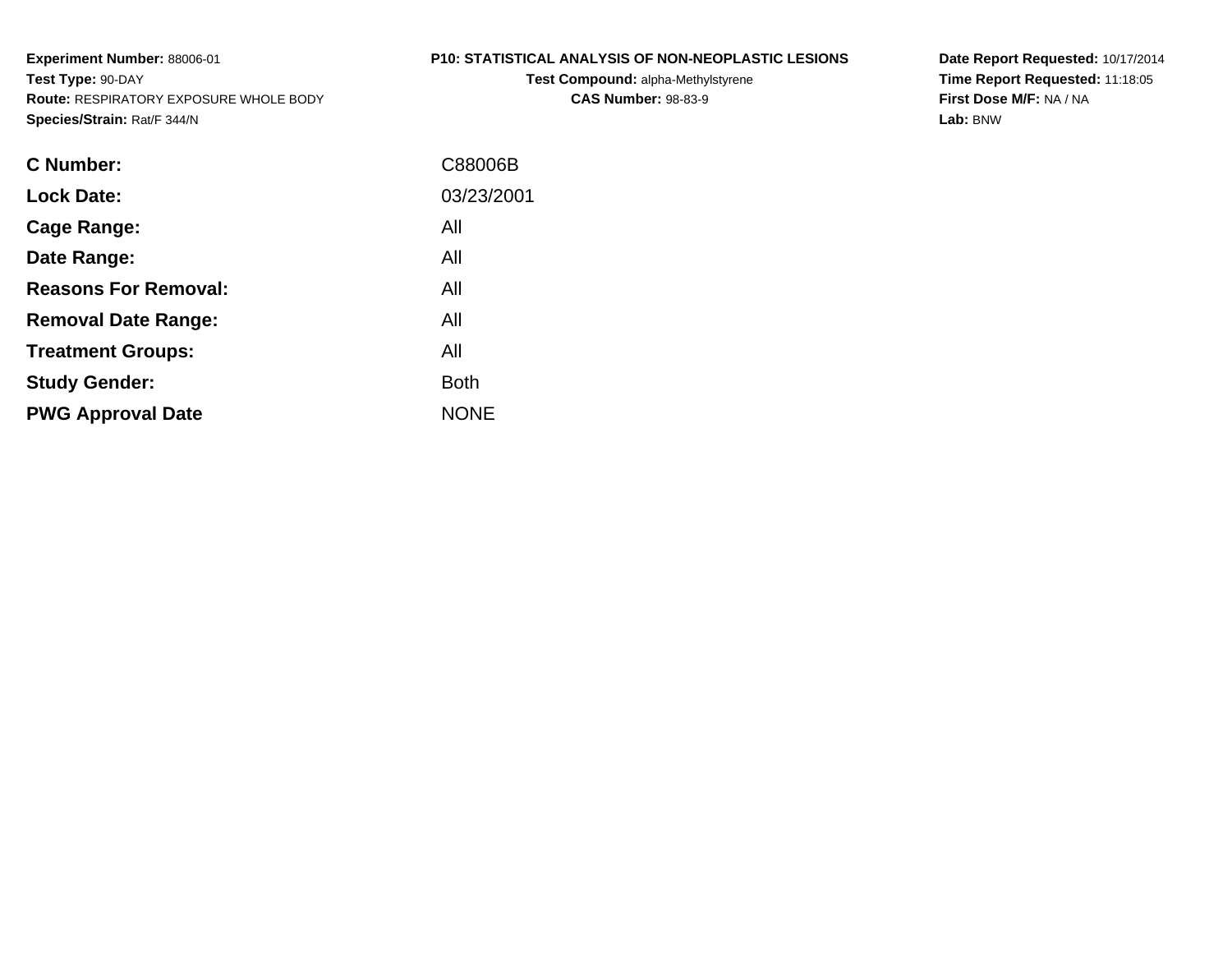#### **P10: STATISTICAL ANALYSIS OF NON-NEOPLASTIC LESIONS**

**Test Compound:** alpha-Methylstyrene**CAS Number:** 98-83-9

**Date Report Requested:** 10/17/2014**Time Report Requested:** 11:18:05**First Dose M/F:** NA / NA**Lab:** BNW

# **SUMMARY OF STATISTICALLY SIGNIFICANT (P<=.05) RESULTS IN THE ANALYSIS OF ALPHA-METHYLSTYRENE**

#### **MALE RAT**

#### **Organ**

EyeKidney: Cortex, Renal TubuleLymph Node, Mediastinal

#### **FEMALE RAT**

#### **Organ**

Kidney: Cortex, Renal TubuleLymph Node, MediastinalLymph Node, Mesenteric**Ovary** y contract the contract of the contract of the contract of the contract of the contract of the contract of the contract of the contract of the contract of the contract of the contract of the contract of the contract of the Pleura

# **Morphology** Hemorrhage Regeneration Hemorrhage

#### **Morphology**

 Regeneration Hemorrhage Hyperplasia LymphoidInflammation Focal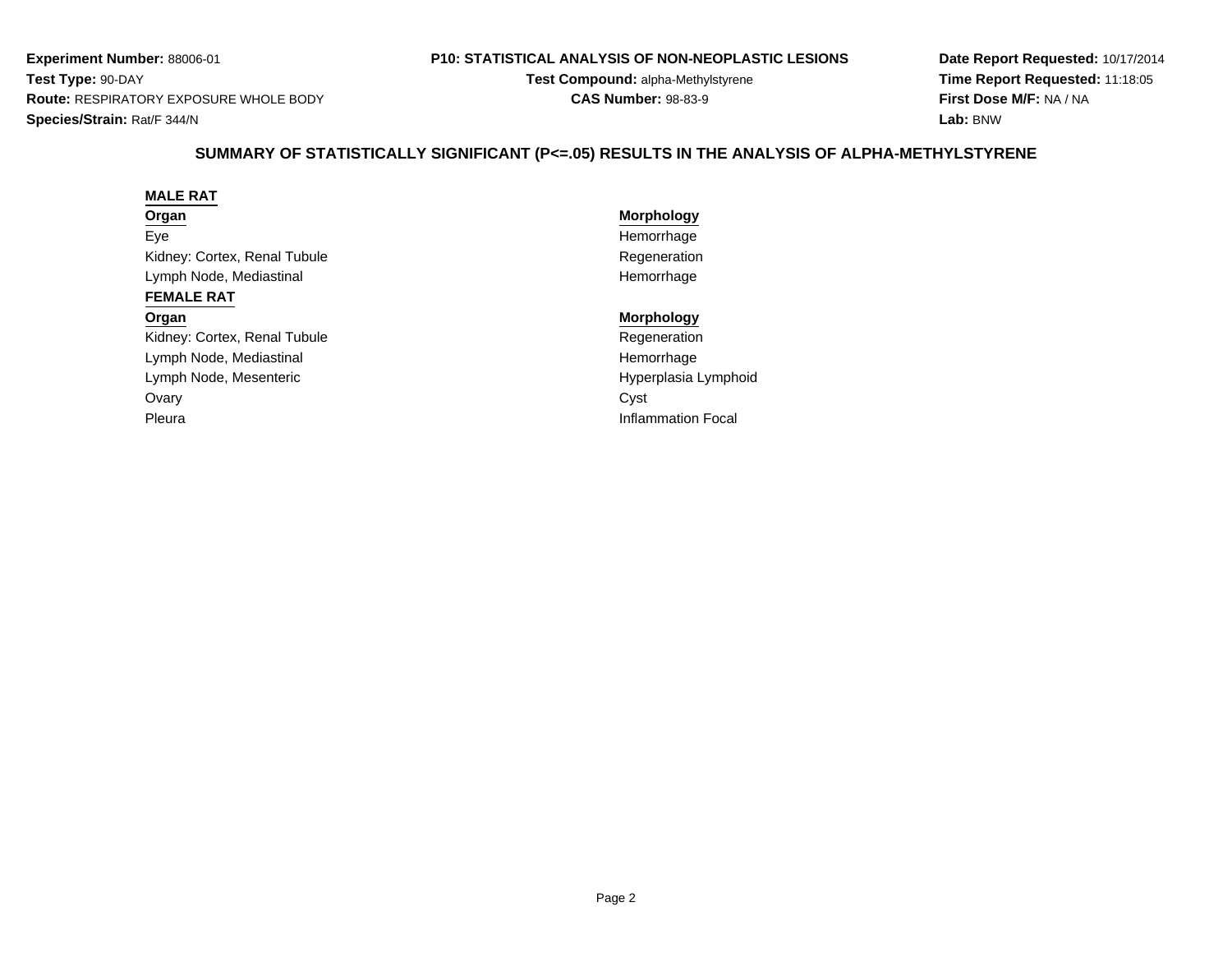#### **P10: STATISTICAL ANALYSIS OF NON-NEOPLASTIC LESIONS**

**Test Compound:** alpha-Methylstyrene

**CAS Number:** 98-83-9

**Date Report Requested:** 10/17/2014**Time Report Requested:** 11:18:05**First Dose M/F:** NA / NA**Lab:** BNW

| <b>MALE</b>                |                |               |                |                |                |                     |  |  |  |  |
|----------------------------|----------------|---------------|----------------|----------------|----------------|---------------------|--|--|--|--|
| <b>DOSE</b>                | <b>CONTROL</b> | <b>75 PPM</b> | <b>150 PPM</b> | <b>300 PPM</b> | <b>600 PPM</b> | <b>1000 PPM</b>     |  |  |  |  |
| Eye                        |                |               |                |                |                |                     |  |  |  |  |
| Hemorrhage                 |                |               |                |                |                |                     |  |  |  |  |
| <b>LESION RATES</b>        |                |               |                |                |                |                     |  |  |  |  |
| <b>OVERALL(a)</b>          | $0/10(0\%)$    | 1/1 (100%)    | $0/0 (0\%)$    | $0/0 (0\%)$    | $0/0 (0\%)$    | $0/10(0\%)$         |  |  |  |  |
| POLY-3 RATE (b)            | 0/10.00        | 1/1.00        | 0/0.00         | 0/0.00         | 0/0.00         | 0/10.00             |  |  |  |  |
| POLY-3 PERCENT (g)         | 0%             | 100%          | $0\%$          | 0%             | $0\%$          | 0%                  |  |  |  |  |
| <b>TERMINAL (d)</b>        | $0/10(0\%)$    | 1/1(100%)     | $0/0 (0\%)$    | $0/0 (0\%)$    | $0/0 (0\%)$    | $0/10(0\%)$         |  |  |  |  |
| <b>FIRST INCIDENCE</b>     | $---$          | 93(T)         | ---            | ---            | ---            | $\qquad \qquad - -$ |  |  |  |  |
| <b>STATISTICAL TESTS</b>   |                |               |                |                |                |                     |  |  |  |  |
| POLY <sub>3</sub>          | (e)            | $P = 0.091$   | (e)            | (e)            | (e)            | (e)                 |  |  |  |  |
| <b>POLY 1.5</b>            | (e)            | $P = 0.091$   | (e)            | (e)            | (e)            | (e)                 |  |  |  |  |
| POLY <sub>6</sub>          | (e)            | $P = 0.091$   | (e)            | (e)            | (e)            | (e)                 |  |  |  |  |
| <b>COCH-ARM / FISHERS</b>  | $P = 0.336N$   | $P = 0.091$   | (e)            | (e)            | (e)            | (e)                 |  |  |  |  |
| <b>MAX-ISO-POLY-3</b>      | (e)            | P=0.000**     | (e)            | (e)            | (e)            | (e)                 |  |  |  |  |
| <b>HISTCONT SAME RTE</b>   |                |               |                |                |                |                     |  |  |  |  |
| <b>HISTCONT ALL RTES</b>   |                |               |                |                |                |                     |  |  |  |  |
| <b>CURR VS HC SAME RTE</b> |                |               |                |                |                |                     |  |  |  |  |
| <b>CURR VS HC ALL RTES</b> |                |               |                |                |                |                     |  |  |  |  |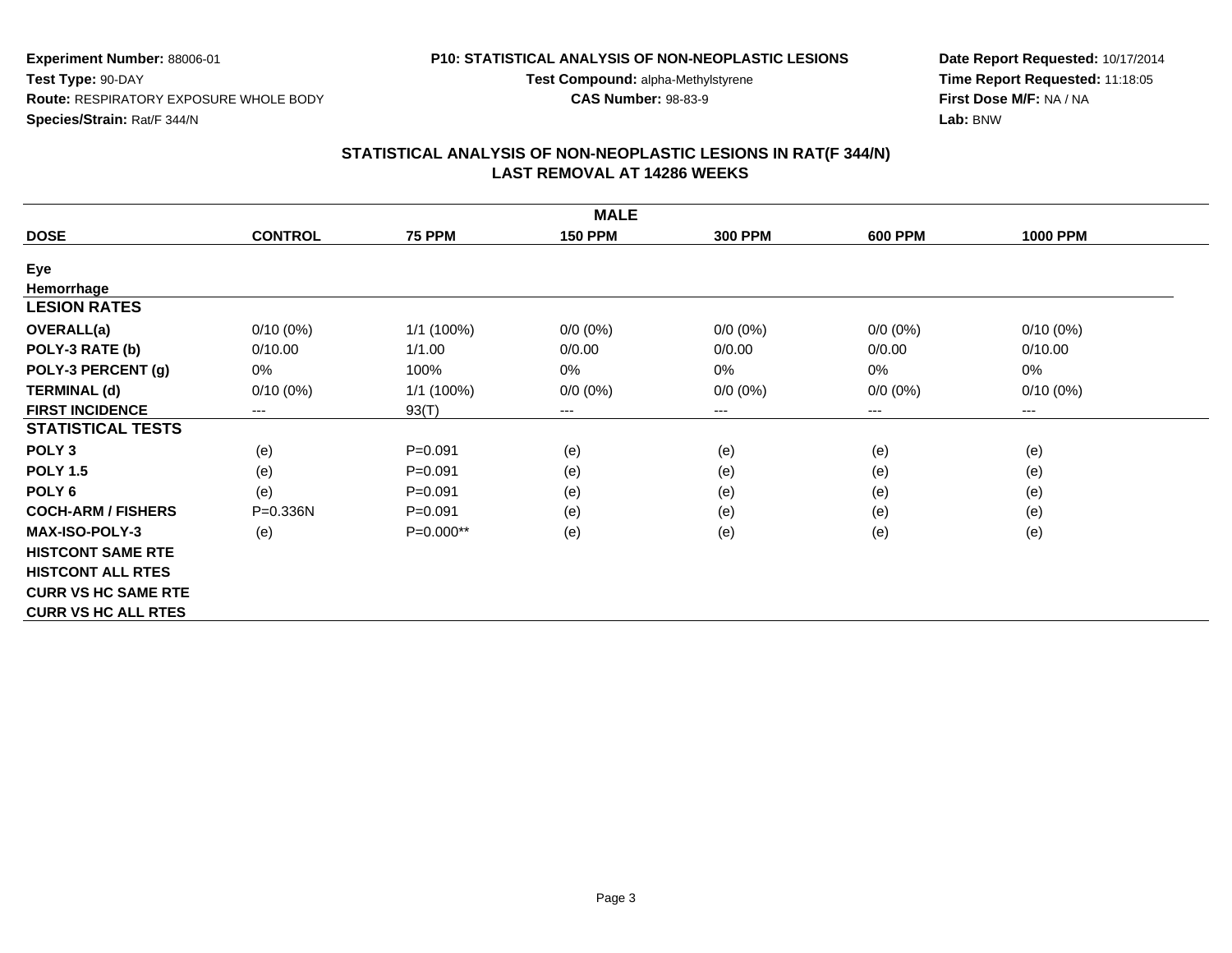#### **P10: STATISTICAL ANALYSIS OF NON-NEOPLASTIC LESIONS**

**Test Compound:** alpha-Methylstyrene

**CAS Number:** 98-83-9

**Date Report Requested:** 10/17/2014**Time Report Requested:** 11:18:05**First Dose M/F:** NA / NA**Lab:** BNW

| <b>MALE</b>                 |                |               |                |                |                |                 |  |  |  |
|-----------------------------|----------------|---------------|----------------|----------------|----------------|-----------------|--|--|--|
| <b>DOSE</b>                 | <b>CONTROL</b> | <b>75 PPM</b> | <b>150 PPM</b> | <b>300 PPM</b> | <b>600 PPM</b> | <b>1000 PPM</b> |  |  |  |
| Kidney                      |                |               |                |                |                |                 |  |  |  |
| <b>Inflammation Chronic</b> |                |               |                |                |                |                 |  |  |  |
| <b>LESION RATES</b>         |                |               |                |                |                |                 |  |  |  |
| <b>OVERALL(a)</b>           | $0/10(0\%)$    | $0/10(0\%)$   | $0/10(0\%)$    | $0/10(0\%)$    | $0/10(0\%)$    | $0/10(0\%)$     |  |  |  |
| POLY-3 RATE (b)             | 0/10.00        | 0/10.00       | 0/10.00        | 0/10.00        | 0/10.00        | 0/10.00         |  |  |  |
| POLY-3 PERCENT (g)          | 0%             | 0%            | 0%             | 0%             | 0%             | 0%              |  |  |  |
| <b>TERMINAL (d)</b>         | $0/10(0\%)$    | $0/10(0\%)$   | $0/10(0\%)$    | $0/10(0\%)$    | $0/10(0\%)$    | $0/10(0\%)$     |  |  |  |
| <b>FIRST INCIDENCE</b>      | $--$           | $---$         | ---            | $---$          | $---$          | $---$           |  |  |  |
| <b>STATISTICAL TESTS</b>    |                |               |                |                |                |                 |  |  |  |
| POLY <sub>3</sub>           | (n)            | (n)           | (n)            | (n)            | (n)            | (n)             |  |  |  |
| <b>POLY 1.5</b>             | (n)            | (n)           | (n)            | (n)            | (n)            | (n)             |  |  |  |
| POLY <sub>6</sub>           | (n)            | (n)           | (n)            | (n)            | (n)            | (n)             |  |  |  |
| <b>COCH-ARM / FISHERS</b>   | (n)            | (n)           | (n)            | (n)            | (n)            | (n)             |  |  |  |
| <b>MAX-ISO-POLY-3</b>       | (n)            | (n)           | (n)            | (n)            | (n)            | (n)             |  |  |  |
| <b>HISTCONT SAME RTE</b>    |                |               |                |                |                |                 |  |  |  |
| <b>HISTCONT ALL RTES</b>    |                |               |                |                |                |                 |  |  |  |
| <b>CURR VS HC SAME RTE</b>  |                |               |                |                |                |                 |  |  |  |
| <b>CURR VS HC ALL RTES</b>  |                |               |                |                |                |                 |  |  |  |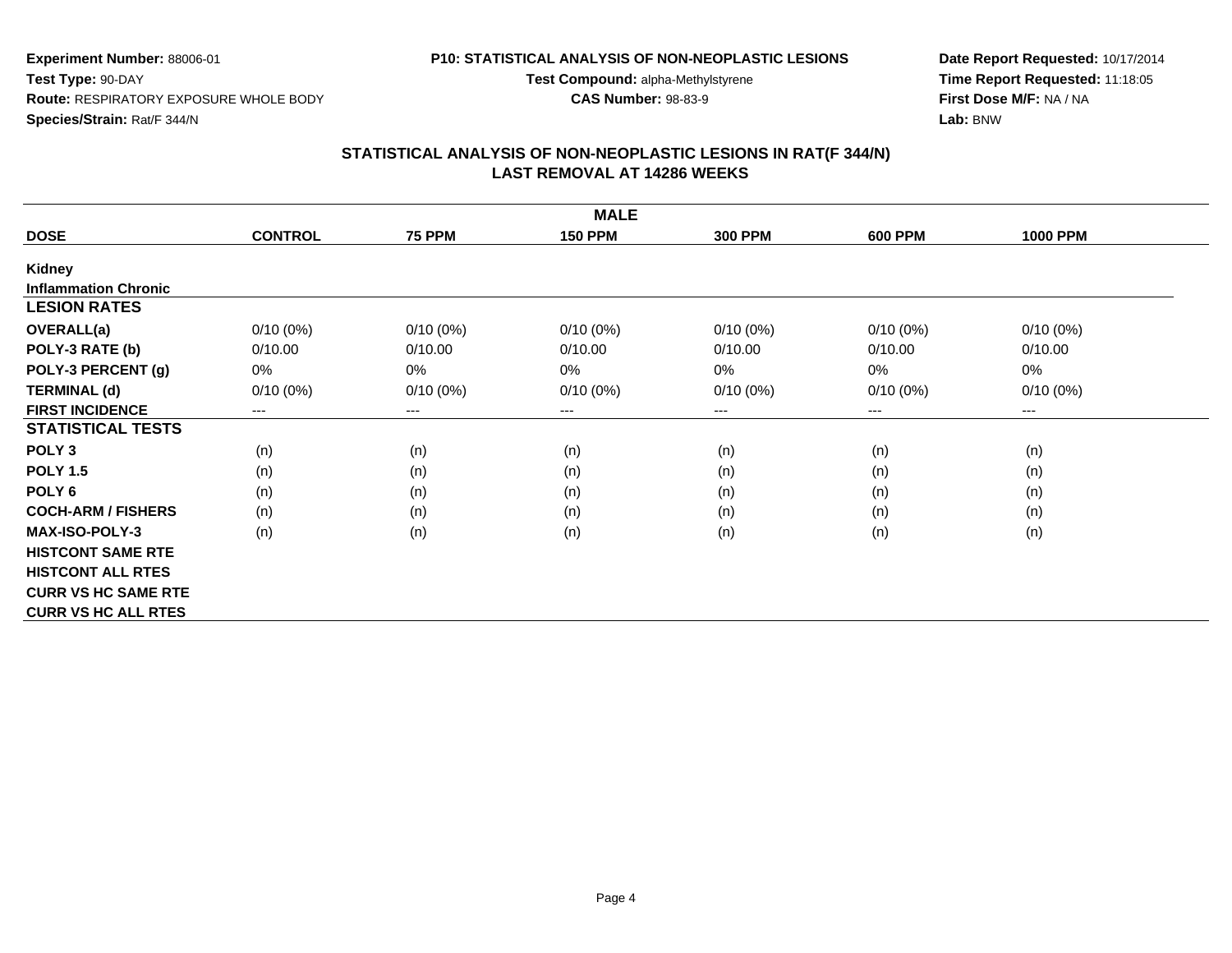#### **P10: STATISTICAL ANALYSIS OF NON-NEOPLASTIC LESIONS**

**Test Compound:** alpha-Methylstyrene

**CAS Number:** 98-83-9

**Date Report Requested:** 10/17/2014**Time Report Requested:** 11:18:05**First Dose M/F:** NA / NA**Lab:** BNW

|                                     | <b>MALE</b>    |               |                |                |                |                 |  |  |  |  |
|-------------------------------------|----------------|---------------|----------------|----------------|----------------|-----------------|--|--|--|--|
| <b>DOSE</b>                         | <b>CONTROL</b> | <b>75 PPM</b> | <b>150 PPM</b> | <b>300 PPM</b> | <b>600 PPM</b> | <b>1000 PPM</b> |  |  |  |  |
| Kidney: Cortex, Renal Tubule        |                |               |                |                |                |                 |  |  |  |  |
| <b>Accumulation Hyaline Droplet</b> |                |               |                |                |                |                 |  |  |  |  |
| <b>LESION RATES</b>                 |                |               |                |                |                |                 |  |  |  |  |
| <b>OVERALL(a)</b>                   | 9/10(90%)      | 10/10 (100%)  | 10/10 (100%)   | 10/10 (100%)   | 10/10 (100%)   | 10/10 (100%)    |  |  |  |  |
| POLY-3 RATE (b)                     | 9/10.00        | 10/10.00      | 10/10.00       | 10/10.00       | 10/10.00       | 10/10.00        |  |  |  |  |
| POLY-3 PERCENT (g)                  | 90%            | 100%          | 100%           | 100%           | 100%           | 100%            |  |  |  |  |
| <b>TERMINAL (d)</b>                 | 9/10(90%)      | 10/10 (100%)  | 10/10 (100%)   | 10/10 (100%)   | 10/10 (100%)   | 10/10 (100%)    |  |  |  |  |
| <b>FIRST INCIDENCE</b>              | 93(T)          | 93(T)         | 93(T)          | 93(T)          | 93(T)          | 93(T)           |  |  |  |  |
| <b>STATISTICAL TESTS</b>            |                |               |                |                |                |                 |  |  |  |  |
| POLY <sub>3</sub>                   | $P=0.329$      | $P = 0.500$   | $P = 0.500$    | $P = 0.500$    | $P = 0.500$    | $P = 0.500$     |  |  |  |  |
| <b>POLY 1.5</b>                     | $P=0.329$      | $P = 0.500$   | $P = 0.500$    | $P = 0.500$    | $P = 0.500$    | $P = 0.500$     |  |  |  |  |
| POLY <sub>6</sub>                   | $P=0.329$      | $P = 0.500$   | $P = 0.500$    | $P = 0.500$    | $P = 0.500$    | $P = 0.500$     |  |  |  |  |
| <b>COCH-ARM / FISHERS</b>           | $P=0.327$      | $P = 0.500$   | $P = 0.500$    | $P = 0.500$    | $P = 0.500$    | $P = 0.500$     |  |  |  |  |
| <b>MAX-ISO-POLY-3</b>               | $P=0.075$      | $P = 0.159$   | $P=0.159$      | $P=0.159$      | $P = 0.159$    | $P = 0.159$     |  |  |  |  |
| <b>HISTCONT SAME RTE</b>            |                |               |                |                |                |                 |  |  |  |  |
| <b>HISTCONT ALL RTES</b>            |                |               |                |                |                |                 |  |  |  |  |
| <b>CURR VS HC SAME RTE</b>          |                |               |                |                |                |                 |  |  |  |  |
| <b>CURR VS HC ALL RTES</b>          |                |               |                |                |                |                 |  |  |  |  |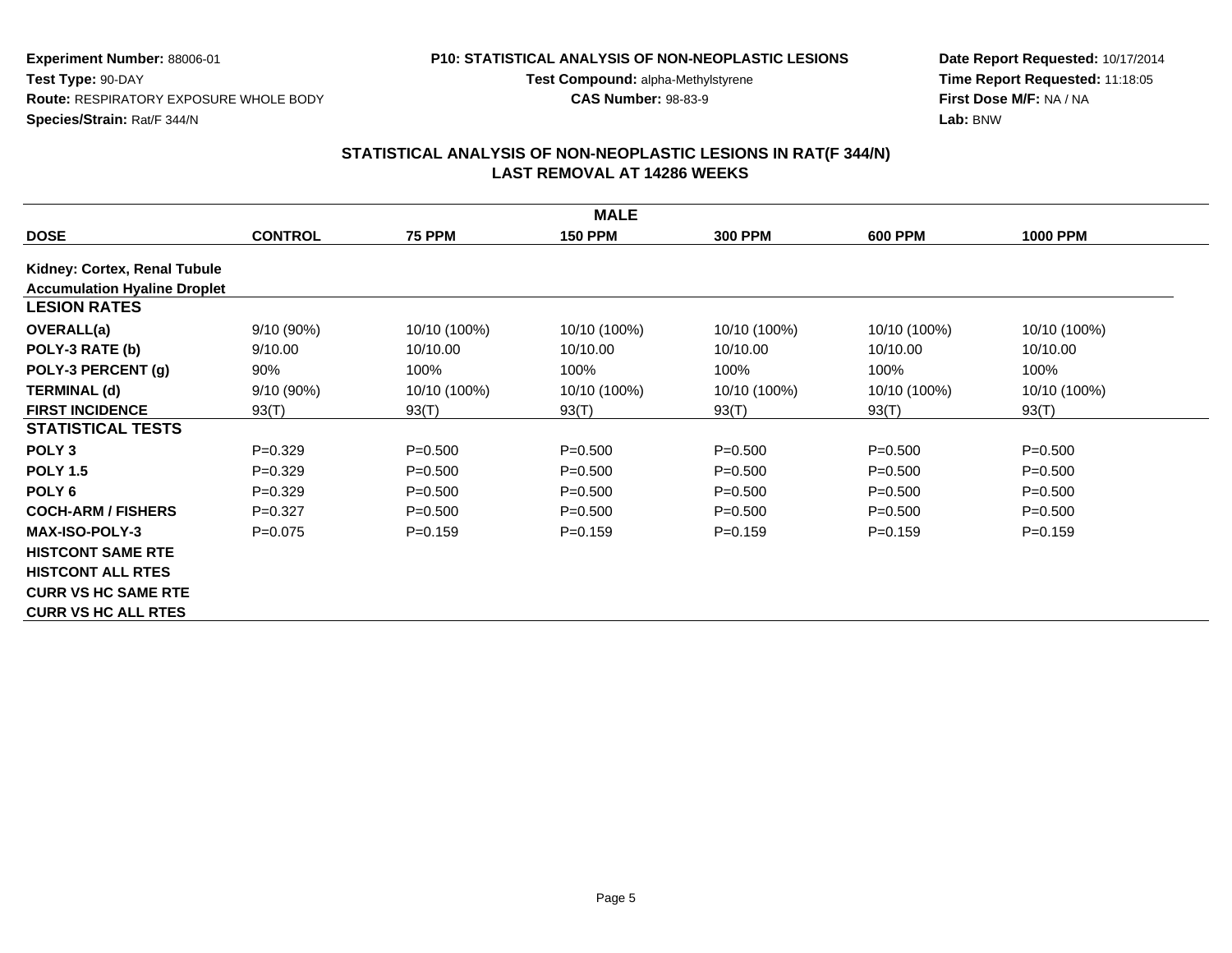#### **P10: STATISTICAL ANALYSIS OF NON-NEOPLASTIC LESIONS**

**Test Compound:** alpha-Methylstyrene

**CAS Number:** 98-83-9

**Date Report Requested:** 10/17/2014**Time Report Requested:** 11:18:05**First Dose M/F:** NA / NA**Lab:** BNW

|                              | <b>MALE</b>    |               |                |                |                |                 |  |  |  |  |
|------------------------------|----------------|---------------|----------------|----------------|----------------|-----------------|--|--|--|--|
| <b>DOSE</b>                  | <b>CONTROL</b> | <b>75 PPM</b> | <b>150 PPM</b> | <b>300 PPM</b> | <b>600 PPM</b> | <b>1000 PPM</b> |  |  |  |  |
| Kidney: Cortex, Renal Tubule |                |               |                |                |                |                 |  |  |  |  |
| Regeneration                 |                |               |                |                |                |                 |  |  |  |  |
| <b>LESION RATES</b>          |                |               |                |                |                |                 |  |  |  |  |
| <b>OVERALL(a)</b>            | 8/10 (80%)     | 4/10 (40%)    | 9/10 (90%)     | 5/10 (50%)     | 9/10 (90%)     | 8/10 (80%)      |  |  |  |  |
| POLY-3 RATE (b)              | 8/10.00        | 4/10.00       | 9/10.00        | 5/10.00        | 9/10.00        | 8/10.00         |  |  |  |  |
| POLY-3 PERCENT (g)           | 80%            | 40%           | 90%            | 50%            | 90%            | 80%             |  |  |  |  |
| <b>TERMINAL (d)</b>          | 8/10 (80%)     | 4/10 (40%)    | 9/10 (90%)     | 5/10 (50%)     | $9/10(90\%)$   | 8/10 (80%)      |  |  |  |  |
| <b>FIRST INCIDENCE</b>       | 93(T)          | 93(T)         | 93(T)          | 93(T)          | 93(T)          | 93(T)           |  |  |  |  |
| <b>STATISTICAL TESTS</b>     |                |               |                |                |                |                 |  |  |  |  |
| POLY <sub>3</sub>            | $P = 0.166$    | $P=0.077N$    | $P = 0.500$    | $P = 0.174N$   | $P = 0.500$    | $P=0.702$       |  |  |  |  |
| <b>POLY 1.5</b>              | $P = 0.166$    | $P=0.077N$    | $P = 0.500$    | $P = 0.174N$   | $P = 0.500$    | $P=0.702$       |  |  |  |  |
| POLY <sub>6</sub>            | $P = 0.166$    | $P=0.077N$    | $P = 0.500$    | P=0.174N       | $P = 0.500$    | $P=0.702$       |  |  |  |  |
| <b>COCH-ARM / FISHERS</b>    | $P = 0.178$    | $P=0.085N$    | $P = 0.500$    | $P = 0.175N$   | $P = 0.500$    | $P = 0.709N$    |  |  |  |  |
| <b>MAX-ISO-POLY-3</b>        | $P = 0.176$    | P=0.029N*     | $P=0.274$      | $P = 0.080N$   | $P=0.274$      | $P = 1.000$     |  |  |  |  |
| <b>HISTCONT SAME RTE</b>     |                |               |                |                |                |                 |  |  |  |  |
| <b>HISTCONT ALL RTES</b>     |                |               |                |                |                |                 |  |  |  |  |
| <b>CURR VS HC SAME RTE</b>   |                |               |                |                |                |                 |  |  |  |  |
| <b>CURR VS HC ALL RTES</b>   |                |               |                |                |                |                 |  |  |  |  |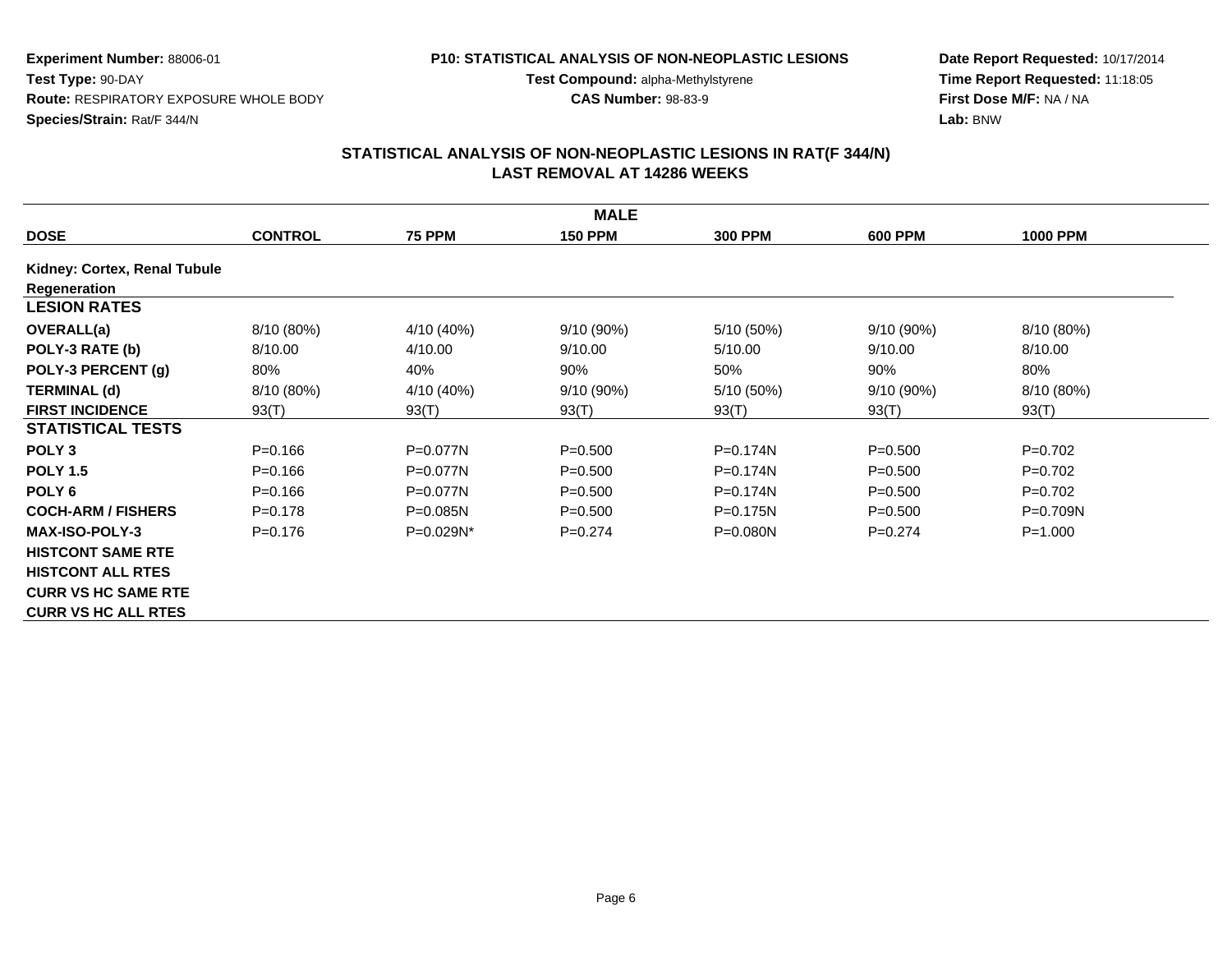#### **P10: STATISTICAL ANALYSIS OF NON-NEOPLASTIC LESIONS**

**Test Compound:** alpha-Methylstyrene

**CAS Number:** 98-83-9

**Date Report Requested:** 10/17/2014**Time Report Requested:** 11:18:05**First Dose M/F:** NA / NA**Lab:** BNW

| <b>MALE</b>                |                |                            |                |                |                |                 |  |  |  |
|----------------------------|----------------|----------------------------|----------------|----------------|----------------|-----------------|--|--|--|
| <b>DOSE</b>                | <b>CONTROL</b> | <b>75 PPM</b>              | <b>150 PPM</b> | <b>300 PPM</b> | <b>600 PPM</b> | <b>1000 PPM</b> |  |  |  |
| Larynx                     |                |                            |                |                |                |                 |  |  |  |
| <b>Foreign Body</b>        |                |                            |                |                |                |                 |  |  |  |
| <b>LESION RATES</b>        |                |                            |                |                |                |                 |  |  |  |
| OVERALL(a)                 | $0/10(0\%)$    | $0/0 (0\%)$                | $0/0 (0\%)$    | $0/0 (0\%)$    | $0/0 (0\%)$    | $1/10(10\%)$    |  |  |  |
| POLY-3 RATE (b)            | 0/10.00        | 0/0.00                     | 0/0.00         | 0/0.00         | 0/0.00         | 1/10.00         |  |  |  |
| POLY-3 PERCENT (g)         | 0%             | 0%                         | 0%             | 0%             | 0%             | 10%             |  |  |  |
| <b>TERMINAL (d)</b>        | $0/10(0\%)$    | $0/0 (0\%)$                | $0/0 (0\%)$    | $0/0 (0\%)$    | $0/0 (0\%)$    | $1/10(10\%)$    |  |  |  |
| <b>FIRST INCIDENCE</b>     | ---            | $\qquad \qquad - \qquad -$ | $--$           | ---            | $---$          | 93(T)           |  |  |  |
| <b>STATISTICAL TESTS</b>   |                |                            |                |                |                |                 |  |  |  |
| POLY <sub>3</sub>          | (e)            | (e)                        | (e)            | (e)            | (e)            | $P = 0.500$     |  |  |  |
| <b>POLY 1.5</b>            | (e)            | (e)                        | (e)            | (e)            | (e)            | $P = 0.500$     |  |  |  |
| POLY <sub>6</sub>          | (e)            | (e)                        | (e)            | (e)            | (e)            | $P = 0.500$     |  |  |  |
| <b>COCH-ARM / FISHERS</b>  | $P = 0.269$    | (e)                        | (e)            | (e)            | (e)            | $P = 0.500$     |  |  |  |
| <b>MAX-ISO-POLY-3</b>      | (e)            | (e)                        | (e)            | (e)            | (e)            | $P=0.159$       |  |  |  |
| <b>HISTCONT SAME RTE</b>   |                |                            |                |                |                |                 |  |  |  |
| <b>HISTCONT ALL RTES</b>   |                |                            |                |                |                |                 |  |  |  |
| <b>CURR VS HC SAME RTE</b> |                |                            |                |                |                |                 |  |  |  |
| <b>CURR VS HC ALL RTES</b> |                |                            |                |                |                |                 |  |  |  |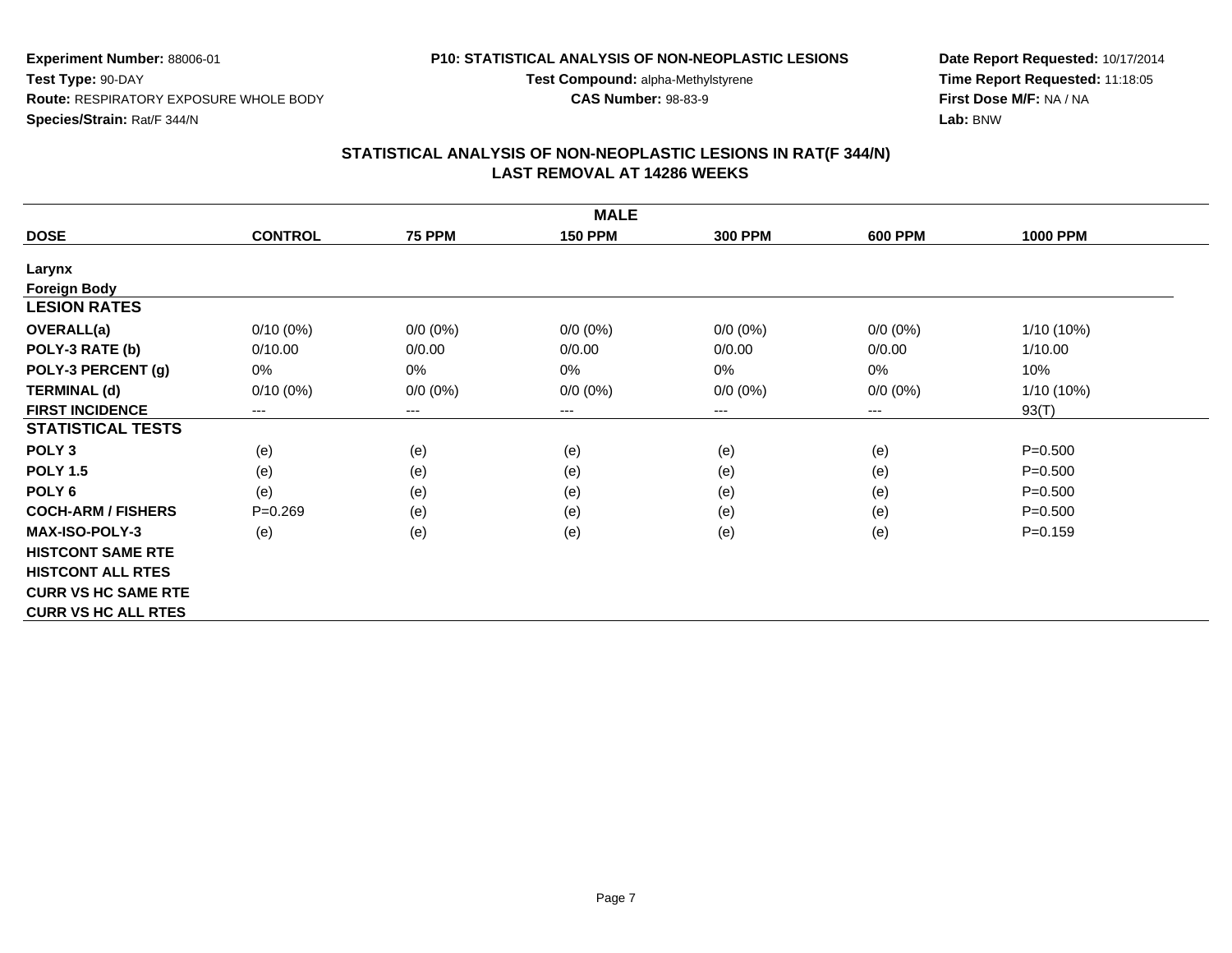#### **P10: STATISTICAL ANALYSIS OF NON-NEOPLASTIC LESIONS**

**Test Compound:** alpha-Methylstyrene

**CAS Number:** 98-83-9

**Date Report Requested:** 10/17/2014**Time Report Requested:** 11:18:05**First Dose M/F:** NA / NA**Lab:** BNW

| <b>MALE</b>                       |                |               |                |                |                |                 |  |  |  |
|-----------------------------------|----------------|---------------|----------------|----------------|----------------|-----------------|--|--|--|
| <b>DOSE</b>                       | <b>CONTROL</b> | <b>75 PPM</b> | <b>150 PPM</b> | <b>300 PPM</b> | <b>600 PPM</b> | <b>1000 PPM</b> |  |  |  |
| Liver                             |                |               |                |                |                |                 |  |  |  |
| <b>Hepatodiaphragmatic Nodule</b> |                |               |                |                |                |                 |  |  |  |
| <b>LESION RATES</b>               |                |               |                |                |                |                 |  |  |  |
| <b>OVERALL(a)</b>                 | 1/10 (10%)     | 1/10 (10%)    | $0/10(0\%)$    | $0/10(0\%)$    | $1/10(10\%)$   | $0/10(0\%)$     |  |  |  |
| POLY-3 RATE (b)                   | 1/10.00        | 1/10.00       | 0/10.00        | 0/10.00        | 1/10.00        | 0/10.00         |  |  |  |
| POLY-3 PERCENT (g)                | 10%            | 10%           | 0%             | 0%             | 10%            | 0%              |  |  |  |
| <b>TERMINAL (d)</b>               | $1/10(10\%)$   | 1/10 (10%)    | $0/10(0\%)$    | $0/10(0\%)$    | 1/10 (10%)     | $0/10(0\%)$     |  |  |  |
| <b>FIRST INCIDENCE</b>            | 93(T)          | 93(T)         | ---            | ---            | 93(T)          | $---$           |  |  |  |
| <b>STATISTICAL TESTS</b>          |                |               |                |                |                |                 |  |  |  |
| POLY <sub>3</sub>                 | $P = 0.378N$   | $P = 0.760$   | $P = 0.500N$   | $P = 0.500N$   | $P=0.760$      | $P = 0.500N$    |  |  |  |
| <b>POLY 1.5</b>                   | $P = 0.378N$   | $P=0.760$     | $P = 0.500N$   | $P = 0.500N$   | $P=0.760$      | $P = 0.500N$    |  |  |  |
| POLY <sub>6</sub>                 | $P = 0.378N$   | $P = 0.760$   | $P = 0.500N$   | $P = 0.500N$   | $P=0.760$      | $P = 0.500N$    |  |  |  |
| <b>COCH-ARM / FISHERS</b>         | $P = 0.375N$   | $P = 0.763N$  | $P = 0.500N$   | $P = 0.500N$   | $P = 0.763N$   | $P = 0.500N$    |  |  |  |
| <b>MAX-ISO-POLY-3</b>             | $P=0.292N$     | $P = 1.000$   | $P = 0.159N$   | $P=0.159N$     | $P = 1.000$    | $P = 0.159N$    |  |  |  |
| <b>HISTCONT SAME RTE</b>          |                |               |                |                |                |                 |  |  |  |
| <b>HISTCONT ALL RTES</b>          |                |               |                |                |                |                 |  |  |  |
| <b>CURR VS HC SAME RTE</b>        |                |               |                |                |                |                 |  |  |  |
| <b>CURR VS HC ALL RTES</b>        |                |               |                |                |                |                 |  |  |  |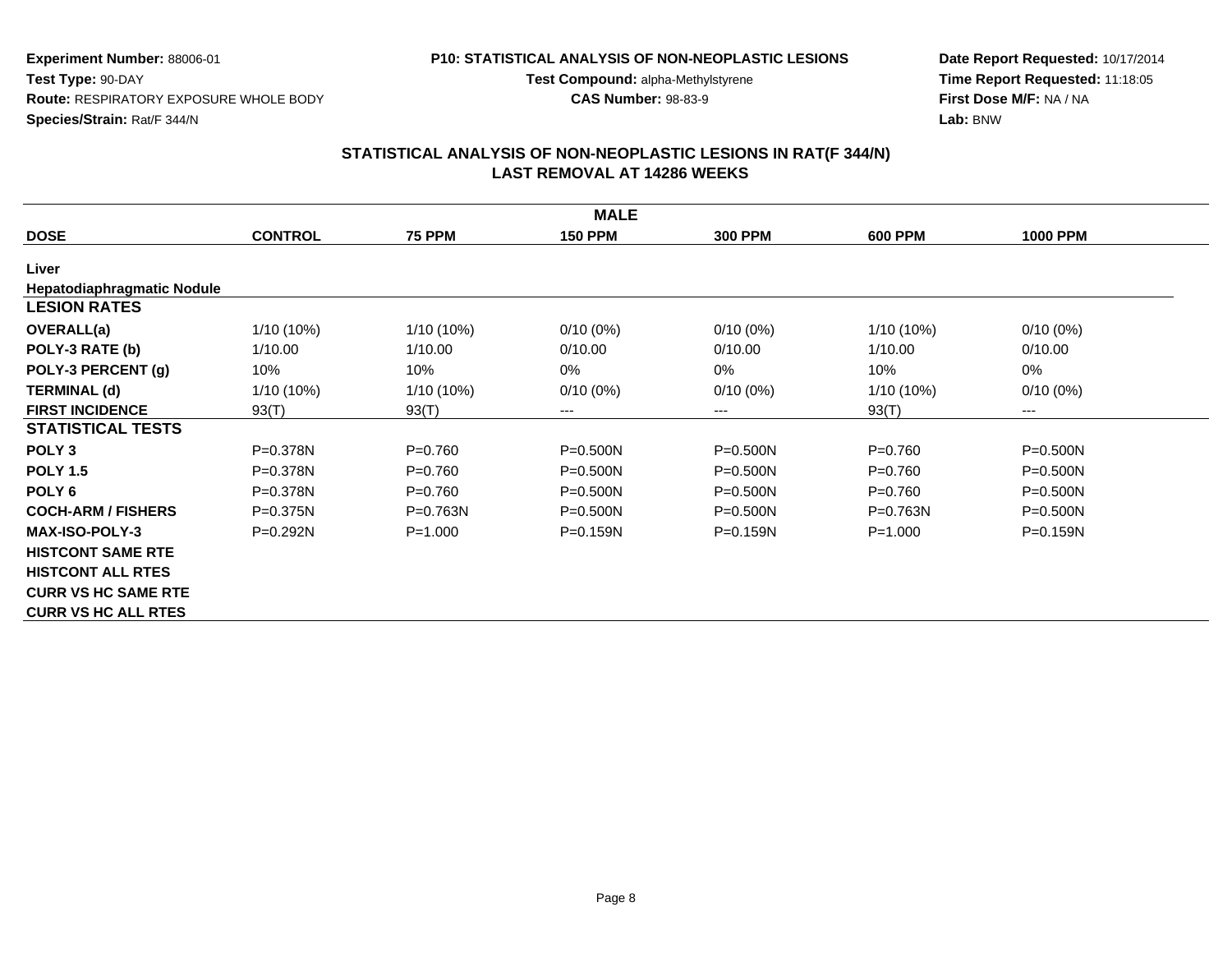#### **P10: STATISTICAL ANALYSIS OF NON-NEOPLASTIC LESIONS**

**Test Compound:** alpha-Methylstyrene

**CAS Number:** 98-83-9

**Date Report Requested:** 10/17/2014**Time Report Requested:** 11:18:05**First Dose M/F:** NA / NA**Lab:** BNW

| <b>MALE</b>                |                |               |                |                |                |                 |  |  |  |
|----------------------------|----------------|---------------|----------------|----------------|----------------|-----------------|--|--|--|
| <b>DOSE</b>                | <b>CONTROL</b> | <b>75 PPM</b> | <b>150 PPM</b> | <b>300 PPM</b> | <b>600 PPM</b> | <b>1000 PPM</b> |  |  |  |
| <b>Lung: Alveolus</b>      |                |               |                |                |                |                 |  |  |  |
| <b>Fibrosis</b>            |                |               |                |                |                |                 |  |  |  |
| <b>LESION RATES</b>        |                |               |                |                |                |                 |  |  |  |
| OVERALL(a)                 | $0/10(0\%)$    | $0/0 (0\%)$   | $0/0 (0\%)$    | $0/0 (0\%)$    | $0/0 (0\%)$    | $0/10(0\%)$     |  |  |  |
| POLY-3 RATE (b)            | 0/10.00        | 0/0.00        | 0/0.00         | 0/0.00         | 0/0.00         | 0/10.00         |  |  |  |
| POLY-3 PERCENT (g)         | 0%             | 0%            | 0%             | 0%             | 0%             | 0%              |  |  |  |
| <b>TERMINAL (d)</b>        | $0/10(0\%)$    | $0/0 (0\%)$   | $0/0 (0\%)$    | $0/0 (0\%)$    | $0/0 (0\%)$    | $0/10(0\%)$     |  |  |  |
| <b>FIRST INCIDENCE</b>     | ---            | $---$         | $---$          | ---            | $---$          | $---$           |  |  |  |
| <b>STATISTICAL TESTS</b>   |                |               |                |                |                |                 |  |  |  |
| POLY <sub>3</sub>          | (n)            | (n)           | (n)            | (n)            | (n)            | (n)             |  |  |  |
| <b>POLY 1.5</b>            | (n)            | (n)           | (n)            | (n)            | (n)            | (n)             |  |  |  |
| POLY <sub>6</sub>          | (n)            | (n)           | (n)            | (n)            | (n)            | (n)             |  |  |  |
| <b>COCH-ARM / FISHERS</b>  | (n)            | (n)           | (n)            | (n)            | (n)            | (n)             |  |  |  |
| <b>MAX-ISO-POLY-3</b>      | (n)            | (n)           | (n)            | (n)            | (n)            | (n)             |  |  |  |
| <b>HISTCONT SAME RTE</b>   |                |               |                |                |                |                 |  |  |  |
| <b>HISTCONT ALL RTES</b>   |                |               |                |                |                |                 |  |  |  |
| <b>CURR VS HC SAME RTE</b> |                |               |                |                |                |                 |  |  |  |
| <b>CURR VS HC ALL RTES</b> |                |               |                |                |                |                 |  |  |  |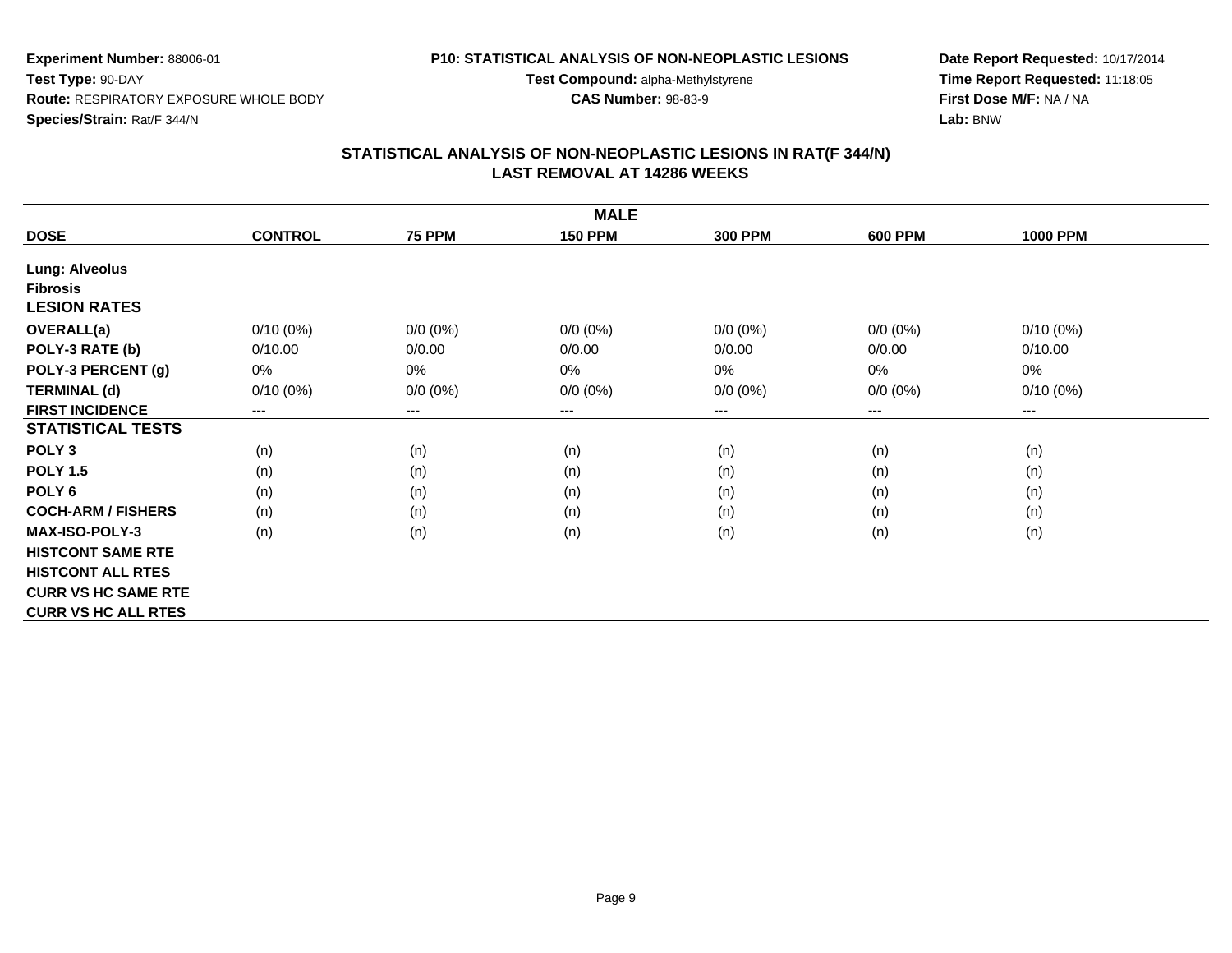# **P10: STATISTICAL ANALYSIS OF NON-NEOPLASTIC LESIONS**

**Test Compound:** alpha-Methylstyrene

**CAS Number:** 98-83-9

**Date Report Requested:** 10/17/2014**Time Report Requested:** 11:18:05**First Dose M/F:** NA / NA**Lab:** BNW

| <b>MALE</b>                             |                |                            |                |                |                |                        |  |  |  |
|-----------------------------------------|----------------|----------------------------|----------------|----------------|----------------|------------------------|--|--|--|
| <b>DOSE</b>                             | <b>CONTROL</b> | <b>75 PPM</b>              | <b>150 PPM</b> | <b>300 PPM</b> | <b>600 PPM</b> | <b>1000 PPM</b>        |  |  |  |
| <b>Lung: Alveolus</b>                   |                |                            |                |                |                |                        |  |  |  |
| <b>Infiltration Cellular Histiocyte</b> |                |                            |                |                |                |                        |  |  |  |
| <b>LESION RATES</b>                     |                |                            |                |                |                |                        |  |  |  |
| <b>OVERALL(a)</b>                       | $0/10(0\%)$    | $0/0 (0\%)$                | $0/0 (0\%)$    | $0/0 (0\%)$    | $0/0 (0\%)$    | $0/10(0\%)$            |  |  |  |
| POLY-3 RATE (b)                         | 0/10.00        | 0/0.00                     | 0/0.00         | 0/0.00         | 0/0.00         | 0/10.00                |  |  |  |
| POLY-3 PERCENT (g)                      | 0%             | 0%                         | 0%             | 0%             | $0\%$          | 0%                     |  |  |  |
| <b>TERMINAL (d)</b>                     | $0/10(0\%)$    | $0/0 (0\%)$                | $0/0 (0\%)$    | $0/0 (0\%)$    | $0/0 (0\%)$    | $0/10(0\%)$            |  |  |  |
| <b>FIRST INCIDENCE</b>                  | ---            | $\qquad \qquad - \qquad -$ | ---            | ---            | ---            | $\qquad \qquad \cdots$ |  |  |  |
| <b>STATISTICAL TESTS</b>                |                |                            |                |                |                |                        |  |  |  |
| POLY <sub>3</sub>                       | (n)            | (n)                        | (n)            | (n)            | (n)            | (n)                    |  |  |  |
| <b>POLY 1.5</b>                         | (n)            | (n)                        | (n)            | (n)            | (n)            | (n)                    |  |  |  |
| POLY <sub>6</sub>                       | (n)            | (n)                        | (n)            | (n)            | (n)            | (n)                    |  |  |  |
| <b>COCH-ARM / FISHERS</b>               | (n)            | (n)                        | (n)            | (n)            | (n)            | (n)                    |  |  |  |
| <b>MAX-ISO-POLY-3</b>                   | (n)            | (n)                        | (n)            | (n)            | (n)            | (n)                    |  |  |  |
| <b>HISTCONT SAME RTE</b>                |                |                            |                |                |                |                        |  |  |  |
| <b>HISTCONT ALL RTES</b>                |                |                            |                |                |                |                        |  |  |  |
| <b>CURR VS HC SAME RTE</b>              |                |                            |                |                |                |                        |  |  |  |
| <b>CURR VS HC ALL RTES</b>              |                |                            |                |                |                |                        |  |  |  |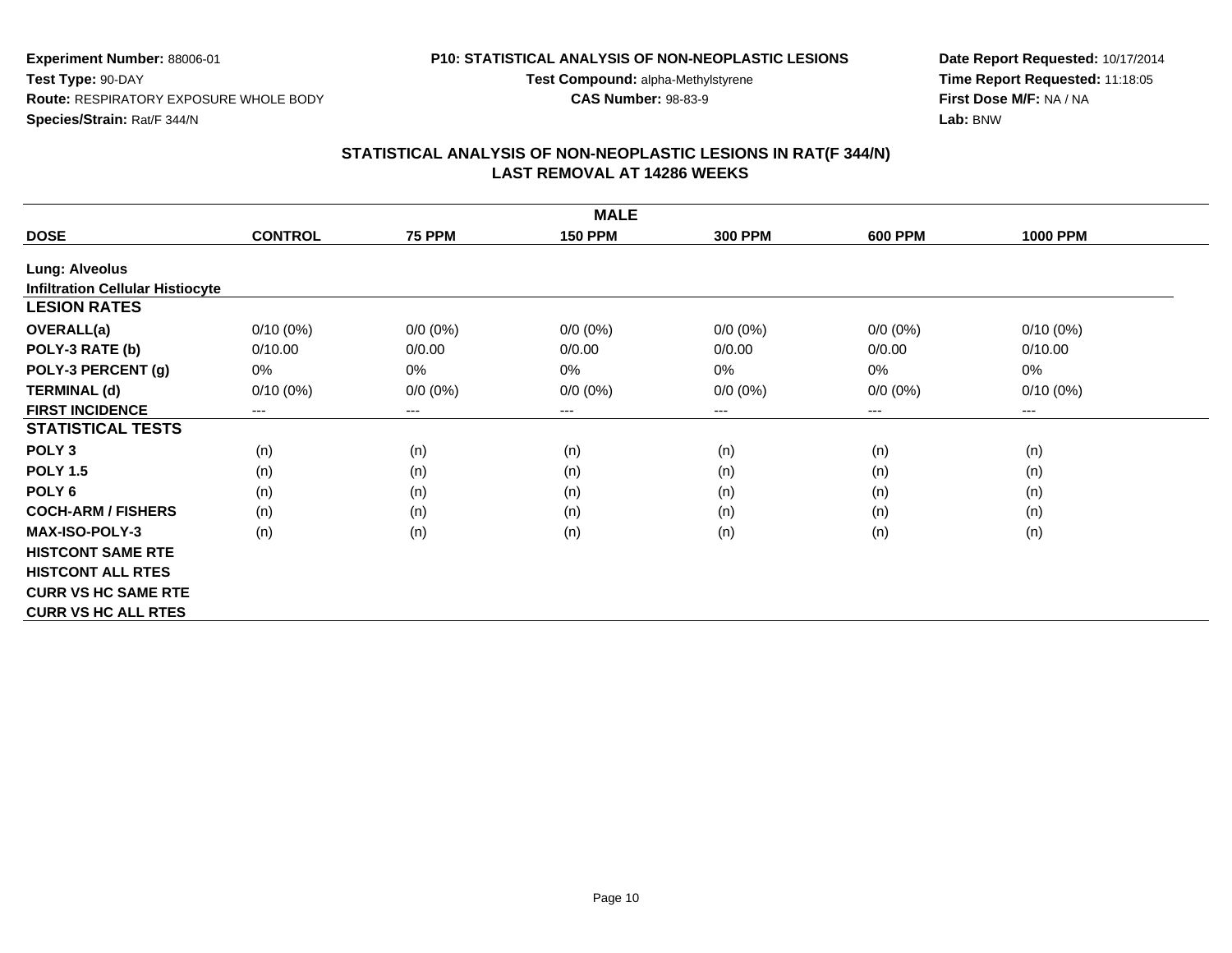#### **P10: STATISTICAL ANALYSIS OF NON-NEOPLASTIC LESIONS**

**Test Compound:** alpha-Methylstyrene

**CAS Number:** 98-83-9

**Date Report Requested:** 10/17/2014**Time Report Requested:** 11:18:05**First Dose M/F:** NA / NA**Lab:** BNW

|                            | <b>MALE</b>    |               |                |                |                |                 |  |  |  |  |  |
|----------------------------|----------------|---------------|----------------|----------------|----------------|-----------------|--|--|--|--|--|
| <b>DOSE</b>                | <b>CONTROL</b> | <b>75 PPM</b> | <b>150 PPM</b> | <b>300 PPM</b> | <b>600 PPM</b> | <b>1000 PPM</b> |  |  |  |  |  |
| Lymph Node, Mediastinal    |                |               |                |                |                |                 |  |  |  |  |  |
| Hemorrhage                 |                |               |                |                |                |                 |  |  |  |  |  |
| <b>LESION RATES</b>        |                |               |                |                |                |                 |  |  |  |  |  |
| <b>OVERALL(a)</b>          | 0/6(0%)        | 1/1 (100%)    | $0/0 (0\%)$    | $0/0 (0\%)$    | $0/0 (0\%)$    | 0/7(0%)         |  |  |  |  |  |
| POLY-3 RATE (b)            | 0/6.00         | 1/1.00        | 0/0.00         | 0/0.00         | 0/0.00         | 0/7.00          |  |  |  |  |  |
| POLY-3 PERCENT (g)         | 0%             | 100%          | 0%             | 0%             | $0\%$          | 0%              |  |  |  |  |  |
| <b>TERMINAL (d)</b>        | 0/6(0%)        | 1/1 (100%)    | $0/0 (0\%)$    | $0/0 (0\%)$    | $0/0 (0\%)$    | 0/7(0%)         |  |  |  |  |  |
| <b>FIRST INCIDENCE</b>     | $---$          | 93(T)         | ---            | ---            | ---            | $---$           |  |  |  |  |  |
| <b>STATISTICAL TESTS</b>   |                |               |                |                |                |                 |  |  |  |  |  |
| POLY <sub>3</sub>          | (e)            | $P = 0.143$   | (e)            | (e)            | (e)            | (e)             |  |  |  |  |  |
| <b>POLY 1.5</b>            | (e)            | $P=0.143$     | (e)            | (e)            | (e)            | (e)             |  |  |  |  |  |
| POLY <sub>6</sub>          | (e)            | $P=0.143$     | (e)            | (e)            | (e)            | (e)             |  |  |  |  |  |
| <b>COCH-ARM / FISHERS</b>  | $P = 0.315N$   | $P=0.143$     | (e)            | (e)            | (e)            | (e)             |  |  |  |  |  |
| <b>MAX-ISO-POLY-3</b>      | (e)            | $P=0.000**$   | (e)            | (e)            | (e)            | (e)             |  |  |  |  |  |
| <b>HISTCONT SAME RTE</b>   |                |               |                |                |                |                 |  |  |  |  |  |
| <b>HISTCONT ALL RTES</b>   |                |               |                |                |                |                 |  |  |  |  |  |
| <b>CURR VS HC SAME RTE</b> |                |               |                |                |                |                 |  |  |  |  |  |
| <b>CURR VS HC ALL RTES</b> |                |               |                |                |                |                 |  |  |  |  |  |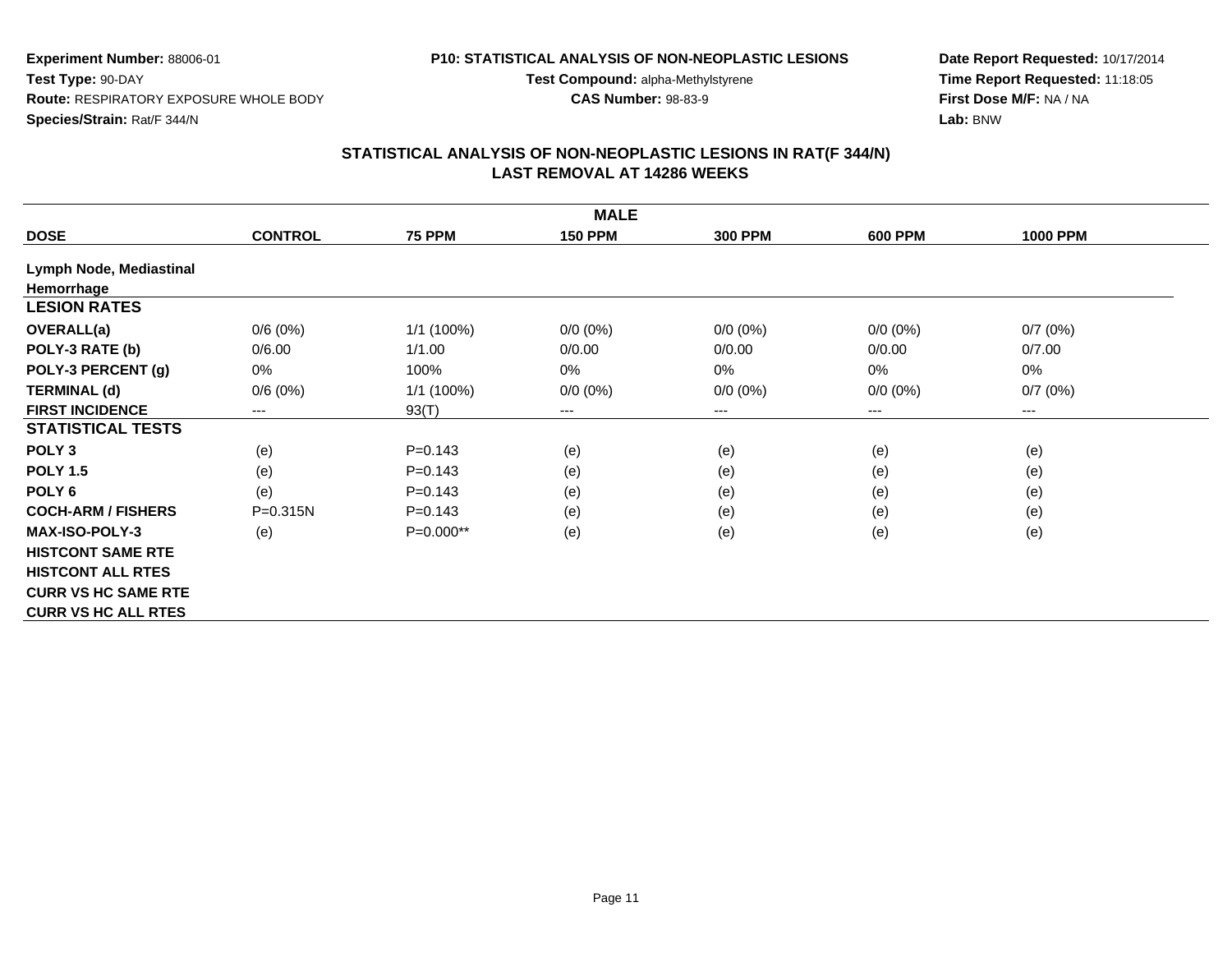#### **P10: STATISTICAL ANALYSIS OF NON-NEOPLASTIC LESIONS**

**Test Compound:** alpha-Methylstyrene

**CAS Number:** 98-83-9

**Date Report Requested:** 10/17/2014**Time Report Requested:** 11:18:05**First Dose M/F:** NA / NA**Lab:** BNW

| <b>MALE</b>                |                |                        |                |                |                |                 |  |  |  |
|----------------------------|----------------|------------------------|----------------|----------------|----------------|-----------------|--|--|--|
| <b>DOSE</b>                | <b>CONTROL</b> | <b>75 PPM</b>          | <b>150 PPM</b> | <b>300 PPM</b> | <b>600 PPM</b> | <b>1000 PPM</b> |  |  |  |
| Lymph Node, Mesenteric     |                |                        |                |                |                |                 |  |  |  |
| Hyperplasia Lymphoid       |                |                        |                |                |                |                 |  |  |  |
| <b>LESION RATES</b>        |                |                        |                |                |                |                 |  |  |  |
| <b>OVERALL(a)</b>          | $0/10(0\%)$    | $0/0 (0\%)$            | $0/0 (0\%)$    | $0/0 (0\%)$    | $0/0 (0\%)$    | $0/10(0\%)$     |  |  |  |
| POLY-3 RATE (b)            | 0/10.00        | 0/0.00                 | 0/0.00         | 0/0.00         | 0/0.00         | 0/10.00         |  |  |  |
| POLY-3 PERCENT (g)         | 0%             | 0%                     | 0%             | 0%             | $0\%$          | 0%              |  |  |  |
| <b>TERMINAL (d)</b>        | $0/10(0\%)$    | $0/0 (0\%)$            | $0/0 (0\%)$    | $0/0 (0\%)$    | $0/0 (0\%)$    | $0/10(0\%)$     |  |  |  |
| <b>FIRST INCIDENCE</b>     | ---            | $\qquad \qquad \cdots$ | ---            | ---            | ---            | ---             |  |  |  |
| <b>STATISTICAL TESTS</b>   |                |                        |                |                |                |                 |  |  |  |
| POLY <sub>3</sub>          | (n)            | (n)                    | (n)            | (n)            | (n)            | (n)             |  |  |  |
| <b>POLY 1.5</b>            | (n)            | (n)                    | (n)            | (n)            | (n)            | (n)             |  |  |  |
| POLY <sub>6</sub>          | (n)            | (n)                    | (n)            | (n)            | (n)            | (n)             |  |  |  |
| <b>COCH-ARM / FISHERS</b>  | (n)            | (n)                    | (n)            | (n)            | (n)            | (n)             |  |  |  |
| <b>MAX-ISO-POLY-3</b>      | (n)            | (n)                    | (n)            | (n)            | (n)            | (n)             |  |  |  |
| <b>HISTCONT SAME RTE</b>   |                |                        |                |                |                |                 |  |  |  |
| <b>HISTCONT ALL RTES</b>   |                |                        |                |                |                |                 |  |  |  |
| <b>CURR VS HC SAME RTE</b> |                |                        |                |                |                |                 |  |  |  |
| <b>CURR VS HC ALL RTES</b> |                |                        |                |                |                |                 |  |  |  |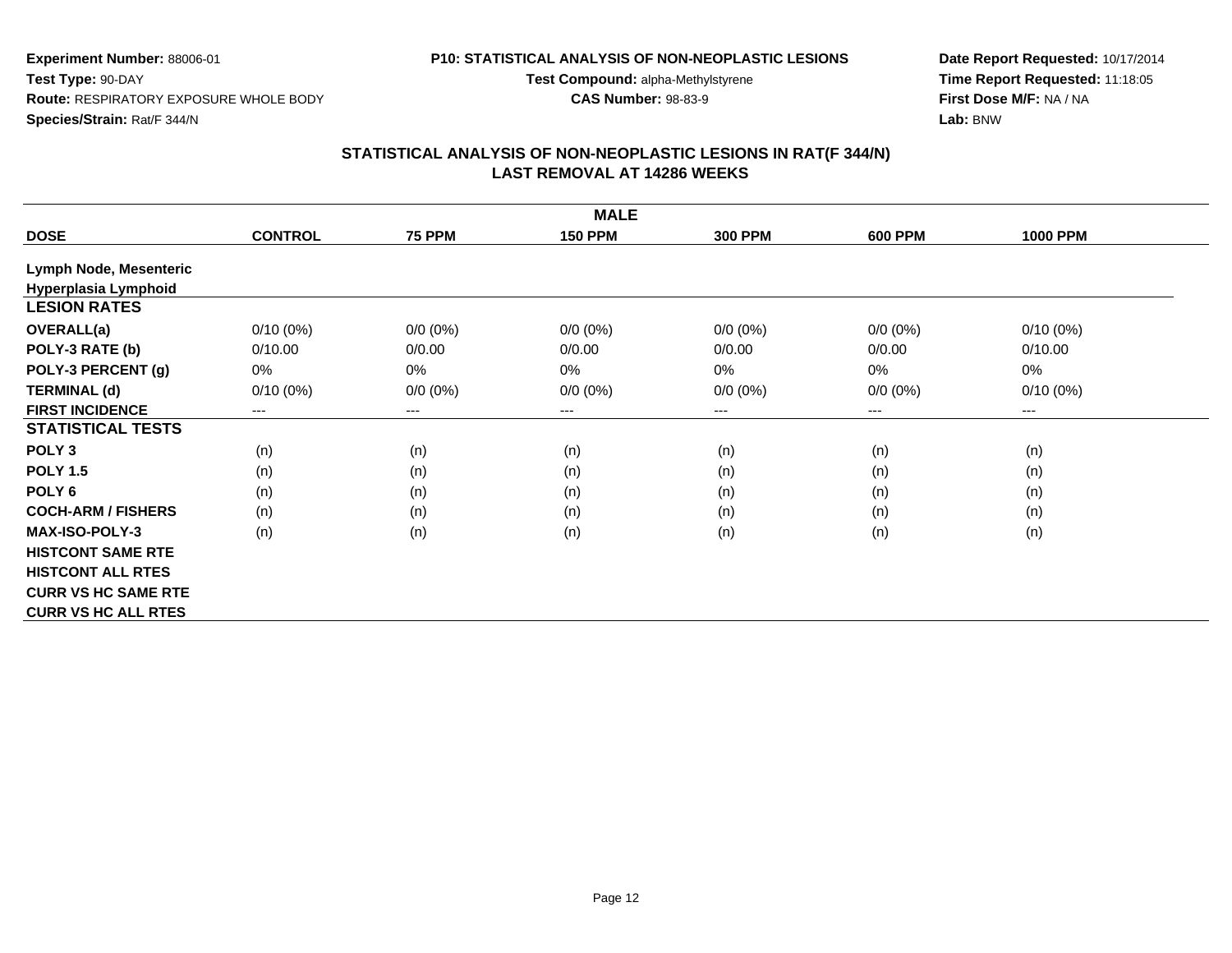### **P10: STATISTICAL ANALYSIS OF NON-NEOPLASTIC LESIONS**

**Test Compound:** alpha-Methylstyrene

**CAS Number:** 98-83-9

**Date Report Requested:** 10/17/2014**Time Report Requested:** 11:18:05**First Dose M/F:** NA / NA**Lab:** BNW

| <b>MALE</b>                |                |               |                |                |                |                                          |  |  |  |
|----------------------------|----------------|---------------|----------------|----------------|----------------|------------------------------------------|--|--|--|
| <b>DOSE</b>                | <b>CONTROL</b> | <b>75 PPM</b> | <b>150 PPM</b> | <b>300 PPM</b> | <b>600 PPM</b> | <b>1000 PPM</b>                          |  |  |  |
| <b>Mesentery: Fat</b>      |                |               |                |                |                |                                          |  |  |  |
| <b>Necrosis</b>            |                |               |                |                |                |                                          |  |  |  |
| <b>LESION RATES</b>        |                |               |                |                |                |                                          |  |  |  |
| <b>OVERALL(a)</b>          | $0/0 (0\%)$    | $0/0 (0\%)$   | $0/0 (0\%)$    | $0/0 (0\%)$    | 1/1 (100%)     | $0/0 (0\%)$                              |  |  |  |
| POLY-3 RATE (b)            | 0/0.00         | 0/0.00        | 0/0.00         | 0/0.00         | 1/1.00         | 0/0.00                                   |  |  |  |
| POLY-3 PERCENT (g)         | 0%             | 0%            | 0%             | 0%             | 100%           | 0%                                       |  |  |  |
| <b>TERMINAL (d)</b>        | $0/0 (0\%)$    | $0/0 (0\%)$   | $0/0 (0\%)$    | $0/0 (0\%)$    | $1/1$ (100%)   | $0/0 (0\%)$                              |  |  |  |
| <b>FIRST INCIDENCE</b>     | $---$          | $---$         | $---$          | ---            | 93(T)          | $\hspace{0.05cm} \ldots \hspace{0.05cm}$ |  |  |  |
| <b>STATISTICAL TESTS</b>   |                |               |                |                |                |                                          |  |  |  |
| POLY <sub>3</sub>          | (e)            | (e)           | (e)            | (e)            | (e)            | (e)                                      |  |  |  |
| <b>POLY 1.5</b>            | (e)            | (e)           | (e)            | (e)            | (e)            | (e)                                      |  |  |  |
| POLY <sub>6</sub>          | (e)            | (e)           | (e)            | (e)            | (e)            | (e)                                      |  |  |  |
| <b>COCH-ARM / FISHERS</b>  | (e)            | (e)           | (e)            | (e)            | (e)            | (e)                                      |  |  |  |
| <b>MAX-ISO-POLY-3</b>      | (e)            | (e)           | (e)            | (e)            | (e)            | (e)                                      |  |  |  |
| <b>HISTCONT SAME RTE</b>   |                |               |                |                |                |                                          |  |  |  |
| <b>HISTCONT ALL RTES</b>   |                |               |                |                |                |                                          |  |  |  |
| <b>CURR VS HC SAME RTE</b> |                |               |                |                |                |                                          |  |  |  |
| <b>CURR VS HC ALL RTES</b> |                |               |                |                |                |                                          |  |  |  |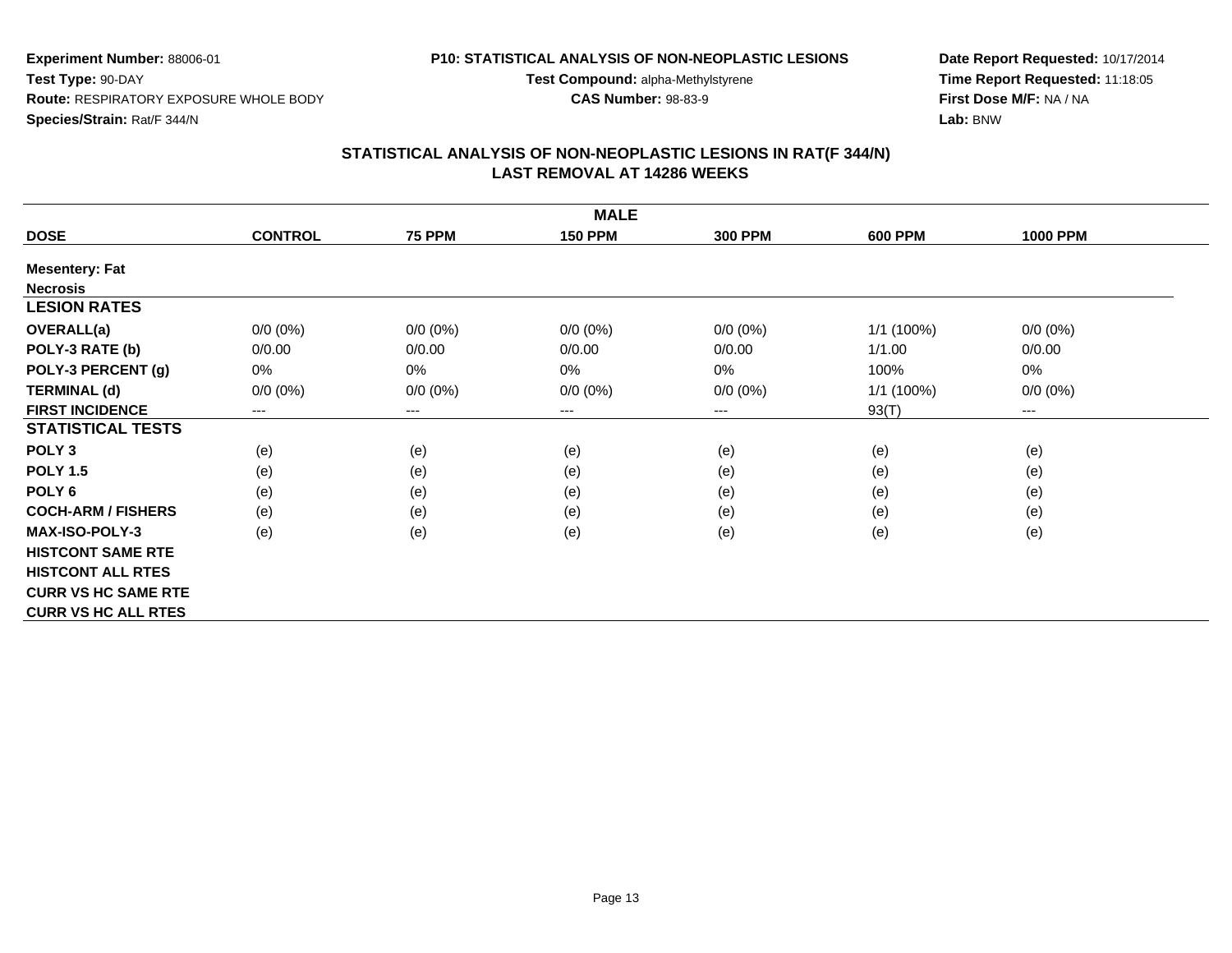# **P10: STATISTICAL ANALYSIS OF NON-NEOPLASTIC LESIONS**

**Test Compound:** alpha-Methylstyrene

**CAS Number:** 98-83-9

**Date Report Requested:** 10/17/2014**Time Report Requested:** 11:18:05**First Dose M/F:** NA / NA**Lab:** BNW

| <b>MALE</b>                             |                |               |                |                |                            |                 |  |  |  |
|-----------------------------------------|----------------|---------------|----------------|----------------|----------------------------|-----------------|--|--|--|
| <b>DOSE</b>                             | <b>CONTROL</b> | <b>75 PPM</b> | <b>150 PPM</b> | <b>300 PPM</b> | <b>600 PPM</b>             | <b>1000 PPM</b> |  |  |  |
| <b>Nose</b>                             |                |               |                |                |                            |                 |  |  |  |
| <b>Infiltration Cellular Histiocyte</b> |                |               |                |                |                            |                 |  |  |  |
| <b>LESION RATES</b>                     |                |               |                |                |                            |                 |  |  |  |
| OVERALL(a)                              | $0/10(0\%)$    | $0/10(0\%)$   | $0/10(0\%)$    | $0/10(0\%)$    | $0/10(0\%)$                | $0/10(0\%)$     |  |  |  |
| POLY-3 RATE (b)                         | 0/10.00        | 0/10.00       | 0/10.00        | 0/10.00        | 0/10.00                    | 0/10.00         |  |  |  |
| POLY-3 PERCENT (g)                      | 0%             | $0\%$         | 0%             | $0\%$          | 0%                         | 0%              |  |  |  |
| <b>TERMINAL (d)</b>                     | $0/10(0\%)$    | $0/10(0\%)$   | $0/10(0\%)$    | $0/10(0\%)$    | $0/10(0\%)$                | $0/10(0\%)$     |  |  |  |
| <b>FIRST INCIDENCE</b>                  | $---$          | $\cdots$      | ---            | ---            | $\qquad \qquad - \qquad -$ | ---             |  |  |  |
| <b>STATISTICAL TESTS</b>                |                |               |                |                |                            |                 |  |  |  |
| POLY <sub>3</sub>                       | (n)            | (n)           | (n)            | (n)            | (n)                        | (n)             |  |  |  |
| <b>POLY 1.5</b>                         | (n)            | (n)           | (n)            | (n)            | (n)                        | (n)             |  |  |  |
| POLY <sub>6</sub>                       | (n)            | (n)           | (n)            | (n)            | (n)                        | (n)             |  |  |  |
| <b>COCH-ARM / FISHERS</b>               | (n)            | (n)           | (n)            | (n)            | (n)                        | (n)             |  |  |  |
| <b>MAX-ISO-POLY-3</b>                   | (n)            | (n)           | (n)            | (n)            | (n)                        | (n)             |  |  |  |
| <b>HISTCONT SAME RTE</b>                |                |               |                |                |                            |                 |  |  |  |
| <b>HISTCONT ALL RTES</b>                |                |               |                |                |                            |                 |  |  |  |
| <b>CURR VS HC SAME RTE</b>              |                |               |                |                |                            |                 |  |  |  |
| <b>CURR VS HC ALL RTES</b>              |                |               |                |                |                            |                 |  |  |  |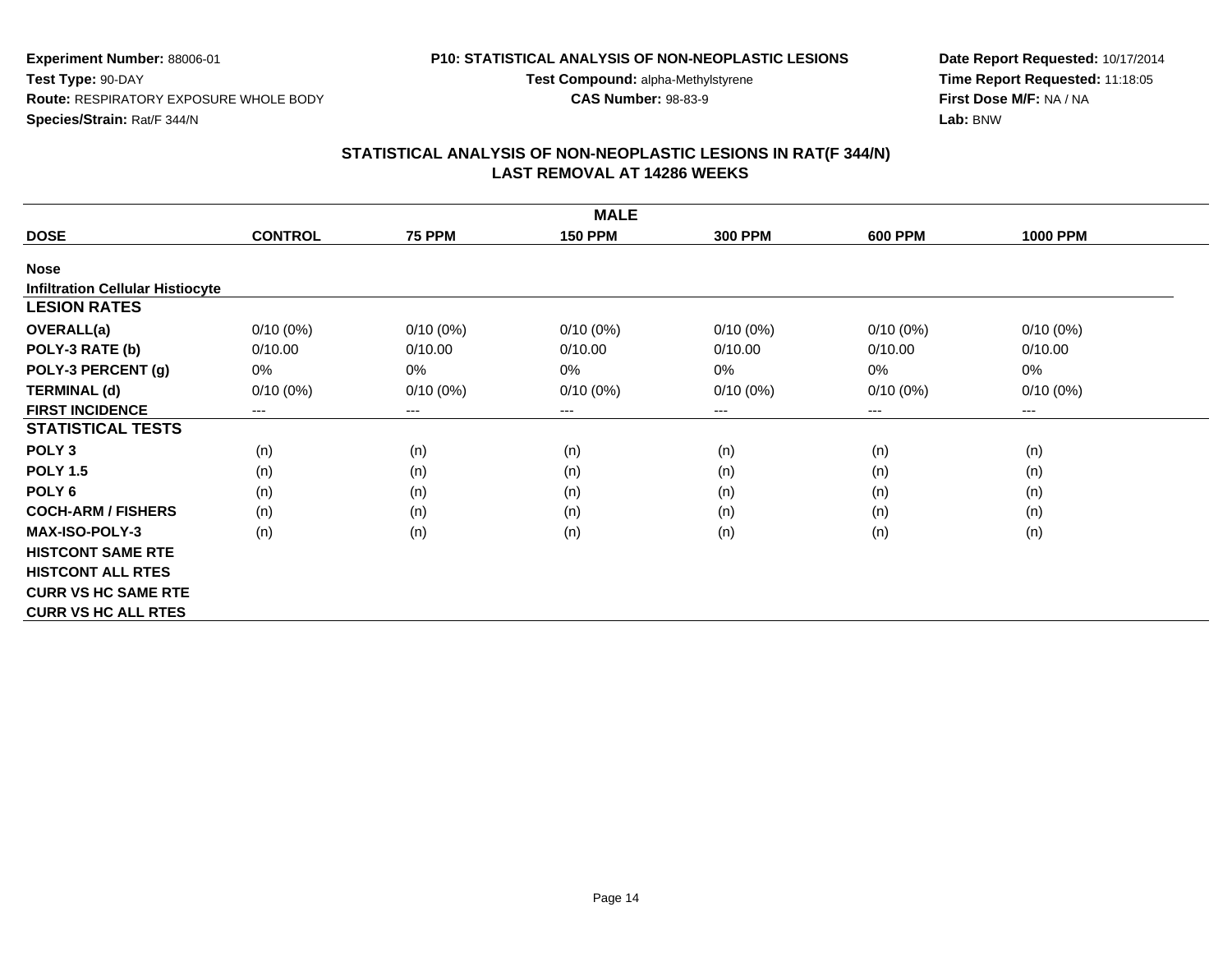#### **P10: STATISTICAL ANALYSIS OF NON-NEOPLASTIC LESIONS**

**Test Compound:** alpha-Methylstyrene

**CAS Number:** 98-83-9

**Date Report Requested:** 10/17/2014**Time Report Requested:** 11:18:05**First Dose M/F:** NA / NA**Lab:** BNW

| <b>MALE</b>                |                |               |                |                |                |                 |  |  |
|----------------------------|----------------|---------------|----------------|----------------|----------------|-----------------|--|--|
| <b>DOSE</b>                | <b>CONTROL</b> | <b>75 PPM</b> | <b>150 PPM</b> | <b>300 PPM</b> | <b>600 PPM</b> | <b>1000 PPM</b> |  |  |
| <b>Pancreas</b>            |                |               |                |                |                |                 |  |  |
| <b>Atrophy</b>             |                |               |                |                |                |                 |  |  |
| <b>LESION RATES</b>        |                |               |                |                |                |                 |  |  |
| OVERALL(a)                 | $0/10(0\%)$    | $0/0 (0\%)$   | $0/0 (0\%)$    | $0/0 (0\%)$    | $0/0 (0\%)$    | $1/10(10\%)$    |  |  |
| POLY-3 RATE (b)            | 0/10.00        | 0/0.00        | 0/0.00         | 0/0.00         | 0/0.00         | 1/10.00         |  |  |
| POLY-3 PERCENT (g)         | 0%             | 0%            | 0%             | 0%             | 0%             | 10%             |  |  |
| <b>TERMINAL (d)</b>        | $0/10(0\%)$    | $0/0 (0\%)$   | $0/0 (0\%)$    | $0/0 (0\%)$    | $0/0 (0\%)$    | $1/10(10\%)$    |  |  |
| <b>FIRST INCIDENCE</b>     | $---$          | $---$         | $---$          | ---            | ---            | 93(T)           |  |  |
| <b>STATISTICAL TESTS</b>   |                |               |                |                |                |                 |  |  |
| POLY <sub>3</sub>          | (e)            | (e)           | (e)            | (e)            | (e)            | $P = 0.500$     |  |  |
| <b>POLY 1.5</b>            | (e)            | (e)           | (e)            | (e)            | (e)            | $P = 0.500$     |  |  |
| POLY 6                     | (e)            | (e)           | (e)            | (e)            | (e)            | $P = 0.500$     |  |  |
| <b>COCH-ARM / FISHERS</b>  | $P = 0.269$    | (e)           | (e)            | (e)            | (e)            | $P = 0.500$     |  |  |
| <b>MAX-ISO-POLY-3</b>      | (e)            | (e)           | (e)            | (e)            | (e)            | $P = 0.159$     |  |  |
| <b>HISTCONT SAME RTE</b>   |                |               |                |                |                |                 |  |  |
| <b>HISTCONT ALL RTES</b>   |                |               |                |                |                |                 |  |  |
| <b>CURR VS HC SAME RTE</b> |                |               |                |                |                |                 |  |  |
| <b>CURR VS HC ALL RTES</b> |                |               |                |                |                |                 |  |  |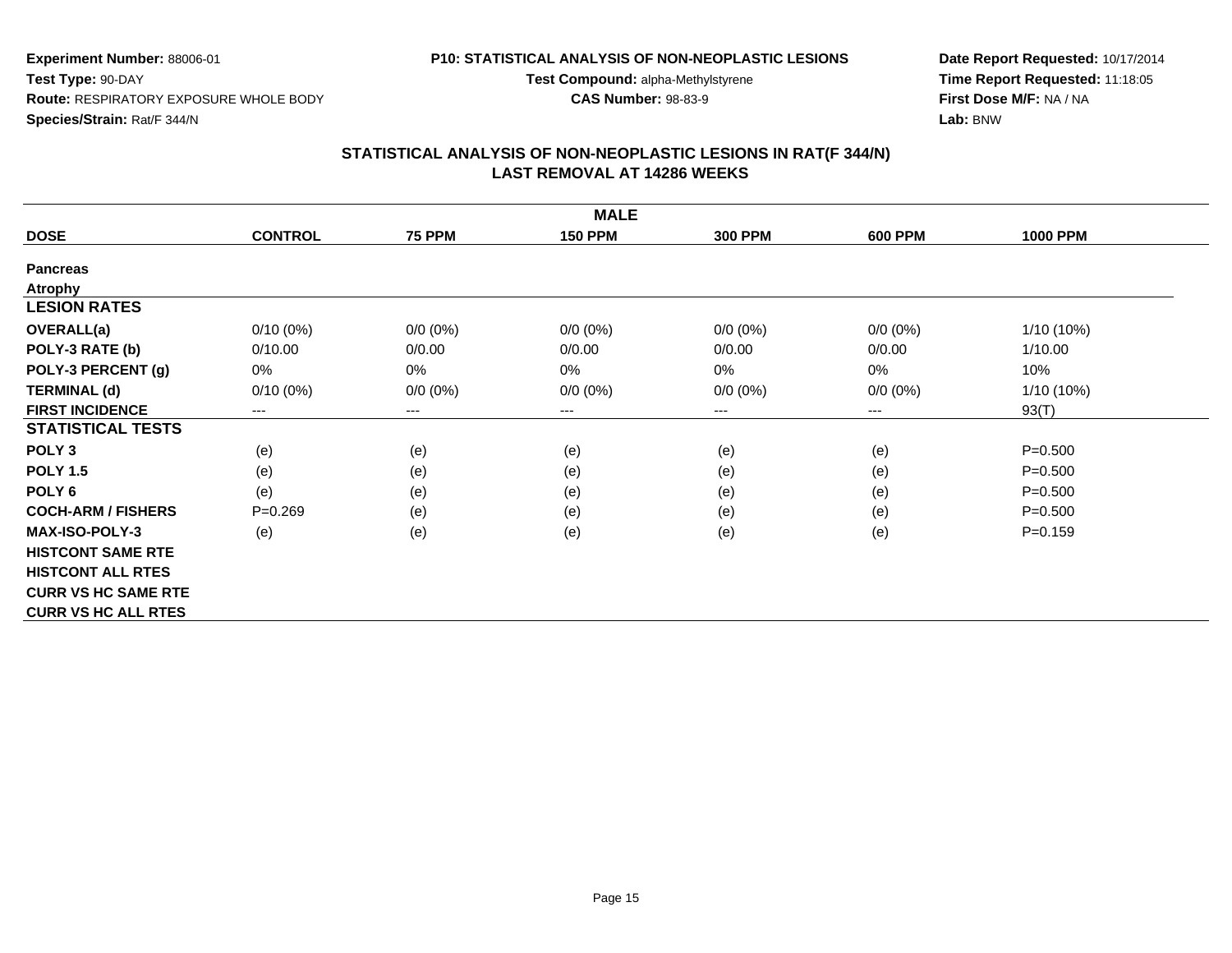#### **P10: STATISTICAL ANALYSIS OF NON-NEOPLASTIC LESIONS**

**Test Compound:** alpha-Methylstyrene

**CAS Number:** 98-83-9

**Date Report Requested:** 10/17/2014**Time Report Requested:** 11:18:05**First Dose M/F:** NA / NA**Lab:** BNW

| <b>MALE</b>                |                            |               |                |                |                        |                 |  |  |  |
|----------------------------|----------------------------|---------------|----------------|----------------|------------------------|-----------------|--|--|--|
| <b>DOSE</b>                | <b>CONTROL</b>             | <b>75 PPM</b> | <b>150 PPM</b> | <b>300 PPM</b> | <b>600 PPM</b>         | <b>1000 PPM</b> |  |  |  |
| Pleura                     |                            |               |                |                |                        |                 |  |  |  |
| <b>Inflammation Focal</b>  |                            |               |                |                |                        |                 |  |  |  |
| <b>LESION RATES</b>        |                            |               |                |                |                        |                 |  |  |  |
| OVERALL(a)                 | $0/10(0\%)$                | $0/0 (0\%)$   | $0/0 (0\%)$    | $0/0 (0\%)$    | $0/0(0\%)$             | $0/10(0\%)$     |  |  |  |
| POLY-3 RATE (b)            | 0/10.00                    | 0/0.00        | 0/0.00         | 0/0.00         | 0/0.00                 | 0/10.00         |  |  |  |
| POLY-3 PERCENT (g)         | 0%                         | 0%            | 0%             | $0\%$          | $0\%$                  | $0\%$           |  |  |  |
| <b>TERMINAL (d)</b>        | $0/10(0\%)$                | $0/0 (0\%)$   | $0/0 (0\%)$    | $0/0 (0\%)$    | $0/0(0\%)$             | $0/10(0\%)$     |  |  |  |
| <b>FIRST INCIDENCE</b>     | $\qquad \qquad - \qquad -$ | $\cdots$      | $---$          | ---            | $\qquad \qquad \cdots$ | $\cdots$        |  |  |  |
| <b>STATISTICAL TESTS</b>   |                            |               |                |                |                        |                 |  |  |  |
| POLY <sub>3</sub>          | (n)                        | (n)           | (n)            | (n)            | (n)                    | (n)             |  |  |  |
| <b>POLY 1.5</b>            | (n)                        | (n)           | (n)            | (n)            | (n)                    | (n)             |  |  |  |
| POLY <sub>6</sub>          | (n)                        | (n)           | (n)            | (n)            | (n)                    | (n)             |  |  |  |
| <b>COCH-ARM / FISHERS</b>  | (n)                        | (n)           | (n)            | (n)            | (n)                    | (n)             |  |  |  |
| <b>MAX-ISO-POLY-3</b>      | (n)                        | (n)           | (n)            | (n)            | (n)                    | (n)             |  |  |  |
| <b>HISTCONT SAME RTE</b>   |                            |               |                |                |                        |                 |  |  |  |
| <b>HISTCONT ALL RTES</b>   |                            |               |                |                |                        |                 |  |  |  |
| <b>CURR VS HC SAME RTE</b> |                            |               |                |                |                        |                 |  |  |  |
| <b>CURR VS HC ALL RTES</b> |                            |               |                |                |                        |                 |  |  |  |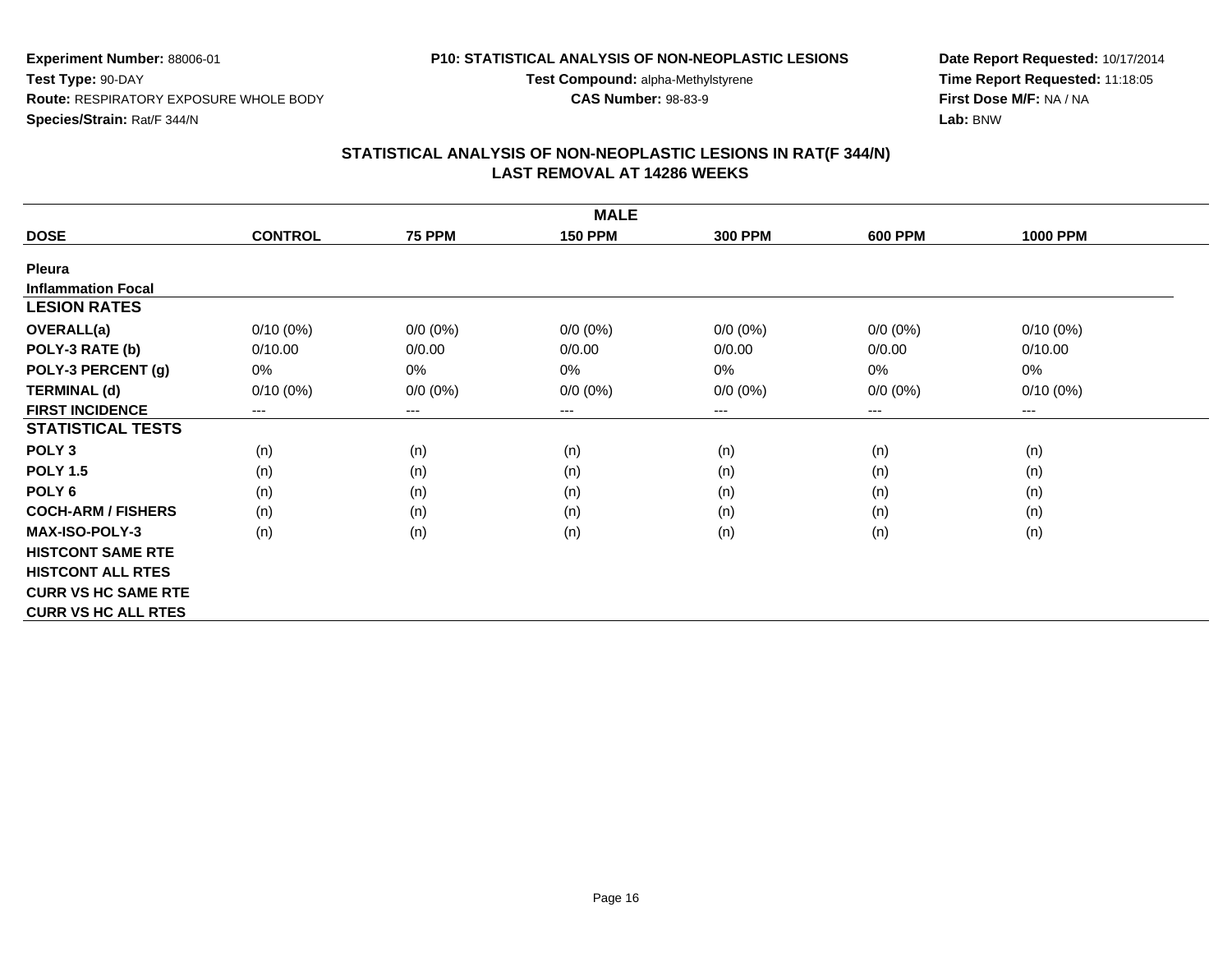#### **P10: STATISTICAL ANALYSIS OF NON-NEOPLASTIC LESIONS**

**Test Compound:** alpha-Methylstyrene

**CAS Number:** 98-83-9

**Date Report Requested:** 10/17/2014**Time Report Requested:** 11:18:05**First Dose M/F:** NA / NA**Lab:** BNW

| <b>MALE</b>                |                |                        |                |                |                        |                 |  |  |  |
|----------------------------|----------------|------------------------|----------------|----------------|------------------------|-----------------|--|--|--|
| <b>DOSE</b>                | <b>CONTROL</b> | <b>75 PPM</b>          | <b>150 PPM</b> | <b>300 PPM</b> | <b>600 PPM</b>         | <b>1000 PPM</b> |  |  |  |
| <b>Testes</b>              |                |                        |                |                |                        |                 |  |  |  |
| <b>Degeneration</b>        |                |                        |                |                |                        |                 |  |  |  |
| <b>LESION RATES</b>        |                |                        |                |                |                        |                 |  |  |  |
| <b>OVERALL(a)</b>          | $1/10(10\%)$   | $0/0 (0\%)$            | $0/0 (0\%)$    | $0/0 (0\%)$    | $0/0 (0\%)$            | $0/10(0\%)$     |  |  |  |
| POLY-3 RATE (b)            | 1/10.00        | 0/0.00                 | 0/0.00         | 0/0.00         | 0/0.00                 | 0/10.00         |  |  |  |
| POLY-3 PERCENT (g)         | 10%            | 0%                     | 0%             | 0%             | 0%                     | 0%              |  |  |  |
| <b>TERMINAL (d)</b>        | $1/10(10\%)$   | $0/0 (0\%)$            | $0/0 (0\%)$    | $0/0 (0\%)$    | $0/0 (0\%)$            | $0/10(0\%)$     |  |  |  |
| <b>FIRST INCIDENCE</b>     | 93(T)          | $\qquad \qquad \cdots$ | ---            | ---            | $\qquad \qquad \cdots$ | $\cdots$        |  |  |  |
| <b>STATISTICAL TESTS</b>   |                |                        |                |                |                        |                 |  |  |  |
| POLY <sub>3</sub>          | (e)            | (e)                    | (e)            | (e)            | (e)                    | $P = 0.500N$    |  |  |  |
| <b>POLY 1.5</b>            | (e)            | (e)                    | (e)            | (e)            | (e)                    | $P = 0.500N$    |  |  |  |
| POLY <sub>6</sub>          | (e)            | (e)                    | (e)            | (e)            | (e)                    | $P = 0.500N$    |  |  |  |
| <b>COCH-ARM / FISHERS</b>  | P=0.269N       | (e)                    | (e)            | (e)            | (e)                    | $P = 0.500N$    |  |  |  |
| <b>MAX-ISO-POLY-3</b>      | (e)            | (e)                    | (e)            | (e)            | (e)                    | P=0.159N        |  |  |  |
| <b>HISTCONT SAME RTE</b>   |                |                        |                |                |                        |                 |  |  |  |
| <b>HISTCONT ALL RTES</b>   |                |                        |                |                |                        |                 |  |  |  |
| <b>CURR VS HC SAME RTE</b> |                |                        |                |                |                        |                 |  |  |  |
| <b>CURR VS HC ALL RTES</b> |                |                        |                |                |                        |                 |  |  |  |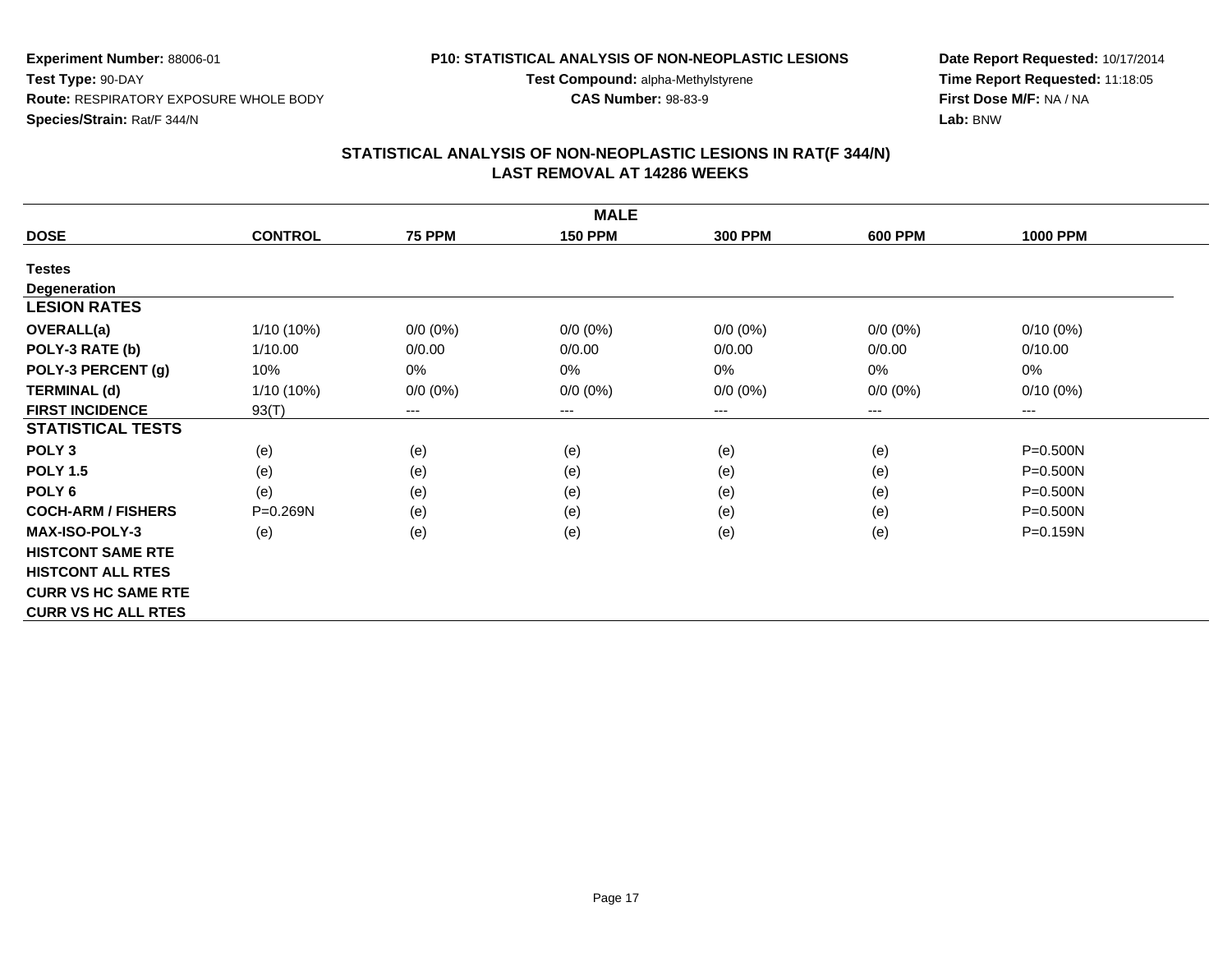#### **P10: STATISTICAL ANALYSIS OF NON-NEOPLASTIC LESIONS**

**Test Compound:** alpha-Methylstyrene

**CAS Number:** 98-83-9

**Date Report Requested:** 10/17/2014**Time Report Requested:** 11:18:05**First Dose M/F:** NA / NA**Lab:** BNW

| <b>MALE</b>                |                |               |                |                |                |                 |  |  |  |
|----------------------------|----------------|---------------|----------------|----------------|----------------|-----------------|--|--|--|
| <b>DOSE</b>                | <b>CONTROL</b> | <b>75 PPM</b> | <b>150 PPM</b> | <b>300 PPM</b> | <b>600 PPM</b> | <b>1000 PPM</b> |  |  |  |
| <b>Thymus</b>              |                |               |                |                |                |                 |  |  |  |
| Hemorrhage                 |                |               |                |                |                |                 |  |  |  |
| <b>LESION RATES</b>        |                |               |                |                |                |                 |  |  |  |
| <b>OVERALL(a)</b>          | $0/10(0\%)$    | $0/0 (0\%)$   | $0/0 (0\%)$    | $0/0 (0\%)$    | $0/0 (0\%)$    | $0/10(0\%)$     |  |  |  |
| POLY-3 RATE (b)            | 0/10.00        | 0/0.00        | 0/0.00         | 0/0.00         | 0/0.00         | 0/10.00         |  |  |  |
| POLY-3 PERCENT (g)         | 0%             | 0%            | 0%             | $0\%$          | 0%             | 0%              |  |  |  |
| <b>TERMINAL (d)</b>        | $0/10(0\%)$    | $0/0 (0\%)$   | $0/0 (0\%)$    | $0/0 (0\%)$    | $0/0 (0\%)$    | $0/10(0\%)$     |  |  |  |
| <b>FIRST INCIDENCE</b>     | $---$          | $---$         | ---            | ---            | ---            | $---$           |  |  |  |
| <b>STATISTICAL TESTS</b>   |                |               |                |                |                |                 |  |  |  |
| POLY <sub>3</sub>          | (n)            | (n)           | (n)            | (n)            | (n)            | (n)             |  |  |  |
| <b>POLY 1.5</b>            | (n)            | (n)           | (n)            | (n)            | (n)            | (n)             |  |  |  |
| POLY <sub>6</sub>          | (n)            | (n)           | (n)            | (n)            | (n)            | (n)             |  |  |  |
| <b>COCH-ARM / FISHERS</b>  | (n)            | (n)           | (n)            | (n)            | (n)            | (n)             |  |  |  |
| <b>MAX-ISO-POLY-3</b>      | (n)            | (n)           | (n)            | (n)            | (n)            | (n)             |  |  |  |
| <b>HISTCONT SAME RTE</b>   |                |               |                |                |                |                 |  |  |  |
| <b>HISTCONT ALL RTES</b>   |                |               |                |                |                |                 |  |  |  |
| <b>CURR VS HC SAME RTE</b> |                |               |                |                |                |                 |  |  |  |
| <b>CURR VS HC ALL RTES</b> |                |               |                |                |                |                 |  |  |  |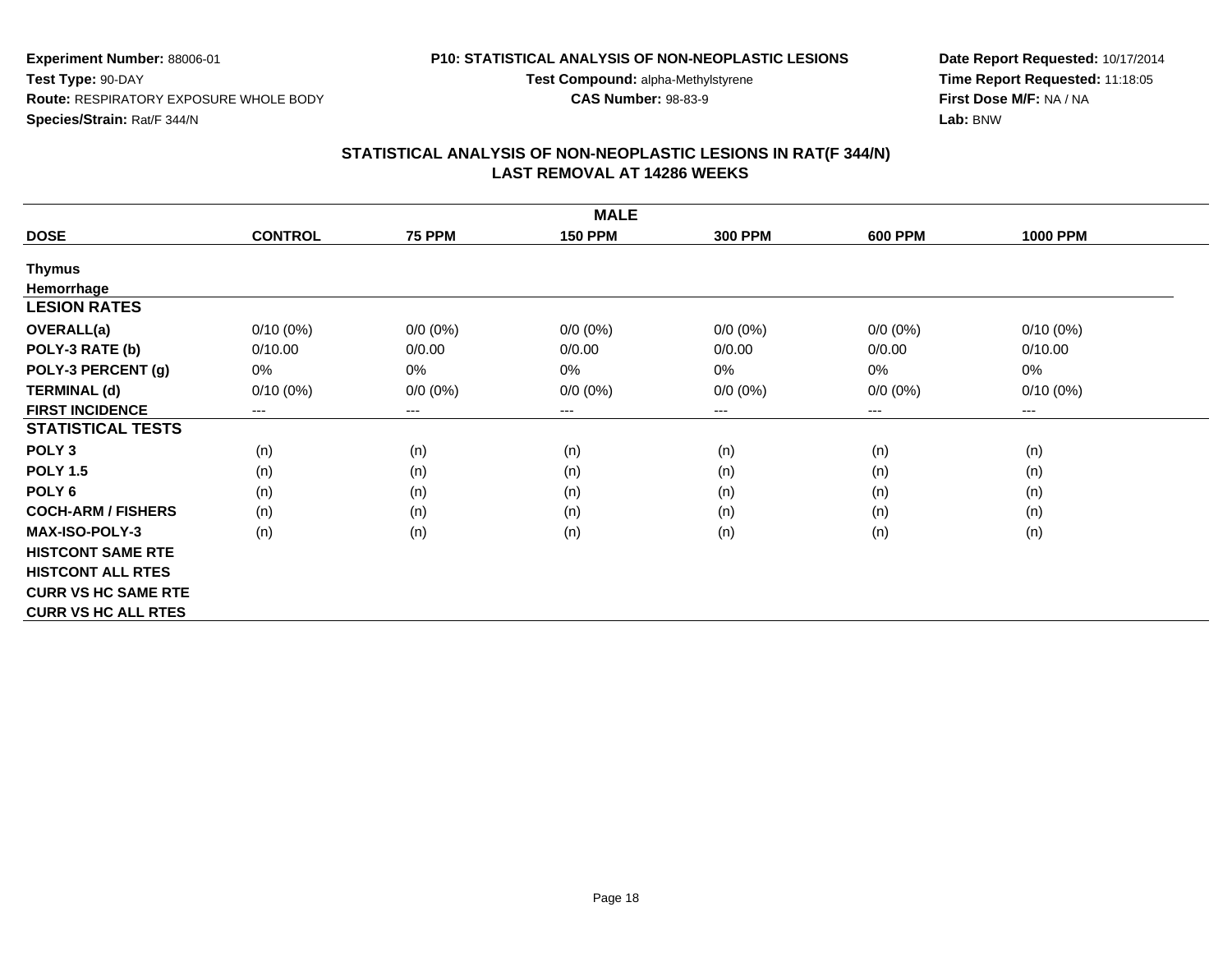#### **P10: STATISTICAL ANALYSIS OF NON-NEOPLASTIC LESIONS**

**Test Compound:** alpha-Methylstyrene

**CAS Number:** 98-83-9

**Date Report Requested:** 10/17/2014**Time Report Requested:** 11:18:05**First Dose M/F:** NA / NA**Lab:** BNW

| <b>MALE</b>                |                |               |                |                |                |                 |  |  |  |
|----------------------------|----------------|---------------|----------------|----------------|----------------|-----------------|--|--|--|
| <b>DOSE</b>                | <b>CONTROL</b> | <b>75 PPM</b> | <b>150 PPM</b> | <b>300 PPM</b> | <b>600 PPM</b> | <b>1000 PPM</b> |  |  |  |
| <b>Urinary Bladder</b>     |                |               |                |                |                |                 |  |  |  |
| Hemorrhage                 |                |               |                |                |                |                 |  |  |  |
| <b>LESION RATES</b>        |                |               |                |                |                |                 |  |  |  |
| OVERALL(a)                 | $0/10(0\%)$    | $0/0 (0\%)$   | $0/0 (0\%)$    | $0/0 (0\%)$    | $0/0 (0\%)$    | $0/10(0\%)$     |  |  |  |
| POLY-3 RATE (b)            | 0/10.00        | 0/0.00        | 0/0.00         | 0/0.00         | 0/0.00         | 0/10.00         |  |  |  |
| POLY-3 PERCENT (g)         | 0%             | 0%            | 0%             | $0\%$          | 0%             | 0%              |  |  |  |
| <b>TERMINAL (d)</b>        | $0/10(0\%)$    | $0/0 (0\%)$   | $0/0 (0\%)$    | $0/0 (0\%)$    | $0/0 (0\%)$    | $0/10(0\%)$     |  |  |  |
| <b>FIRST INCIDENCE</b>     | $---$          | $---$         | ---            | ---            | ---            | $---$           |  |  |  |
| <b>STATISTICAL TESTS</b>   |                |               |                |                |                |                 |  |  |  |
| POLY <sub>3</sub>          | (n)            | (n)           | (n)            | (n)            | (n)            | (n)             |  |  |  |
| <b>POLY 1.5</b>            | (n)            | (n)           | (n)            | (n)            | (n)            | (n)             |  |  |  |
| POLY <sub>6</sub>          | (n)            | (n)           | (n)            | (n)            | (n)            | (n)             |  |  |  |
| <b>COCH-ARM / FISHERS</b>  | (n)            | (n)           | (n)            | (n)            | (n)            | (n)             |  |  |  |
| <b>MAX-ISO-POLY-3</b>      | (n)            | (n)           | (n)            | (n)            | (n)            | (n)             |  |  |  |
| <b>HISTCONT SAME RTE</b>   |                |               |                |                |                |                 |  |  |  |
| <b>HISTCONT ALL RTES</b>   |                |               |                |                |                |                 |  |  |  |
| <b>CURR VS HC SAME RTE</b> |                |               |                |                |                |                 |  |  |  |
| <b>CURR VS HC ALL RTES</b> |                |               |                |                |                |                 |  |  |  |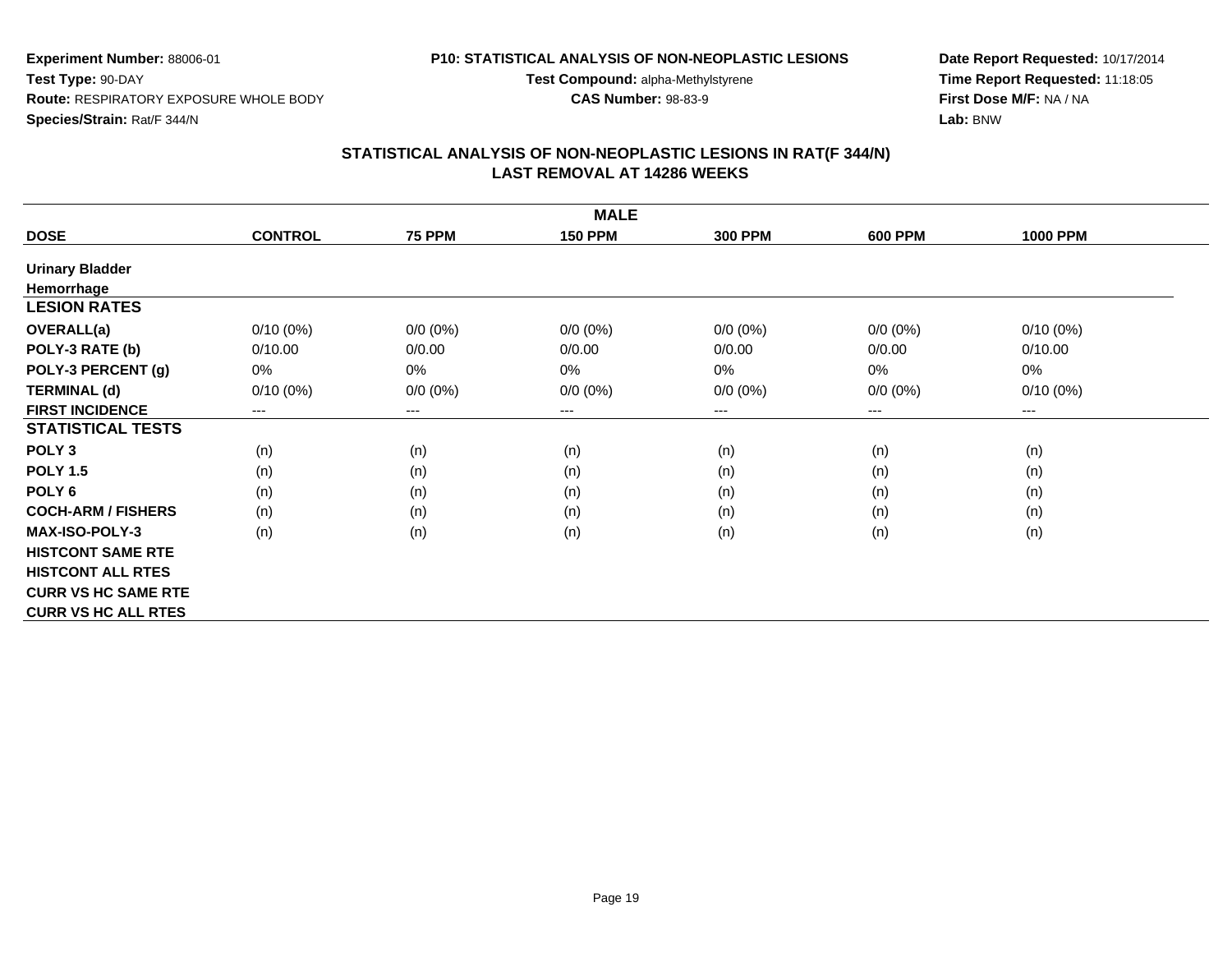# **P10: STATISTICAL ANALYSIS OF NON-NEOPLASTIC LESIONS**

**Experiment Number:** 88006-01**Test Type:** 90-DAY **Route:** RESPIRATORY EXPOSURE WHOLE BODY**Species/Strain:** Rat/F 344/N

**Date Report Requested:** 10/17/2014**Time Report Requested:** 11:18:05**First Dose M/F:** NA / NA**Lab:** BNW

# **STATISTICAL ANALYSIS OF NON-NEOPLASTIC LESIONS IN RAT(F 344/N) LAST REMOVAL AT 14286 WEEKS**

**Test Compound:** alpha-Methylstyrene**CAS Number:** 98-83-9

|                                        | <b>MALE</b>    |                        |                |                |                |                 |  |  |  |  |
|----------------------------------------|----------------|------------------------|----------------|----------------|----------------|-----------------|--|--|--|--|
| <b>DOSE</b>                            | <b>CONTROL</b> | <b>75 PPM</b>          | <b>150 PPM</b> | <b>300 PPM</b> | <b>600 PPM</b> | <b>1000 PPM</b> |  |  |  |  |
| <b>Urinary Bladder: Transit Epithe</b> |                |                        |                |                |                |                 |  |  |  |  |
| <b>Erosion</b>                         |                |                        |                |                |                |                 |  |  |  |  |
| <b>LESION RATES</b>                    |                |                        |                |                |                |                 |  |  |  |  |
| OVERALL(a)                             | $0/10(0\%)$    | $0/0 (0\%)$            | $0/0 (0\%)$    | $0/0 (0\%)$    | $0/0(0\%)$     | $0/10(0\%)$     |  |  |  |  |
| POLY-3 RATE (b)                        | 0/10.00        | 0/0.00                 | 0/0.00         | 0/0.00         | 0/0.00         | 0/10.00         |  |  |  |  |
| POLY-3 PERCENT (g)                     | 0%             | 0%                     | 0%             | 0%             | $0\%$          | 0%              |  |  |  |  |
| <b>TERMINAL (d)</b>                    | $0/10(0\%)$    | $0/0 (0\%)$            | $0/0 (0\%)$    | $0/0 (0\%)$    | $0/0 (0\%)$    | $0/10(0\%)$     |  |  |  |  |
| <b>FIRST INCIDENCE</b>                 | ---            | $\qquad \qquad \cdots$ | $--$           | ---            | ---            | $---$           |  |  |  |  |
| <b>STATISTICAL TESTS</b>               |                |                        |                |                |                |                 |  |  |  |  |
| POLY <sub>3</sub>                      | (n)            | (n)                    | (n)            | (n)            | (n)            | (n)             |  |  |  |  |
| <b>POLY 1.5</b>                        | (n)            | (n)                    | (n)            | (n)            | (n)            | (n)             |  |  |  |  |
| POLY <sub>6</sub>                      | (n)            | (n)                    | (n)            | (n)            | (n)            | (n)             |  |  |  |  |
| <b>COCH-ARM / FISHERS</b>              | (n)            | (n)                    | (n)            | (n)            | (n)            | (n)             |  |  |  |  |
| <b>MAX-ISO-POLY-3</b>                  | (n)            | (n)                    | (n)            | (n)            | (n)            | (n)             |  |  |  |  |
| <b>HISTCONT SAME RTE</b>               |                |                        |                |                |                |                 |  |  |  |  |
| <b>HISTCONT ALL RTES</b>               |                |                        |                |                |                |                 |  |  |  |  |
| <b>CURR VS HC SAME RTE</b>             |                |                        |                |                |                |                 |  |  |  |  |
| <b>CURR VS HC ALL RTES</b>             |                |                        |                |                |                |                 |  |  |  |  |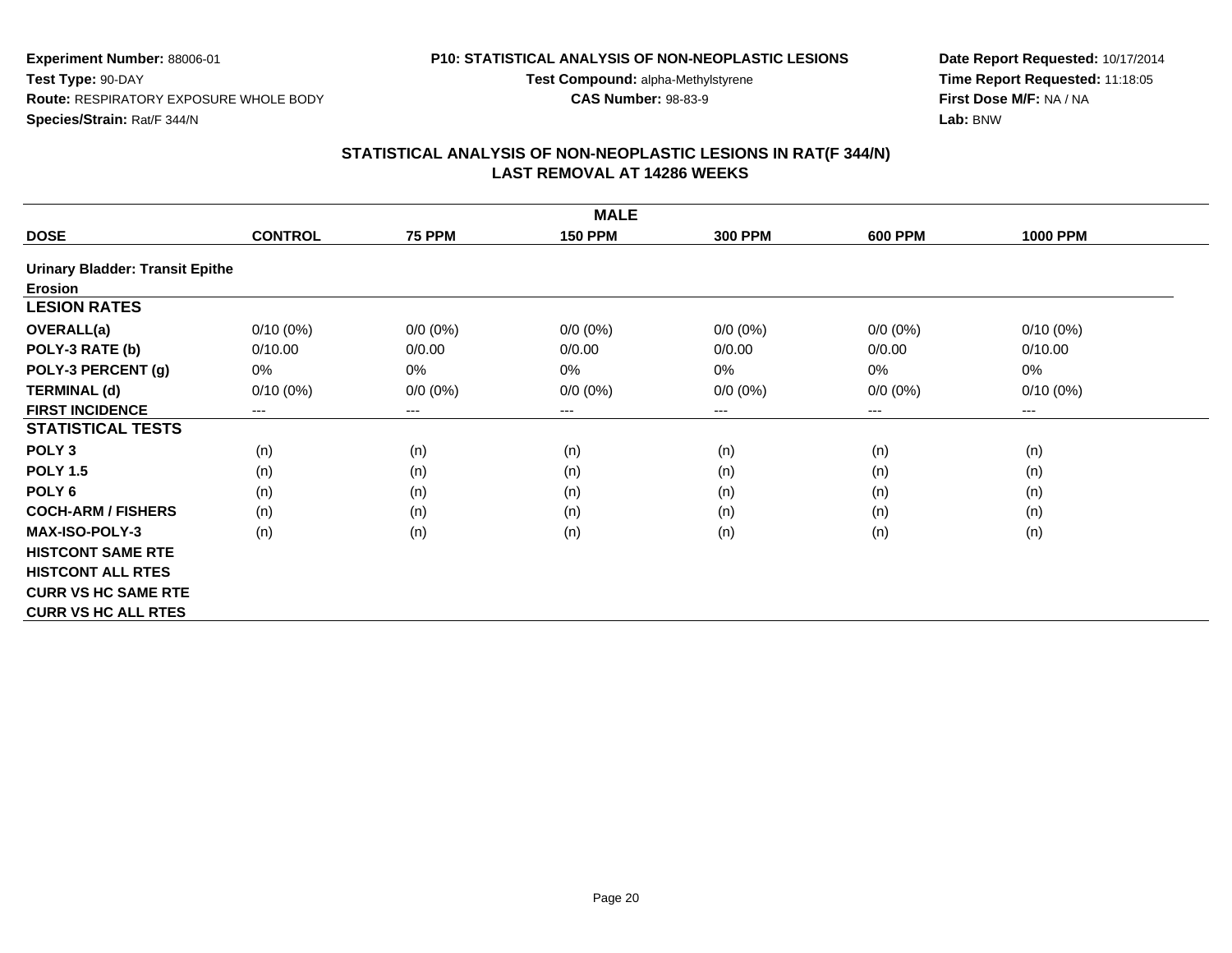#### **P10: STATISTICAL ANALYSIS OF NON-NEOPLASTIC LESIONS**

**Test Compound:** alpha-Methylstyrene

**CAS Number:** 98-83-9

**Date Report Requested:** 10/17/2014**Time Report Requested:** 11:18:05**First Dose M/F:** NA / NA**Lab:** BNW

| <b>FEMALE</b>              |                |                            |                |                |                |                        |  |  |  |
|----------------------------|----------------|----------------------------|----------------|----------------|----------------|------------------------|--|--|--|
| <b>DOSE</b>                | <b>CONTROL</b> | <b>75 PPM</b>              | <b>150 PPM</b> | <b>300 PPM</b> | <b>600 PPM</b> | <b>1000 PPM</b>        |  |  |  |
| Eye                        |                |                            |                |                |                |                        |  |  |  |
| Hemorrhage                 |                |                            |                |                |                |                        |  |  |  |
| <b>LESION RATES</b>        |                |                            |                |                |                |                        |  |  |  |
| <b>OVERALL(a)</b>          | $0/10(0\%)$    | $0/0 (0\%)$                | $0/0 (0\%)$    | $0/0 (0\%)$    | $0/0 (0\%)$    | $0/10(0\%)$            |  |  |  |
| POLY-3 RATE (b)            | 0/10.00        | 0/0.00                     | 0/0.00         | 0/0.00         | 0/0.00         | 0/10.00                |  |  |  |
| POLY-3 PERCENT (g)         | $0\%$          | 0%                         | $0\%$          | 0%             | 0%             | 0%                     |  |  |  |
| <b>TERMINAL (d)</b>        | $0/10(0\%)$    | $0/0 (0\%)$                | $0/0 (0\%)$    | $0/0 (0\%)$    | $0/0 (0\%)$    | $0/10(0\%)$            |  |  |  |
| <b>FIRST INCIDENCE</b>     | $---$          | $\qquad \qquad - \qquad -$ | $--$           | ---            | ---            | $\qquad \qquad \cdots$ |  |  |  |
| <b>STATISTICAL TESTS</b>   |                |                            |                |                |                |                        |  |  |  |
| POLY <sub>3</sub>          | (n)            | (n)                        | (n)            | (n)            | (n)            | (n)                    |  |  |  |
| <b>POLY 1.5</b>            | (n)            | (n)                        | (n)            | (n)            | (n)            | (n)                    |  |  |  |
| POLY 6                     | (n)            | (n)                        | (n)            | (n)            | (n)            | (n)                    |  |  |  |
| <b>COCH-ARM / FISHERS</b>  | (n)            | (n)                        | (n)            | (n)            | (n)            | (n)                    |  |  |  |
| <b>MAX-ISO-POLY-3</b>      | (n)            | (n)                        | (n)            | (n)            | (n)            | (n)                    |  |  |  |
| <b>HISTCONT SAME RTE</b>   |                |                            |                |                |                |                        |  |  |  |
| <b>HISTCONT ALL RTES</b>   |                |                            |                |                |                |                        |  |  |  |
| <b>CURR VS HC SAME RTE</b> |                |                            |                |                |                |                        |  |  |  |
| <b>CURR VS HC ALL RTES</b> |                |                            |                |                |                |                        |  |  |  |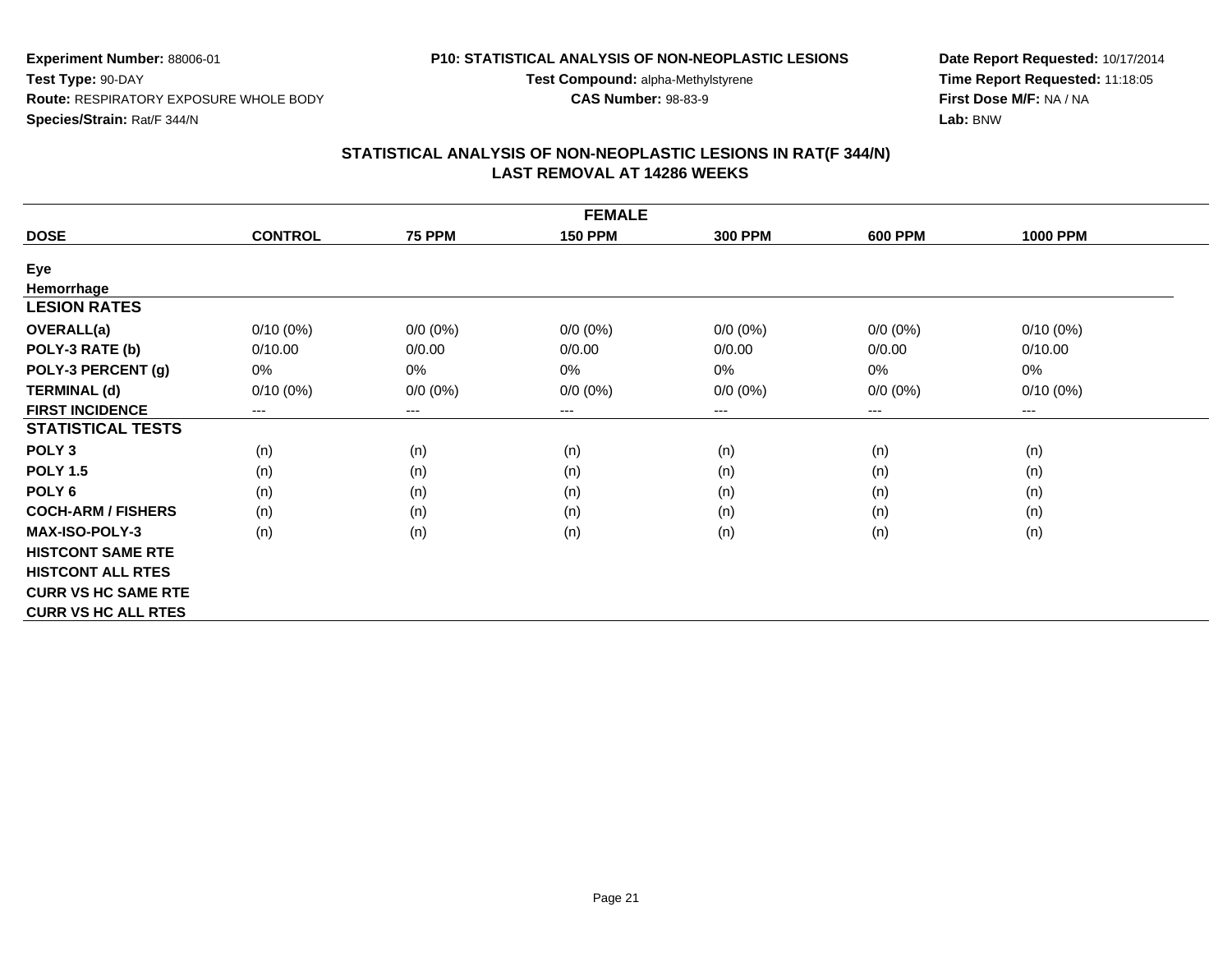# **P10: STATISTICAL ANALYSIS OF NON-NEOPLASTIC LESIONS**

**Test Compound:** alpha-Methylstyrene

**CAS Number:** 98-83-9

**Date Report Requested:** 10/17/2014**Time Report Requested:** 11:18:05**First Dose M/F:** NA / NA**Lab:** BNW

|                             | <b>FEMALE</b>  |               |                |                |                |                 |  |  |  |  |  |
|-----------------------------|----------------|---------------|----------------|----------------|----------------|-----------------|--|--|--|--|--|
| <b>DOSE</b>                 | <b>CONTROL</b> | <b>75 PPM</b> | <b>150 PPM</b> | <b>300 PPM</b> | <b>600 PPM</b> | <b>1000 PPM</b> |  |  |  |  |  |
| Kidney                      |                |               |                |                |                |                 |  |  |  |  |  |
| <b>Inflammation Chronic</b> |                |               |                |                |                |                 |  |  |  |  |  |
| <b>LESION RATES</b>         |                |               |                |                |                |                 |  |  |  |  |  |
| <b>OVERALL(a)</b>           | $0/10(0\%)$    | 1/10 (10%)    | $0/10(0\%)$    | $0/10(0\%)$    | $0/10(0\%)$    | $0/10(0\%)$     |  |  |  |  |  |
| POLY-3 RATE (b)             | 0/10.00        | 1/10.00       | 0/10.00        | 0/10.00        | 0/10.00        | 0/10.00         |  |  |  |  |  |
| POLY-3 PERCENT (g)          | 0%             | 10%           | 0%             | 0%             | 0%             | 0%              |  |  |  |  |  |
| <b>TERMINAL (d)</b>         | $0/10(0\%)$    | $1/10(10\%)$  | $0/10(0\%)$    | $0/10(0\%)$    | $0/10(0\%)$    | $0/10(0\%)$     |  |  |  |  |  |
| <b>FIRST INCIDENCE</b>      | ---            | 93(T)         | ---            | ---            | ---            | $---$           |  |  |  |  |  |
| <b>STATISTICAL TESTS</b>    |                |               |                |                |                |                 |  |  |  |  |  |
| POLY <sub>3</sub>           | $P = 0.410N$   | $P = 0.500$   | (e)            | (e)            | (e)            | (e)             |  |  |  |  |  |
| <b>POLY 1.5</b>             | $P = 0.410N$   | $P = 0.500$   | (e)            | (e)            | (e)            | (e)             |  |  |  |  |  |
| POLY <sub>6</sub>           | $P = 0.410N$   | $P = 0.500$   | (e)            | (e)            | (e)            | (e)             |  |  |  |  |  |
| <b>COCH-ARM / FISHERS</b>   | $P = 0.409N$   | $P = 0.500$   | (e)            | (e)            | (e)            | (e)             |  |  |  |  |  |
| <b>MAX-ISO-POLY-3</b>       | $P = 0.356N$   | $P = 0.159$   | (e)            | (e)            | (e)            | (e)             |  |  |  |  |  |
| <b>HISTCONT SAME RTE</b>    |                |               |                |                |                |                 |  |  |  |  |  |
| <b>HISTCONT ALL RTES</b>    |                |               |                |                |                |                 |  |  |  |  |  |
| <b>CURR VS HC SAME RTE</b>  |                |               |                |                |                |                 |  |  |  |  |  |
| <b>CURR VS HC ALL RTES</b>  |                |               |                |                |                |                 |  |  |  |  |  |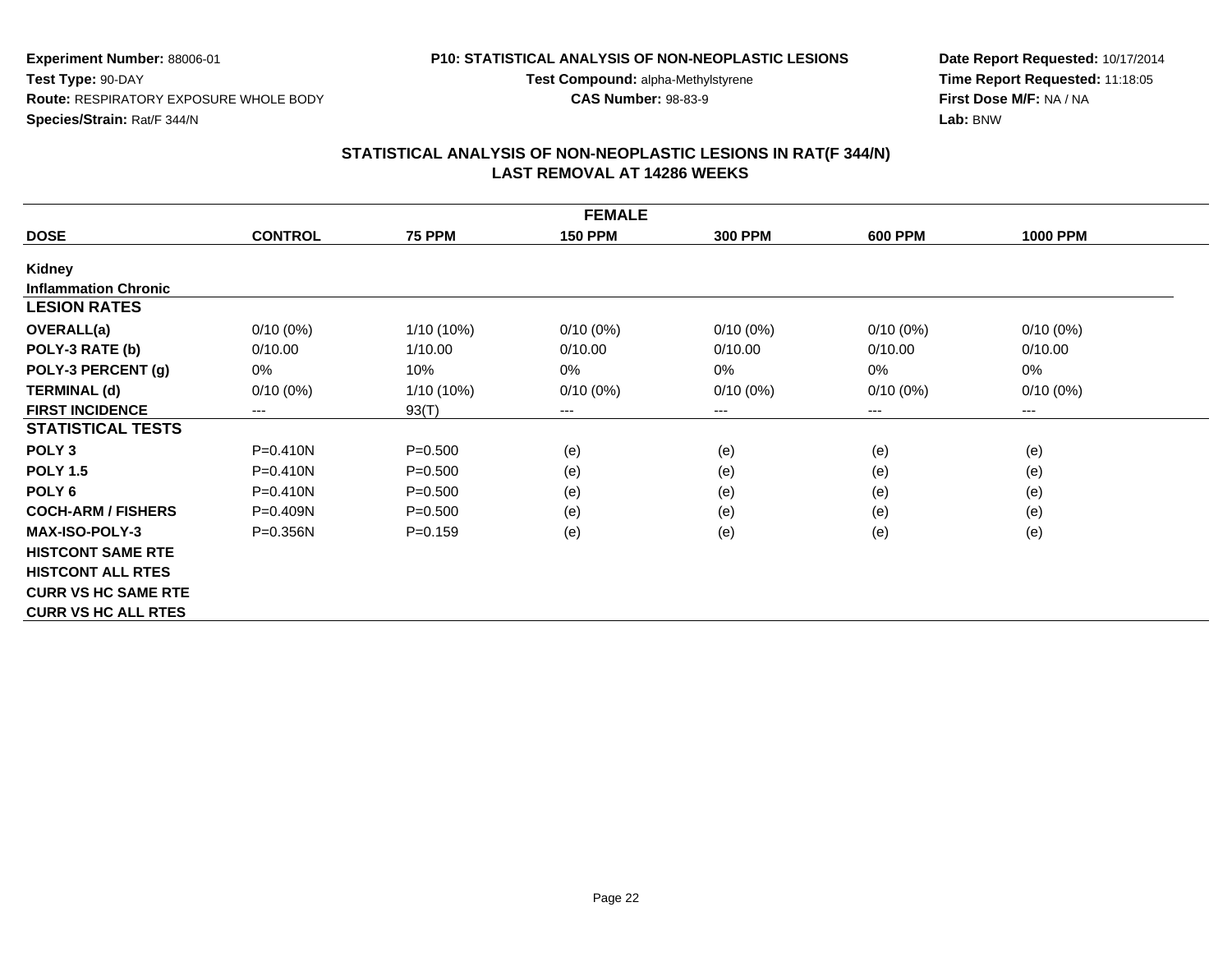# **P10: STATISTICAL ANALYSIS OF NON-NEOPLASTIC LESIONS**

**Test Compound:** alpha-Methylstyrene

**CAS Number:** 98-83-9

**Date Report Requested:** 10/17/2014**Time Report Requested:** 11:18:05**First Dose M/F:** NA / NA**Lab:** BNW

|                                     | <b>FEMALE</b>  |                        |                |                |                |                        |  |  |  |  |
|-------------------------------------|----------------|------------------------|----------------|----------------|----------------|------------------------|--|--|--|--|
| <b>DOSE</b>                         | <b>CONTROL</b> | <b>75 PPM</b>          | <b>150 PPM</b> | <b>300 PPM</b> | <b>600 PPM</b> | <b>1000 PPM</b>        |  |  |  |  |
| Kidney: Cortex, Renal Tubule        |                |                        |                |                |                |                        |  |  |  |  |
| <b>Accumulation Hyaline Droplet</b> |                |                        |                |                |                |                        |  |  |  |  |
| <b>LESION RATES</b>                 |                |                        |                |                |                |                        |  |  |  |  |
| <b>OVERALL(a)</b>                   | $0/10(0\%)$    | $0/10(0\%)$            | $0/10(0\%)$    | $0/10(0\%)$    | $0/10(0\%)$    | $0/10(0\%)$            |  |  |  |  |
| POLY-3 RATE (b)                     | 0/10.00        | 0/10.00                | 0/10.00        | 0/10.00        | 0/10.00        | 0/10.00                |  |  |  |  |
| POLY-3 PERCENT (g)                  | 0%             | $0\%$                  | $0\%$          | 0%             | 0%             | 0%                     |  |  |  |  |
| <b>TERMINAL (d)</b>                 | $0/10(0\%)$    | $0/10(0\%)$            | $0/10(0\%)$    | $0/10(0\%)$    | $0/10(0\%)$    | $0/10(0\%)$            |  |  |  |  |
| <b>FIRST INCIDENCE</b>              | $---$          | $\qquad \qquad \cdots$ | $--$           | ---            | ---            | $\qquad \qquad \cdots$ |  |  |  |  |
| <b>STATISTICAL TESTS</b>            |                |                        |                |                |                |                        |  |  |  |  |
| POLY <sub>3</sub>                   | (n)            | (n)                    | (n)            | (n)            | (n)            | (n)                    |  |  |  |  |
| <b>POLY 1.5</b>                     | (n)            | (n)                    | (n)            | (n)            | (n)            | (n)                    |  |  |  |  |
| POLY <sub>6</sub>                   | (n)            | (n)                    | (n)            | (n)            | (n)            | (n)                    |  |  |  |  |
| <b>COCH-ARM / FISHERS</b>           | (n)            | (n)                    | (n)            | (n)            | (n)            | (n)                    |  |  |  |  |
| <b>MAX-ISO-POLY-3</b>               | (n)            | (n)                    | (n)            | (n)            | (n)            | (n)                    |  |  |  |  |
| <b>HISTCONT SAME RTE</b>            |                |                        |                |                |                |                        |  |  |  |  |
| <b>HISTCONT ALL RTES</b>            |                |                        |                |                |                |                        |  |  |  |  |
| <b>CURR VS HC SAME RTE</b>          |                |                        |                |                |                |                        |  |  |  |  |
| <b>CURR VS HC ALL RTES</b>          |                |                        |                |                |                |                        |  |  |  |  |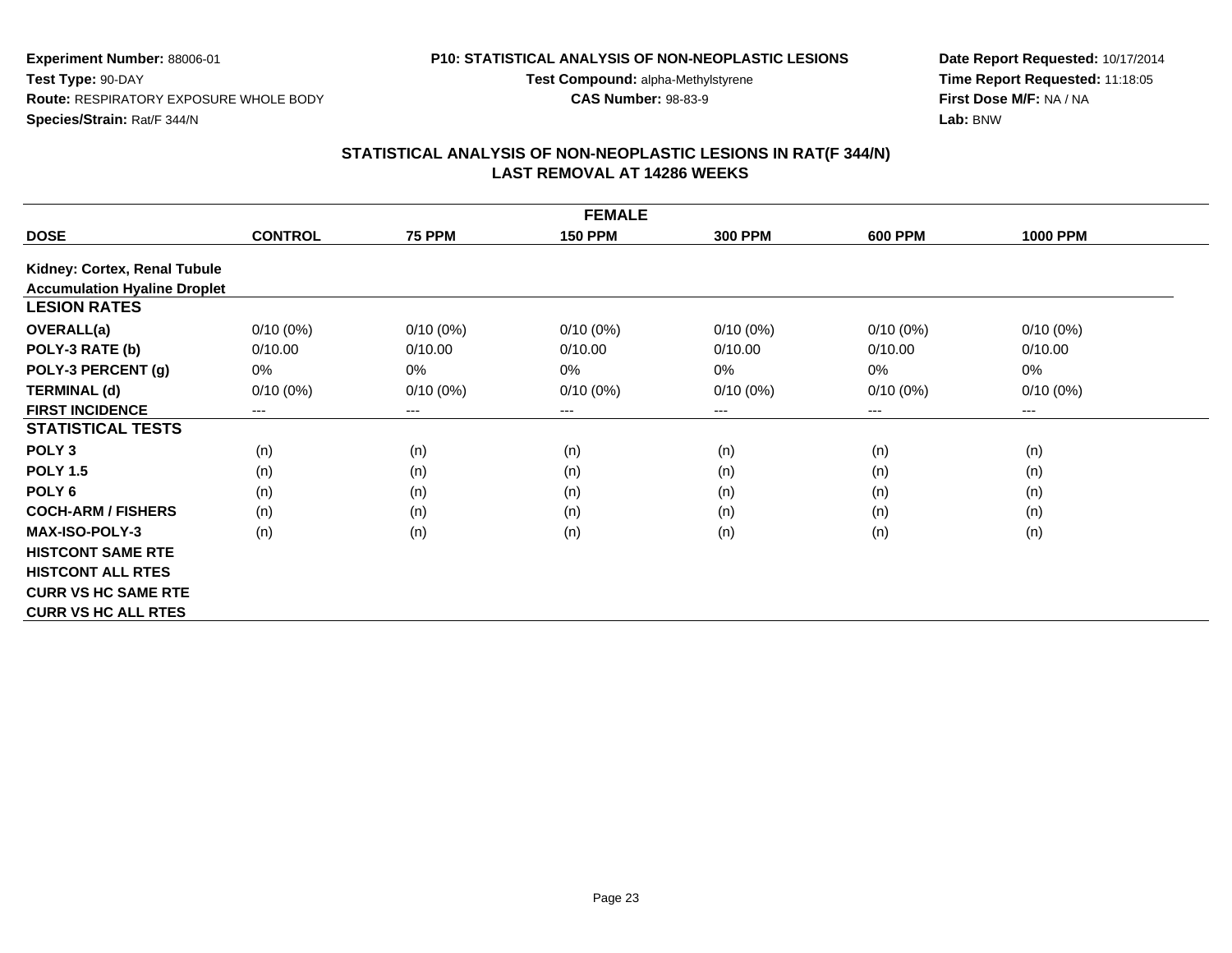# **P10: STATISTICAL ANALYSIS OF NON-NEOPLASTIC LESIONS**

**Test Compound:** alpha-Methylstyrene

**CAS Number:** 98-83-9

**Date Report Requested:** 10/17/2014**Time Report Requested:** 11:18:05**First Dose M/F:** NA / NA**Lab:** BNW

|                              | <b>FEMALE</b>  |                        |                |                |                |                 |  |  |  |  |
|------------------------------|----------------|------------------------|----------------|----------------|----------------|-----------------|--|--|--|--|
| <b>DOSE</b>                  | <b>CONTROL</b> | <b>75 PPM</b>          | <b>150 PPM</b> | <b>300 PPM</b> | <b>600 PPM</b> | <b>1000 PPM</b> |  |  |  |  |
| Kidney: Cortex, Renal Tubule |                |                        |                |                |                |                 |  |  |  |  |
| Regeneration                 |                |                        |                |                |                |                 |  |  |  |  |
| <b>LESION RATES</b>          |                |                        |                |                |                |                 |  |  |  |  |
| <b>OVERALL(a)</b>            | $0/10(0\%)$    | $0/10(0\%)$            | $3/10(30\%)$   | 3/10 (30%)     | 2/10(20%)      | 1/10 (10%)      |  |  |  |  |
| POLY-3 RATE (b)              | 0/10.00        | 0/10.00                | 3/10.00        | 3/10.00        | 2/10.00        | 1/10.00         |  |  |  |  |
| POLY-3 PERCENT (g)           | 0%             | 0%                     | 30%            | 30%            | 20%            | 10%             |  |  |  |  |
| <b>TERMINAL (d)</b>          | $0/10(0\%)$    | $0/10(0\%)$            | $3/10(30\%)$   | 3/10 (30%)     | 2/10(20%)      | 1/10 (10%)      |  |  |  |  |
| <b>FIRST INCIDENCE</b>       | $---$          | $\qquad \qquad \cdots$ | 93(T)          | 93(T)          | 93(T)          | 93(T)           |  |  |  |  |
| <b>STATISTICAL TESTS</b>     |                |                        |                |                |                |                 |  |  |  |  |
| POLY <sub>3</sub>            | $P=0.432$      | (e)                    | $P=0.095$      | $P=0.095$      | $P=0.227$      | $P = 0.500$     |  |  |  |  |
| <b>POLY 1.5</b>              | $P=0.432$      | (e)                    | $P=0.095$      | $P=0.095$      | $P=0.227$      | $P = 0.500$     |  |  |  |  |
| POLY <sub>6</sub>            | $P=0.432$      | (e)                    | $P=0.095$      | $P=0.095$      | $P=0.227$      | $P = 0.500$     |  |  |  |  |
| <b>COCH-ARM / FISHERS</b>    | $P = 0.433$    | (e)                    | $P=0.105$      | $P=0.105$      | $P=0.237$      | $P = 0.500$     |  |  |  |  |
| <b>MAX-ISO-POLY-3</b>        | $P = 0.140$    | (e)                    | $P=0.025*$     | $P=0.025*$     | $P=0.067$      | $P = 0.159$     |  |  |  |  |
| <b>HISTCONT SAME RTE</b>     |                |                        |                |                |                |                 |  |  |  |  |
| <b>HISTCONT ALL RTES</b>     |                |                        |                |                |                |                 |  |  |  |  |
| <b>CURR VS HC SAME RTE</b>   |                |                        |                |                |                |                 |  |  |  |  |
| <b>CURR VS HC ALL RTES</b>   |                |                        |                |                |                |                 |  |  |  |  |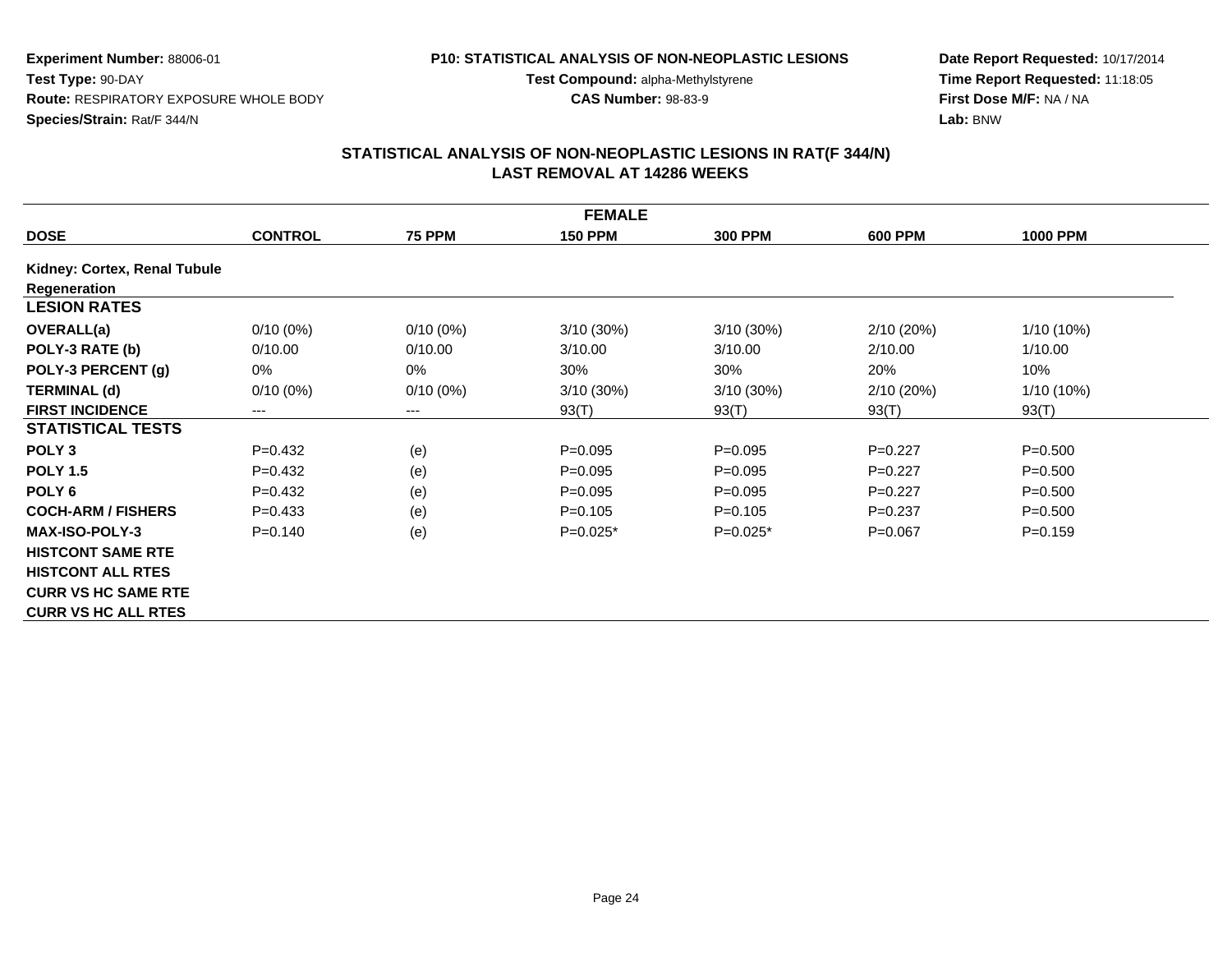#### **P10: STATISTICAL ANALYSIS OF NON-NEOPLASTIC LESIONS**

**Test Compound:** alpha-Methylstyrene

**CAS Number:** 98-83-9

**Date Report Requested:** 10/17/2014**Time Report Requested:** 11:18:05**First Dose M/F:** NA / NA**Lab:** BNW

| <b>FEMALE</b>                              |                |               |                |                |                |                        |  |  |  |
|--------------------------------------------|----------------|---------------|----------------|----------------|----------------|------------------------|--|--|--|
| <b>DOSE</b>                                | <b>CONTROL</b> | <b>75 PPM</b> | <b>150 PPM</b> | <b>300 PPM</b> | <b>600 PPM</b> | <b>1000 PPM</b>        |  |  |  |
| Larynx                                     |                |               |                |                |                |                        |  |  |  |
|                                            |                |               |                |                |                |                        |  |  |  |
| <b>Foreign Body</b><br><b>LESION RATES</b> |                |               |                |                |                |                        |  |  |  |
| <b>OVERALL(a)</b>                          | $0/10(0\%)$    | $0/0 (0\%)$   | $0/0 (0\%)$    | $0/0 (0\%)$    | $0/0 (0\%)$    | $0/10(0\%)$            |  |  |  |
| POLY-3 RATE (b)                            | 0/10.00        | 0/0.00        | 0/0.00         | 0/0.00         | 0/0.00         | 0/10.00                |  |  |  |
| POLY-3 PERCENT (g)                         | 0%             | 0%            | 0%             | 0%             | 0%             | 0%                     |  |  |  |
| <b>TERMINAL (d)</b>                        | $0/10(0\%)$    | $0/0 (0\%)$   | $0/0 (0\%)$    | $0/0 (0\%)$    | $0/0 (0\%)$    | $0/10(0\%)$            |  |  |  |
| <b>FIRST INCIDENCE</b>                     | $---$          | $---$         | $---$          | ---            | ---            | $\qquad \qquad \cdots$ |  |  |  |
| <b>STATISTICAL TESTS</b>                   |                |               |                |                |                |                        |  |  |  |
| POLY <sub>3</sub>                          | (n)            | (n)           | (n)            | (n)            | (n)            | (n)                    |  |  |  |
| <b>POLY 1.5</b>                            | (n)            | (n)           | (n)            | (n)            | (n)            | (n)                    |  |  |  |
| POLY <sub>6</sub>                          | (n)            | (n)           | (n)            | (n)            | (n)            | (n)                    |  |  |  |
| <b>COCH-ARM / FISHERS</b>                  | (n)            | (n)           | (n)            | (n)            | (n)            | (n)                    |  |  |  |
| <b>MAX-ISO-POLY-3</b>                      | (n)            | (n)           | (n)            | (n)            | (n)            | (n)                    |  |  |  |
| <b>HISTCONT SAME RTE</b>                   |                |               |                |                |                |                        |  |  |  |
| <b>HISTCONT ALL RTES</b>                   |                |               |                |                |                |                        |  |  |  |
| <b>CURR VS HC SAME RTE</b>                 |                |               |                |                |                |                        |  |  |  |
| <b>CURR VS HC ALL RTES</b>                 |                |               |                |                |                |                        |  |  |  |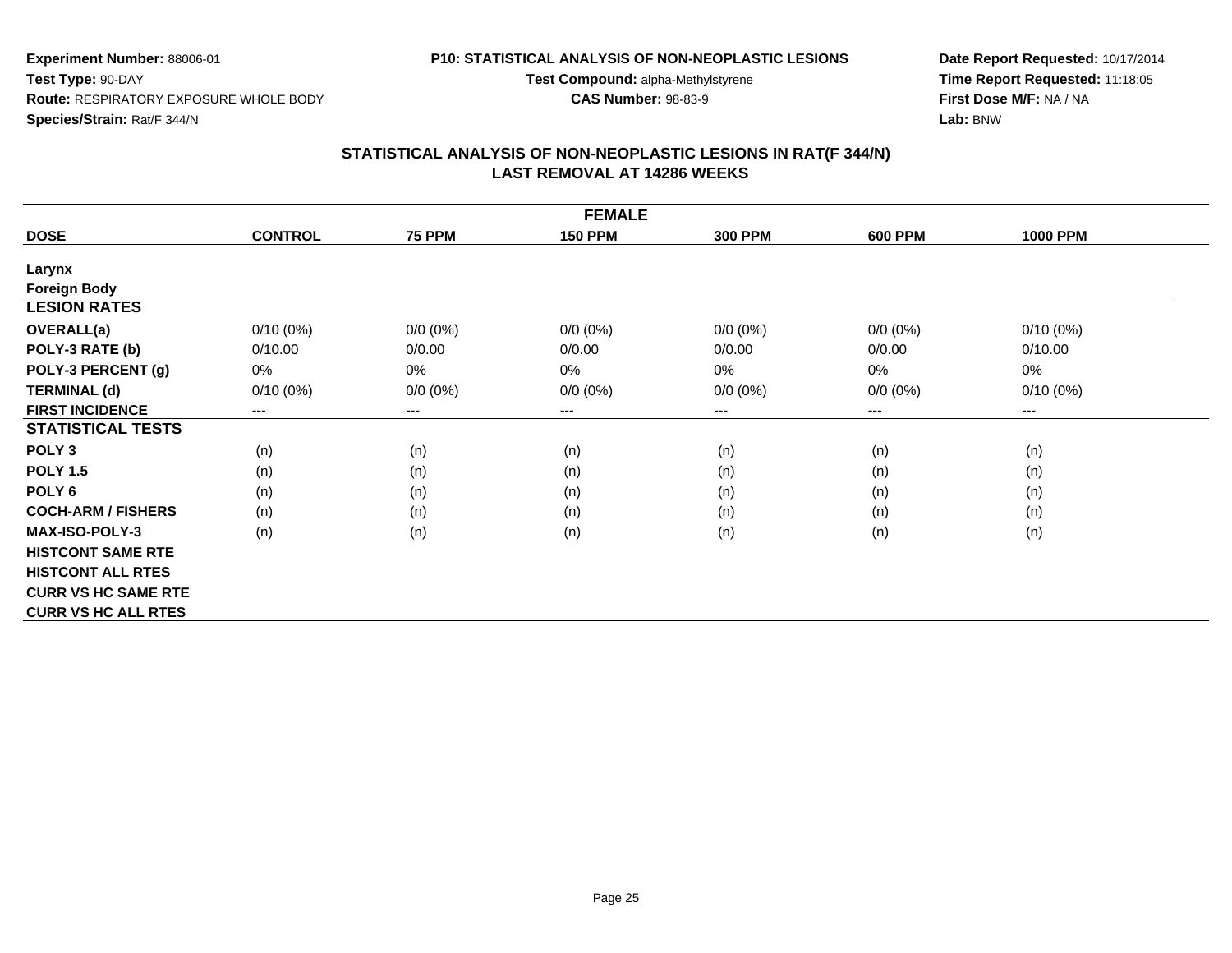# **P10: STATISTICAL ANALYSIS OF NON-NEOPLASTIC LESIONS**

**Test Compound:** alpha-Methylstyrene

**CAS Number:** 98-83-9

**Date Report Requested:** 10/17/2014**Time Report Requested:** 11:18:05**First Dose M/F:** NA / NA**Lab:** BNW

|                                   | <b>FEMALE</b>  |               |                |                |                |                 |  |  |  |  |
|-----------------------------------|----------------|---------------|----------------|----------------|----------------|-----------------|--|--|--|--|
| <b>DOSE</b>                       | <b>CONTROL</b> | <b>75 PPM</b> | <b>150 PPM</b> | <b>300 PPM</b> | <b>600 PPM</b> | <b>1000 PPM</b> |  |  |  |  |
| Liver                             |                |               |                |                |                |                 |  |  |  |  |
| <b>Hepatodiaphragmatic Nodule</b> |                |               |                |                |                |                 |  |  |  |  |
| <b>LESION RATES</b>               |                |               |                |                |                |                 |  |  |  |  |
| <b>OVERALL(a)</b>                 | $0/10(0\%)$    | 2/10 (20%)    | 1/10 (10%)     | $0/10(0\%)$    | $0/10(0\%)$    | 1/10 (10%)      |  |  |  |  |
| POLY-3 RATE (b)                   | 0/10.00        | 2/10.00       | 1/10.00        | 0/10.00        | 0/10.00        | 1/10.00         |  |  |  |  |
| POLY-3 PERCENT (g)                | 0%             | 20%           | 10%            | $0\%$          | 0%             | 10%             |  |  |  |  |
| <b>TERMINAL (d)</b>               | $0/10(0\%)$    | 2/10 (20%)    | 1/10 (10%)     | $0/10(0\%)$    | $0/10(0\%)$    | 1/10 (10%)      |  |  |  |  |
| <b>FIRST INCIDENCE</b>            | $---$          | 93(T)         | 93(T)          | ---            | ---            | 93(T)           |  |  |  |  |
| <b>STATISTICAL TESTS</b>          |                |               |                |                |                |                 |  |  |  |  |
| POLY <sub>3</sub>                 | P=0.549N       | $P=0.227$     | $P = 0.500$    | (e)            | (e)            | $P = 0.500$     |  |  |  |  |
| <b>POLY 1.5</b>                   | P=0.549N       | $P=0.227$     | $P = 0.500$    | (e)            | (e)            | $P = 0.500$     |  |  |  |  |
| POLY <sub>6</sub>                 | P=0.549N       | $P=0.227$     | $P = 0.500$    | (e)            | (e)            | $P = 0.500$     |  |  |  |  |
| <b>COCH-ARM / FISHERS</b>         | P=0.549N       | $P=0.237$     | $P = 0.500$    | (e)            | (e)            | $P = 0.500$     |  |  |  |  |
| <b>MAX-ISO-POLY-3</b>             | $P=0.344$      | $P=0.067$     | $P=0.159$      | (e)            | (e)            | $P = 0.159$     |  |  |  |  |
| <b>HISTCONT SAME RTE</b>          |                |               |                |                |                |                 |  |  |  |  |
| <b>HISTCONT ALL RTES</b>          |                |               |                |                |                |                 |  |  |  |  |
| <b>CURR VS HC SAME RTE</b>        |                |               |                |                |                |                 |  |  |  |  |
| <b>CURR VS HC ALL RTES</b>        |                |               |                |                |                |                 |  |  |  |  |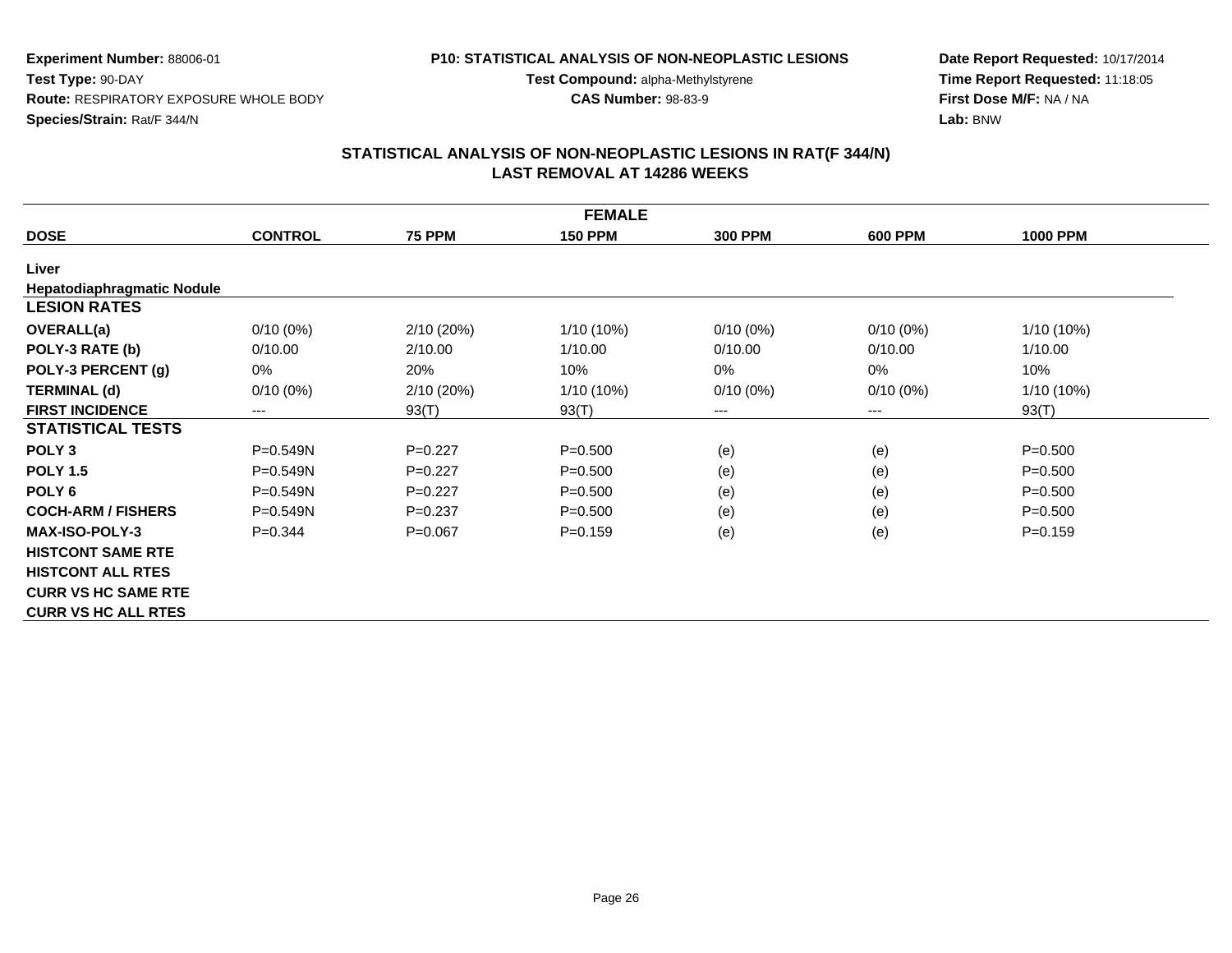#### **P10: STATISTICAL ANALYSIS OF NON-NEOPLASTIC LESIONS**

**Test Compound:** alpha-Methylstyrene

**CAS Number:** 98-83-9

**Date Report Requested:** 10/17/2014**Time Report Requested:** 11:18:05**First Dose M/F:** NA / NA**Lab:** BNW

|                            | <b>FEMALE</b>  |               |                |                |                |                 |  |  |  |  |
|----------------------------|----------------|---------------|----------------|----------------|----------------|-----------------|--|--|--|--|
| <b>DOSE</b>                | <b>CONTROL</b> | <b>75 PPM</b> | <b>150 PPM</b> | <b>300 PPM</b> | <b>600 PPM</b> | <b>1000 PPM</b> |  |  |  |  |
| <b>Lung: Alveolus</b>      |                |               |                |                |                |                 |  |  |  |  |
| <b>Fibrosis</b>            |                |               |                |                |                |                 |  |  |  |  |
| <b>LESION RATES</b>        |                |               |                |                |                |                 |  |  |  |  |
| <b>OVERALL(a)</b>          | $0/10(0\%)$    | $0/0 (0\%)$   | $0/0 (0\%)$    | $0/0 (0\%)$    | $0/0 (0\%)$    | $1/10(10\%)$    |  |  |  |  |
| POLY-3 RATE (b)            | 0/10.00        | 0/0.00        | 0/0.00         | 0/0.00         | 0/0.00         | 1/10.00         |  |  |  |  |
| POLY-3 PERCENT (g)         | 0%             | 0%            | 0%             | 0%             | 0%             | 10%             |  |  |  |  |
| <b>TERMINAL (d)</b>        | $0/10(0\%)$    | $0/0 (0\%)$   | $0/0 (0\%)$    | $0/0 (0\%)$    | $0/0 (0\%)$    | $1/10(10\%)$    |  |  |  |  |
| <b>FIRST INCIDENCE</b>     | ---            | $---$         | $---$          | ---            | ---            | 93(T)           |  |  |  |  |
| <b>STATISTICAL TESTS</b>   |                |               |                |                |                |                 |  |  |  |  |
| POLY <sub>3</sub>          | (e)            | (e)           | (e)            | (e)            | (e)            | $P = 0.500$     |  |  |  |  |
| <b>POLY 1.5</b>            | (e)            | (e)           | (e)            | (e)            | (e)            | $P = 0.500$     |  |  |  |  |
| POLY <sub>6</sub>          | (e)            | (e)           | (e)            | (e)            | (e)            | $P = 0.500$     |  |  |  |  |
| <b>COCH-ARM / FISHERS</b>  | $P=0.269$      | (e)           | (e)            | (e)            | (e)            | $P = 0.500$     |  |  |  |  |
| <b>MAX-ISO-POLY-3</b>      | (e)            | (e)           | (e)            | (e)            | (e)            | $P = 0.159$     |  |  |  |  |
| <b>HISTCONT SAME RTE</b>   |                |               |                |                |                |                 |  |  |  |  |
| <b>HISTCONT ALL RTES</b>   |                |               |                |                |                |                 |  |  |  |  |
| <b>CURR VS HC SAME RTE</b> |                |               |                |                |                |                 |  |  |  |  |
| <b>CURR VS HC ALL RTES</b> |                |               |                |                |                |                 |  |  |  |  |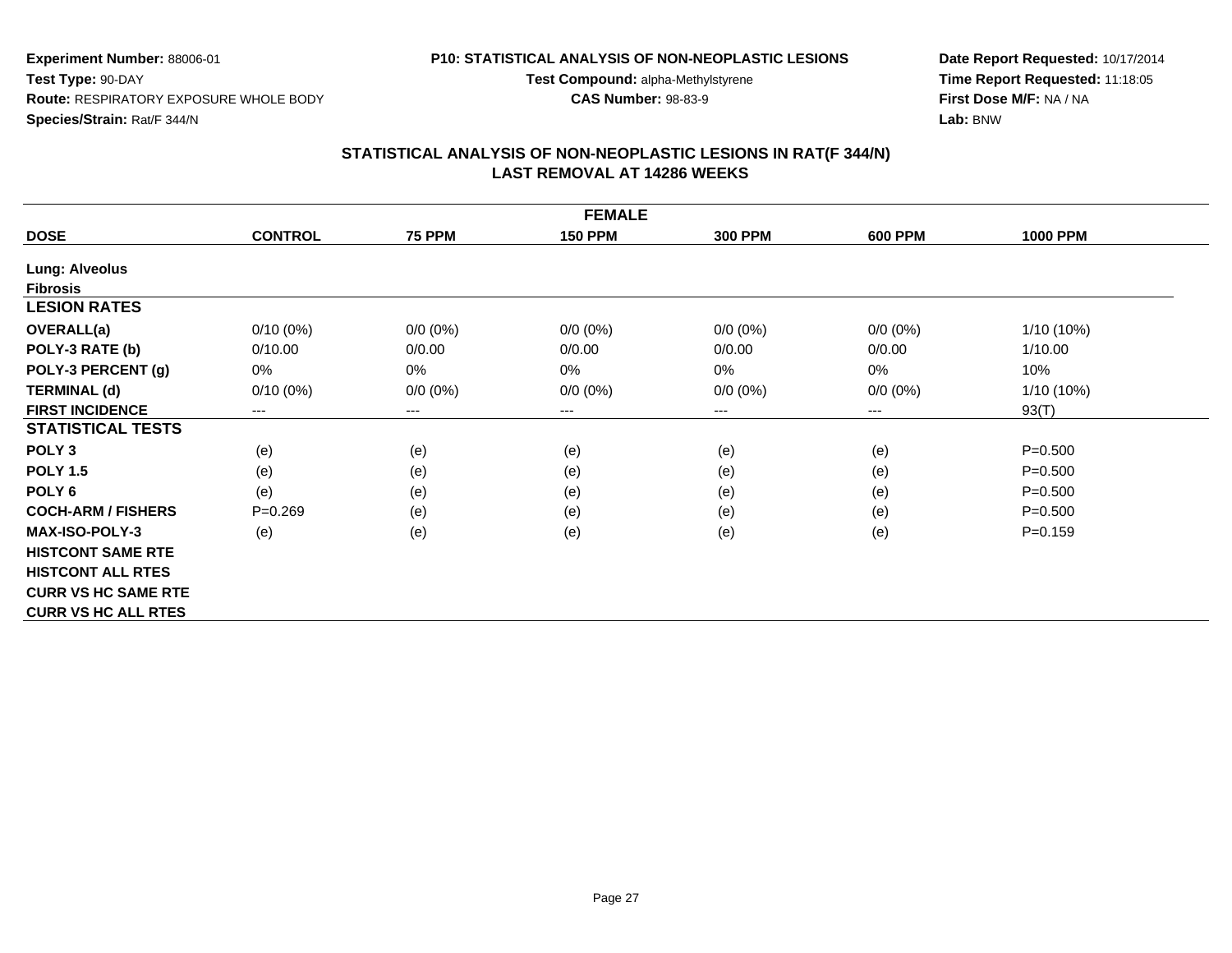# **P10: STATISTICAL ANALYSIS OF NON-NEOPLASTIC LESIONS**

**Test Compound:** alpha-Methylstyrene

**CAS Number:** 98-83-9

**Date Report Requested:** 10/17/2014**Time Report Requested:** 11:18:05**First Dose M/F:** NA / NA**Lab:** BNW

|                                         | <b>FEMALE</b>  |                        |                |                |                |                 |  |  |  |  |
|-----------------------------------------|----------------|------------------------|----------------|----------------|----------------|-----------------|--|--|--|--|
| <b>DOSE</b>                             | <b>CONTROL</b> | <b>75 PPM</b>          | <b>150 PPM</b> | <b>300 PPM</b> | <b>600 PPM</b> | <b>1000 PPM</b> |  |  |  |  |
| Lung: Alveolus                          |                |                        |                |                |                |                 |  |  |  |  |
| <b>Infiltration Cellular Histiocyte</b> |                |                        |                |                |                |                 |  |  |  |  |
| <b>LESION RATES</b>                     |                |                        |                |                |                |                 |  |  |  |  |
| <b>OVERALL(a)</b>                       | $0/10(0\%)$    | $0/0 (0\%)$            | $0/0 (0\%)$    | $0/0 (0\%)$    | $0/0 (0\%)$    | 2/10(20%)       |  |  |  |  |
| POLY-3 RATE (b)                         | 0/10.00        | 0/0.00                 | 0/0.00         | 0/0.00         | 0/0.00         | 2/10.00         |  |  |  |  |
| POLY-3 PERCENT (g)                      | $0\%$          | $0\%$                  | $0\%$          | 0%             | 0%             | 20%             |  |  |  |  |
| <b>TERMINAL (d)</b>                     | $0/10(0\%)$    | $0/0 (0\%)$            | $0/0 (0\%)$    | $0/0 (0\%)$    | $0/0 (0\%)$    | 2/10 (20%)      |  |  |  |  |
| <b>FIRST INCIDENCE</b>                  | $---$          | $\qquad \qquad \cdots$ | ---            | ---            | ---            | 93(T)           |  |  |  |  |
| <b>STATISTICAL TESTS</b>                |                |                        |                |                |                |                 |  |  |  |  |
| POLY <sub>3</sub>                       | (e)            | (e)                    | (e)            | (e)            | (e)            | $P=0.227$       |  |  |  |  |
| <b>POLY 1.5</b>                         | (e)            | (e)                    | (e)            | (e)            | (e)            | $P=0.227$       |  |  |  |  |
| POLY 6                                  | (e)            | (e)                    | (e)            | (e)            | (e)            | $P=0.227$       |  |  |  |  |
| <b>COCH-ARM / FISHERS</b>               | $P = 0.117$    | (e)                    | (e)            | (e)            | (e)            | $P=0.237$       |  |  |  |  |
| <b>MAX-ISO-POLY-3</b>                   | (e)            | (e)                    | (e)            | (e)            | (e)            | $P=0.067$       |  |  |  |  |
| <b>HISTCONT SAME RTE</b>                |                |                        |                |                |                |                 |  |  |  |  |
| <b>HISTCONT ALL RTES</b>                |                |                        |                |                |                |                 |  |  |  |  |
| <b>CURR VS HC SAME RTE</b>              |                |                        |                |                |                |                 |  |  |  |  |
| <b>CURR VS HC ALL RTES</b>              |                |                        |                |                |                |                 |  |  |  |  |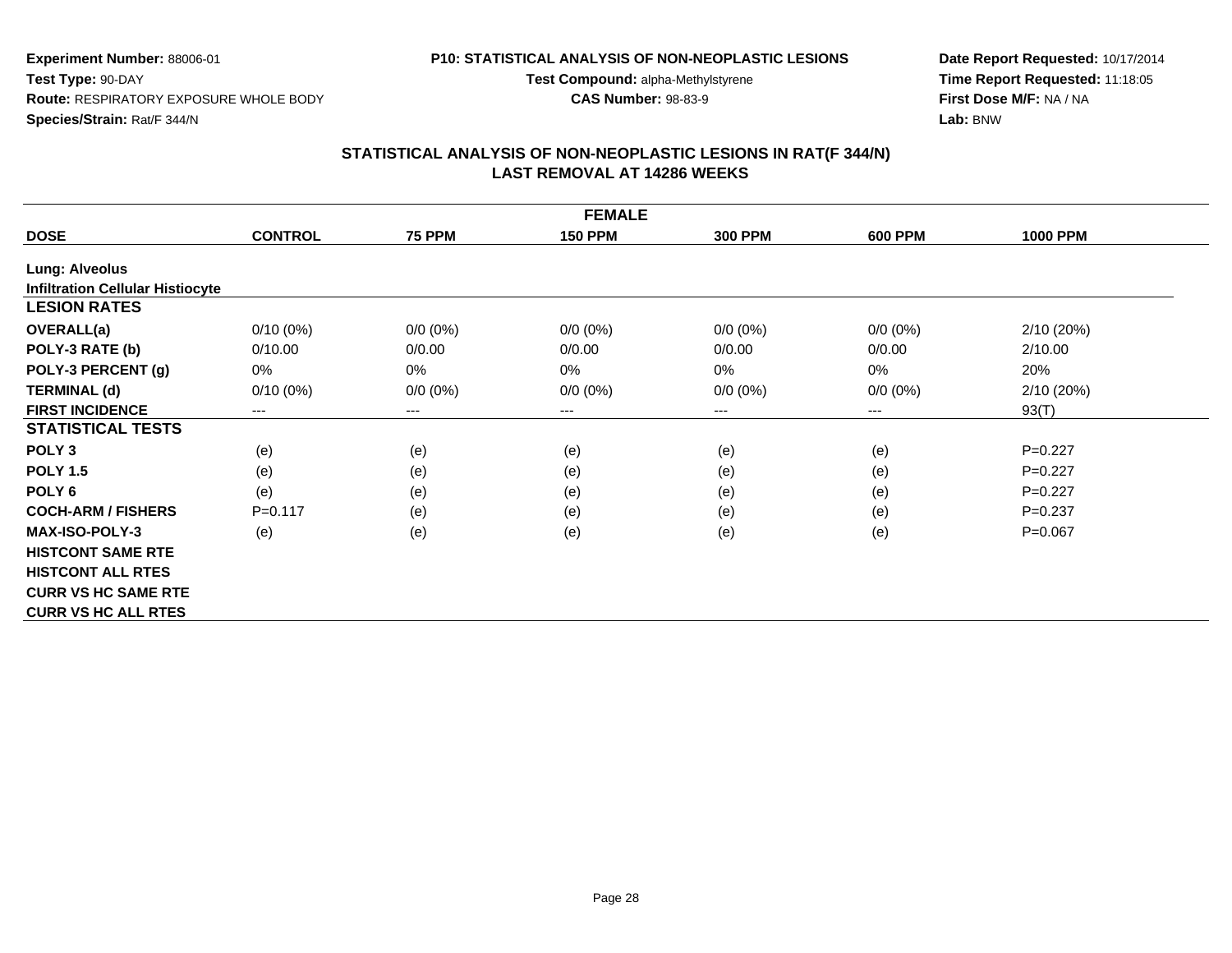# **P10: STATISTICAL ANALYSIS OF NON-NEOPLASTIC LESIONS**

**Test Compound:** alpha-Methylstyrene

**CAS Number:** 98-83-9

**Date Report Requested:** 10/17/2014**Time Report Requested:** 11:18:05**First Dose M/F:** NA / NA**Lab:** BNW

|                            | <b>FEMALE</b>  |               |                |                |                |                 |  |  |  |  |
|----------------------------|----------------|---------------|----------------|----------------|----------------|-----------------|--|--|--|--|
| <b>DOSE</b>                | <b>CONTROL</b> | <b>75 PPM</b> | <b>150 PPM</b> | <b>300 PPM</b> | <b>600 PPM</b> | <b>1000 PPM</b> |  |  |  |  |
| Lymph Node, Mediastinal    |                |               |                |                |                |                 |  |  |  |  |
| Hemorrhage                 |                |               |                |                |                |                 |  |  |  |  |
| <b>LESION RATES</b>        |                |               |                |                |                |                 |  |  |  |  |
| <b>OVERALL(a)</b>          | $0/9(0\%)$     | 1/1 (100%)    | $0/0 (0\%)$    | $0/0 (0\%)$    | $0/0 (0\%)$    | $0/9(0\%)$      |  |  |  |  |
| POLY-3 RATE (b)            | 0/9.00         | 1/1.00        | 0/0.00         | 0/0.00         | 0/0.00         | 0/9.00          |  |  |  |  |
| POLY-3 PERCENT (g)         | 0%             | 100%          | 0%             | 0%             | 0%             | 0%              |  |  |  |  |
| <b>TERMINAL (d)</b>        | $0/9(0\%)$     | $1/1$ (100%)  | $0/0 (0\%)$    | $0/0 (0\%)$    | $0/0 (0\%)$    | $0/9(0\%)$      |  |  |  |  |
| <b>FIRST INCIDENCE</b>     | ---            | 93(T)         | $--$           | ---            | $---$          | ---             |  |  |  |  |
| <b>STATISTICAL TESTS</b>   |                |               |                |                |                |                 |  |  |  |  |
| POLY <sub>3</sub>          | (e)            | $P = 0.1$     | (e)            | (e)            | (e)            | (e)             |  |  |  |  |
| <b>POLY 1.5</b>            | (e)            | $P = 0.1$     | (e)            | (e)            | (e)            | (e)             |  |  |  |  |
| POLY <sub>6</sub>          | (e)            | $P = 0.1$     | (e)            | (e)            | (e)            | (e)             |  |  |  |  |
| <b>COCH-ARM / FISHERS</b>  | P=0.337N       | $P = 0.100$   | (e)            | (e)            | (e)            | (e)             |  |  |  |  |
| <b>MAX-ISO-POLY-3</b>      | (e)            | $P=0.000**$   | (e)            | (e)            | (e)            | (e)             |  |  |  |  |
| <b>HISTCONT SAME RTE</b>   |                |               |                |                |                |                 |  |  |  |  |
| <b>HISTCONT ALL RTES</b>   |                |               |                |                |                |                 |  |  |  |  |
| <b>CURR VS HC SAME RTE</b> |                |               |                |                |                |                 |  |  |  |  |
| <b>CURR VS HC ALL RTES</b> |                |               |                |                |                |                 |  |  |  |  |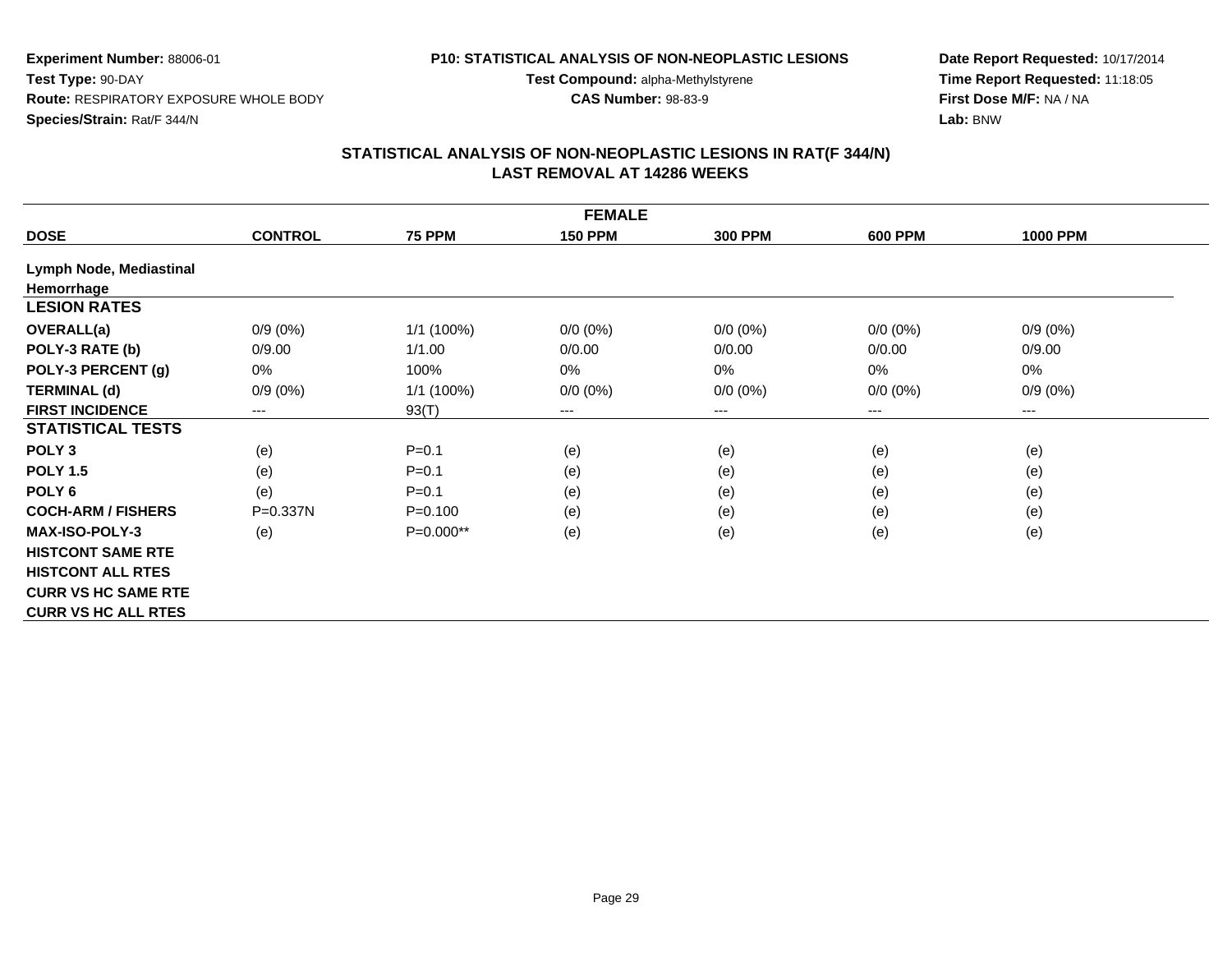# **P10: STATISTICAL ANALYSIS OF NON-NEOPLASTIC LESIONS**

**Test Compound:** alpha-Methylstyrene

**CAS Number:** 98-83-9

**Date Report Requested:** 10/17/2014**Time Report Requested:** 11:18:05**First Dose M/F:** NA / NA**Lab:** BNW

|                            | <b>FEMALE</b>  |               |                |                |                |                 |  |  |  |  |
|----------------------------|----------------|---------------|----------------|----------------|----------------|-----------------|--|--|--|--|
| <b>DOSE</b>                | <b>CONTROL</b> | <b>75 PPM</b> | <b>150 PPM</b> | <b>300 PPM</b> | <b>600 PPM</b> | <b>1000 PPM</b> |  |  |  |  |
| Lymph Node, Mesenteric     |                |               |                |                |                |                 |  |  |  |  |
| Hyperplasia Lymphoid       |                |               |                |                |                |                 |  |  |  |  |
| <b>LESION RATES</b>        |                |               |                |                |                |                 |  |  |  |  |
| <b>OVERALL(a)</b>          | $0/10(0\%)$    | 1/1 (100%)    | $0/0 (0\%)$    | $0/0 (0\%)$    | $0/0 (0\%)$    | $0/10(0\%)$     |  |  |  |  |
| POLY-3 RATE (b)            | 0/10.00        | 1/1.00        | 0/0.00         | 0/0.00         | 0/0.00         | 0/10.00         |  |  |  |  |
| POLY-3 PERCENT (g)         | 0%             | 100%          | $0\%$          | 0%             | 0%             | 0%              |  |  |  |  |
| <b>TERMINAL (d)</b>        | $0/10(0\%)$    | $1/1$ (100%)  | $0/0 (0\%)$    | $0/0 (0\%)$    | $0/0 (0\%)$    | $0/10(0\%)$     |  |  |  |  |
| <b>FIRST INCIDENCE</b>     | ---            | 93(T)         | $---$          | ---            | ---            | $---$           |  |  |  |  |
| <b>STATISTICAL TESTS</b>   |                |               |                |                |                |                 |  |  |  |  |
| POLY <sub>3</sub>          | (e)            | $P = 0.091$   | (e)            | (e)            | (e)            | (e)             |  |  |  |  |
| <b>POLY 1.5</b>            | (e)            | $P = 0.091$   | (e)            | (e)            | (e)            | (e)             |  |  |  |  |
| POLY 6                     | (e)            | $P = 0.091$   | (e)            | (e)            | (e)            | (e)             |  |  |  |  |
| <b>COCH-ARM / FISHERS</b>  | P=0.336N       | $P = 0.091$   | (e)            | (e)            | (e)            | (e)             |  |  |  |  |
| <b>MAX-ISO-POLY-3</b>      | (e)            | $P=0.000**$   | (e)            | (e)            | (e)            | (e)             |  |  |  |  |
| <b>HISTCONT SAME RTE</b>   |                |               |                |                |                |                 |  |  |  |  |
| <b>HISTCONT ALL RTES</b>   |                |               |                |                |                |                 |  |  |  |  |
| <b>CURR VS HC SAME RTE</b> |                |               |                |                |                |                 |  |  |  |  |
| <b>CURR VS HC ALL RTES</b> |                |               |                |                |                |                 |  |  |  |  |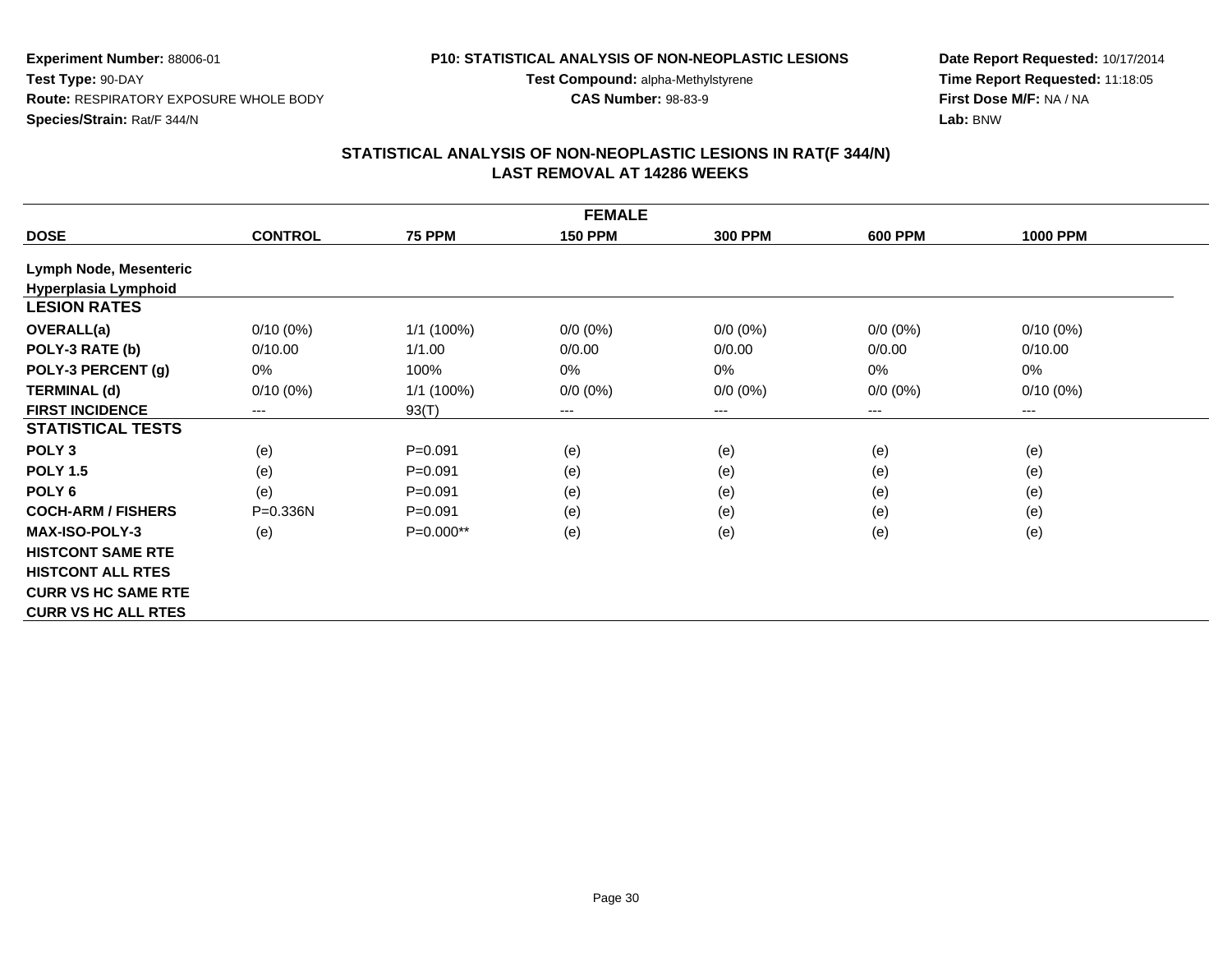#### **P10: STATISTICAL ANALYSIS OF NON-NEOPLASTIC LESIONS**

**Test Compound:** alpha-Methylstyrene

**CAS Number:** 98-83-9

**Date Report Requested:** 10/17/2014**Time Report Requested:** 11:18:05**First Dose M/F:** NA / NA**Lab:** BNW

|                            | <b>FEMALE</b>  |                            |                |                |             |                 |  |  |  |  |
|----------------------------|----------------|----------------------------|----------------|----------------|-------------|-----------------|--|--|--|--|
| <b>DOSE</b>                | <b>CONTROL</b> | <b>75 PPM</b>              | <b>150 PPM</b> | <b>300 PPM</b> | 600 PPM     | <b>1000 PPM</b> |  |  |  |  |
| <b>Mesentery: Fat</b>      |                |                            |                |                |             |                 |  |  |  |  |
| <b>Necrosis</b>            |                |                            |                |                |             |                 |  |  |  |  |
| <b>LESION RATES</b>        |                |                            |                |                |             |                 |  |  |  |  |
| <b>OVERALL(a)</b>          | 1/1 (100%)     | $0/0 (0\%)$                | $0/0 (0\%)$    | $0/0 (0\%)$    | $0/0 (0\%)$ | $0/0 (0\%)$     |  |  |  |  |
| POLY-3 RATE (b)            | 1/1.00         | 0/0.00                     | 0/0.00         | 0/0.00         | 0/0.00      | 0/0.00          |  |  |  |  |
| POLY-3 PERCENT (g)         | 100%           | 0%                         | 0%             | 0%             | 0%          | 0%              |  |  |  |  |
| <b>TERMINAL (d)</b>        | $1/1$ (100%)   | $0/0 (0\%)$                | $0/0 (0\%)$    | $0/0 (0\%)$    | $0/0 (0\%)$ | $0/0 (0\%)$     |  |  |  |  |
| <b>FIRST INCIDENCE</b>     | 93(T)          | $\qquad \qquad - \qquad -$ | $---$          | ---            | $---$       | $---$           |  |  |  |  |
| <b>STATISTICAL TESTS</b>   |                |                            |                |                |             |                 |  |  |  |  |
| POLY <sub>3</sub>          | (e)            | (e)                        | (e)            | (e)            | (e)         | (e)             |  |  |  |  |
| <b>POLY 1.5</b>            | (e)            | (e)                        | (e)            | (e)            | (e)         | (e)             |  |  |  |  |
| POLY <sub>6</sub>          | (e)            | (e)                        | (e)            | (e)            | (e)         | (e)             |  |  |  |  |
| <b>COCH-ARM / FISHERS</b>  | (e)            | (e)                        | (e)            | (e)            | (e)         | (e)             |  |  |  |  |
| <b>MAX-ISO-POLY-3</b>      | (e)            | (e)                        | (e)            | (e)            | (e)         | (e)             |  |  |  |  |
| <b>HISTCONT SAME RTE</b>   |                |                            |                |                |             |                 |  |  |  |  |
| <b>HISTCONT ALL RTES</b>   |                |                            |                |                |             |                 |  |  |  |  |
| <b>CURR VS HC SAME RTE</b> |                |                            |                |                |             |                 |  |  |  |  |
| <b>CURR VS HC ALL RTES</b> |                |                            |                |                |             |                 |  |  |  |  |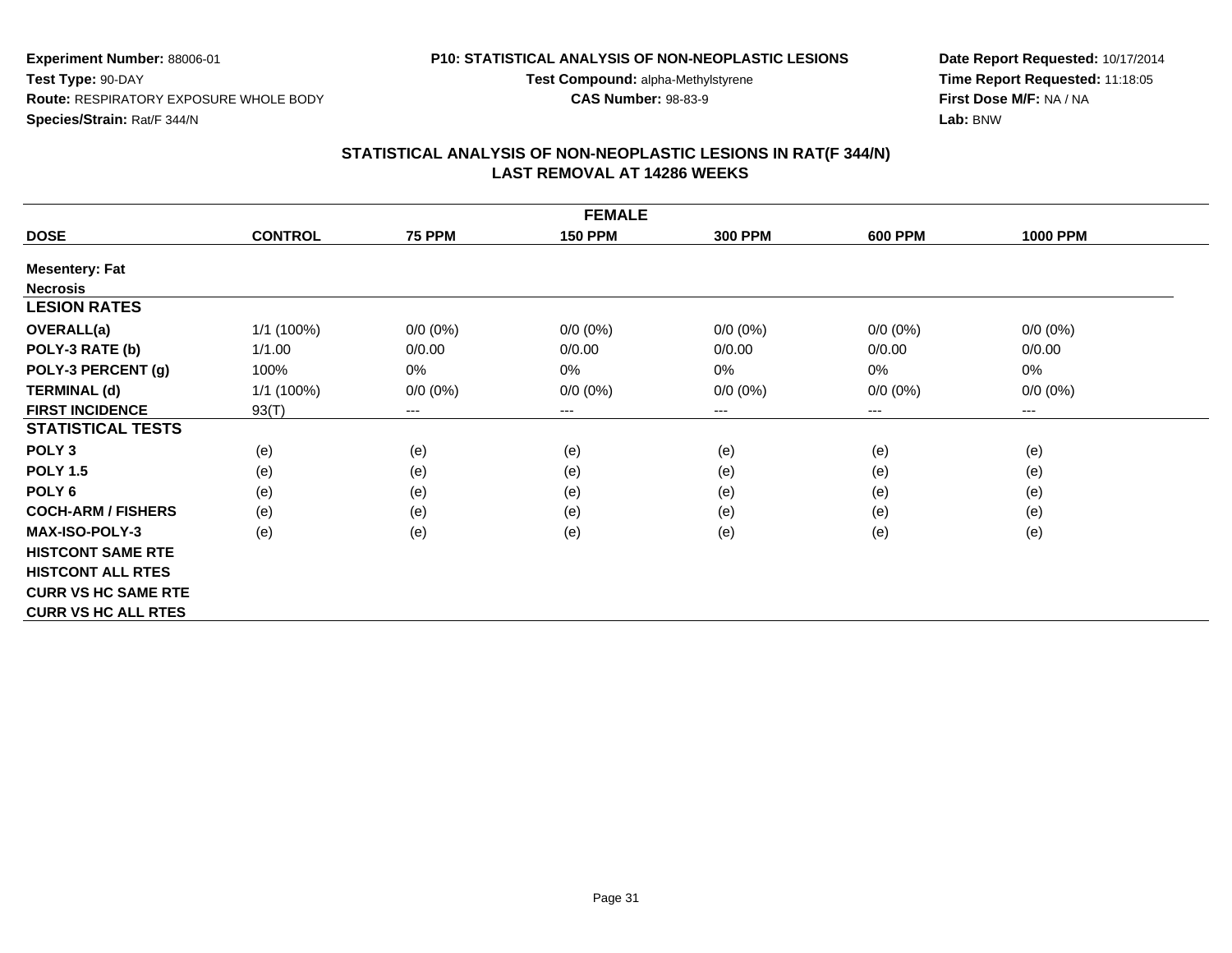# **P10: STATISTICAL ANALYSIS OF NON-NEOPLASTIC LESIONS**

**Test Compound:** alpha-Methylstyrene

**CAS Number:** 98-83-9

**Date Report Requested:** 10/17/2014**Time Report Requested:** 11:18:05**First Dose M/F:** NA / NA**Lab:** BNW

| <b>FEMALE</b>                           |                            |               |                |                |                |                 |  |  |  |
|-----------------------------------------|----------------------------|---------------|----------------|----------------|----------------|-----------------|--|--|--|
| <b>DOSE</b>                             | <b>CONTROL</b>             | <b>75 PPM</b> | <b>150 PPM</b> | <b>300 PPM</b> | <b>600 PPM</b> | <b>1000 PPM</b> |  |  |  |
| <b>Nose</b>                             |                            |               |                |                |                |                 |  |  |  |
| <b>Infiltration Cellular Histiocyte</b> |                            |               |                |                |                |                 |  |  |  |
| <b>LESION RATES</b>                     |                            |               |                |                |                |                 |  |  |  |
| <b>OVERALL(a)</b>                       | $0/10(0\%)$                | 1/10 (10%)    | $0/10(0\%)$    | $0/10(0\%)$    | $0/10(0\%)$    | $0/10(0\%)$     |  |  |  |
| POLY-3 RATE (b)                         | 0/10.00                    | 1/10.00       | 0/10.00        | 0/10.00        | 0/10.00        | 0/10.00         |  |  |  |
| POLY-3 PERCENT (g)                      | 0%                         | 10%           | 0%             | 0%             | $0\%$          | 0%              |  |  |  |
| <b>TERMINAL (d)</b>                     | $0/10(0\%)$                | 1/10 (10%)    | $0/10(0\%)$    | $0/10(0\%)$    | $0/10(0\%)$    | $0/10(0\%)$     |  |  |  |
| <b>FIRST INCIDENCE</b>                  | $\qquad \qquad - \qquad -$ | 93(T)         | ---            | ---            | $---$          | $---$           |  |  |  |
| <b>STATISTICAL TESTS</b>                |                            |               |                |                |                |                 |  |  |  |
| POLY <sub>3</sub>                       | $P = 0.410N$               | $P = 0.500$   | (e)            | (e)            | (e)            | (e)             |  |  |  |
| <b>POLY 1.5</b>                         | $P = 0.410N$               | $P = 0.500$   | (e)            | (e)            | (e)            | (e)             |  |  |  |
| POLY <sub>6</sub>                       | $P = 0.410N$               | $P = 0.500$   | (e)            | (e)            | (e)            | (e)             |  |  |  |
| <b>COCH-ARM / FISHERS</b>               | $P = 0.409N$               | $P = 0.500$   | (e)            | (e)            | (e)            | (e)             |  |  |  |
| <b>MAX-ISO-POLY-3</b>                   | P=0.356N                   | $P = 0.159$   | (e)            | (e)            | (e)            | (e)             |  |  |  |
| <b>HISTCONT SAME RTE</b>                |                            |               |                |                |                |                 |  |  |  |
| <b>HISTCONT ALL RTES</b>                |                            |               |                |                |                |                 |  |  |  |
| <b>CURR VS HC SAME RTE</b>              |                            |               |                |                |                |                 |  |  |  |
| <b>CURR VS HC ALL RTES</b>              |                            |               |                |                |                |                 |  |  |  |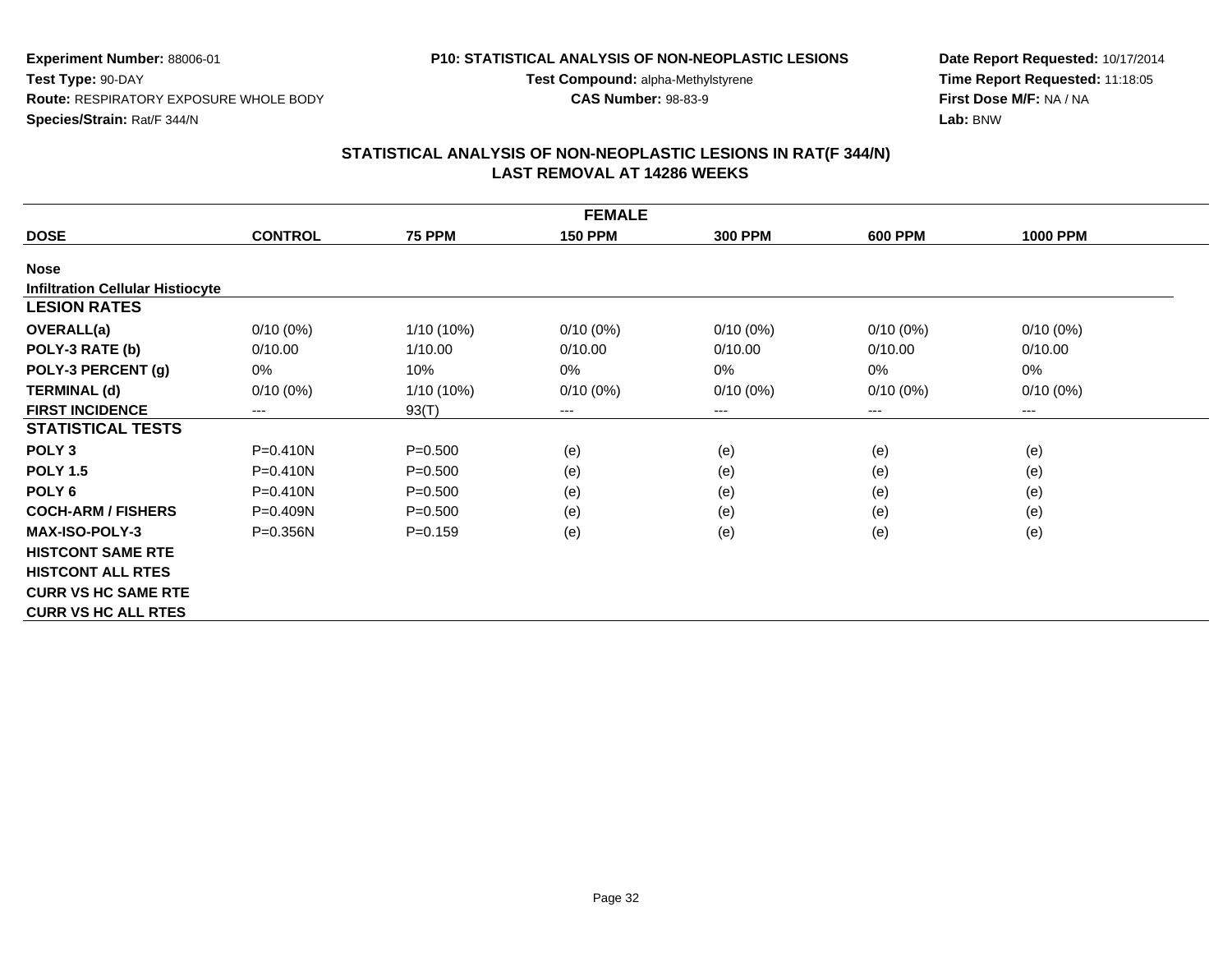#### **P10: STATISTICAL ANALYSIS OF NON-NEOPLASTIC LESIONS**

**Test Compound:** alpha-Methylstyrene

**CAS Number:** 98-83-9

**Date Report Requested:** 10/17/2014**Time Report Requested:** 11:18:05**First Dose M/F:** NA / NA**Lab:** BNW

| <b>FEMALE</b>              |                |               |                |                |                |                 |  |  |  |
|----------------------------|----------------|---------------|----------------|----------------|----------------|-----------------|--|--|--|
| <b>DOSE</b>                | <b>CONTROL</b> | <b>75 PPM</b> | <b>150 PPM</b> | <b>300 PPM</b> | <b>600 PPM</b> | <b>1000 PPM</b> |  |  |  |
| Ovary                      |                |               |                |                |                |                 |  |  |  |
| Cyst                       |                |               |                |                |                |                 |  |  |  |
| <b>LESION RATES</b>        |                |               |                |                |                |                 |  |  |  |
| <b>OVERALL(a)</b>          | $0/10(0\%)$    | 1/1 (100%)    | $0/0 (0\%)$    | $0/0 (0\%)$    | $0/0 (0\%)$    | $1/10(10\%)$    |  |  |  |
| POLY-3 RATE (b)            | 0/10.00        | 1/1.00        | 0/0.00         | 0/0.00         | 0/0.00         | 1/10.00         |  |  |  |
| POLY-3 PERCENT (g)         | 0%             | 100%          | 0%             | 0%             | 0%             | 10%             |  |  |  |
| <b>TERMINAL (d)</b>        | $0/10(0\%)$    | 1/1 (100%)    | $0/0 (0\%)$    | $0/0 (0\%)$    | $0/0 (0\%)$    | 1/10 (10%)      |  |  |  |
| <b>FIRST INCIDENCE</b>     | $---$          | 93(T)         | ---            | ---            | ---            | 93(T)           |  |  |  |
| <b>STATISTICAL TESTS</b>   |                |               |                |                |                |                 |  |  |  |
| POLY <sub>3</sub>          | (e)            | $P = 0.091$   | (e)            | (e)            | (e)            | $P = 0.500$     |  |  |  |
| <b>POLY 1.5</b>            | (e)            | $P = 0.091$   | (e)            | (e)            | (e)            | $P = 0.500$     |  |  |  |
| POLY <sub>6</sub>          | (e)            | $P = 0.091$   | (e)            | (e)            | (e)            | $P = 0.500$     |  |  |  |
| <b>COCH-ARM / FISHERS</b>  | $P = 0.550$    | $P = 0.091$   | (e)            | (e)            | (e)            | $P = 0.500$     |  |  |  |
| <b>MAX-ISO-POLY-3</b>      | (e)            | P=0.000**     | (e)            | (e)            | (e)            | $P=0.159$       |  |  |  |
| <b>HISTCONT SAME RTE</b>   |                |               |                |                |                |                 |  |  |  |
| <b>HISTCONT ALL RTES</b>   |                |               |                |                |                |                 |  |  |  |
| <b>CURR VS HC SAME RTE</b> |                |               |                |                |                |                 |  |  |  |
| <b>CURR VS HC ALL RTES</b> |                |               |                |                |                |                 |  |  |  |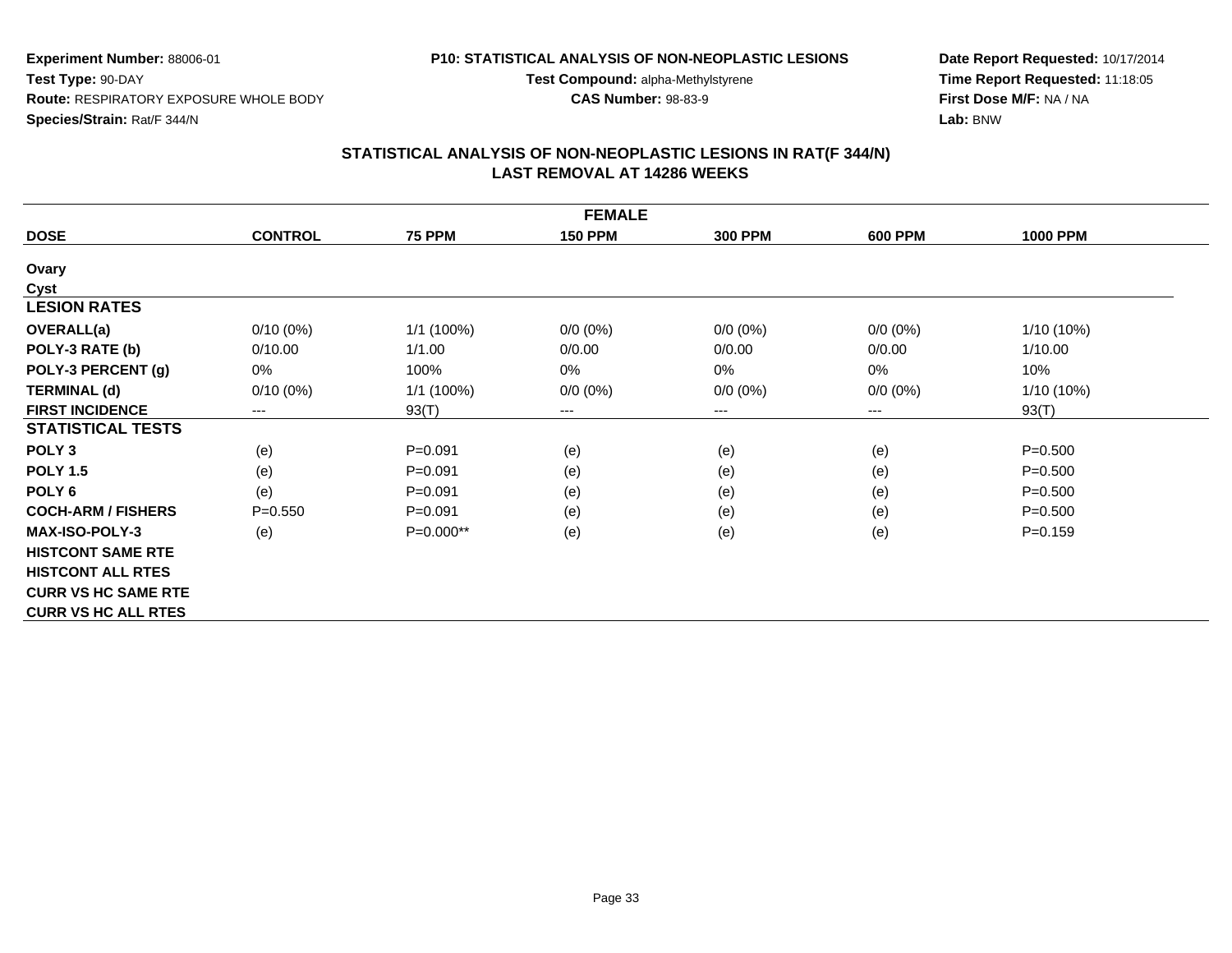# **P10: STATISTICAL ANALYSIS OF NON-NEOPLASTIC LESIONS**

**Test Compound:** alpha-Methylstyrene

**CAS Number:** 98-83-9

**Date Report Requested:** 10/17/2014**Time Report Requested:** 11:18:05**First Dose M/F:** NA / NA**Lab:** BNW

| <b>FEMALE</b>                |                |                        |                |                |                |                 |  |  |  |
|------------------------------|----------------|------------------------|----------------|----------------|----------------|-----------------|--|--|--|
| <b>DOSE</b>                  | <b>CONTROL</b> | <b>75 PPM</b>          | <b>150 PPM</b> | <b>300 PPM</b> | <b>600 PPM</b> | <b>1000 PPM</b> |  |  |  |
| <b>Ovary: Periovarn Tiss</b> |                |                        |                |                |                |                 |  |  |  |
| Cyst                         |                |                        |                |                |                |                 |  |  |  |
| <b>LESION RATES</b>          |                |                        |                |                |                |                 |  |  |  |
| <b>OVERALL(a)</b>            | $0/10(0\%)$    | $0/1$ (0%)             | $0/0 (0\%)$    | $0/0 (0\%)$    | $0/0 (0\%)$    | 1/10 (10%)      |  |  |  |
| POLY-3 RATE (b)              | 0/10.00        | 0/1.00                 | 0/0.00         | 0/0.00         | 0/0.00         | 1/10.00         |  |  |  |
| POLY-3 PERCENT (g)           | $0\%$          | $0\%$                  | $0\%$          | 0%             | 0%             | 10%             |  |  |  |
| <b>TERMINAL (d)</b>          | $0/10(0\%)$    | $0/1$ (0%)             | $0/0 (0\%)$    | $0/0 (0\%)$    | $0/0 (0\%)$    | 1/10 (10%)      |  |  |  |
| <b>FIRST INCIDENCE</b>       | ---            | $\qquad \qquad \cdots$ | $--$           | ---            | ---            | 93(T)           |  |  |  |
| <b>STATISTICAL TESTS</b>     |                |                        |                |                |                |                 |  |  |  |
| POLY <sub>3</sub>            | (e)            | (e)                    | (e)            | (e)            | (e)            | $P = 0.500$     |  |  |  |
| <b>POLY 1.5</b>              | (e)            | (e)                    | (e)            | (e)            | (e)            | $P = 0.500$     |  |  |  |
| POLY 6                       | (e)            | (e)                    | (e)            | (e)            | (e)            | $P = 0.500$     |  |  |  |
| <b>COCH-ARM / FISHERS</b>    | $P=0.254$      | (e)                    | (e)            | (e)            | (e)            | $P = 0.500$     |  |  |  |
| <b>MAX-ISO-POLY-3</b>        | (e)            | (e)                    | (e)            | (e)            | (e)            | $P = 0.159$     |  |  |  |
| <b>HISTCONT SAME RTE</b>     |                |                        |                |                |                |                 |  |  |  |
| <b>HISTCONT ALL RTES</b>     |                |                        |                |                |                |                 |  |  |  |
| <b>CURR VS HC SAME RTE</b>   |                |                        |                |                |                |                 |  |  |  |
| <b>CURR VS HC ALL RTES</b>   |                |                        |                |                |                |                 |  |  |  |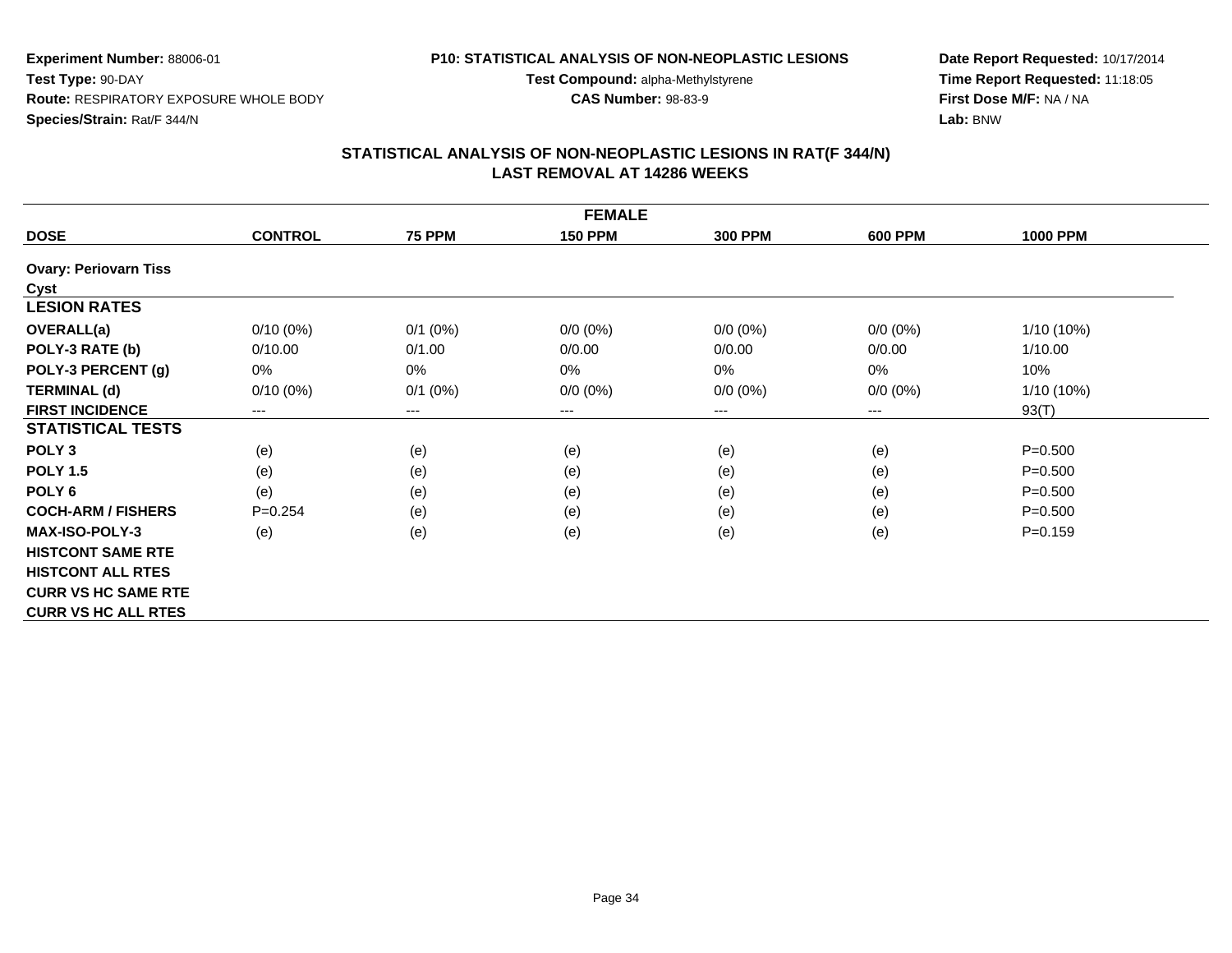#### **P10: STATISTICAL ANALYSIS OF NON-NEOPLASTIC LESIONS**

**Test Compound:** alpha-Methylstyrene

**CAS Number:** 98-83-9

**Date Report Requested:** 10/17/2014**Time Report Requested:** 11:18:05**First Dose M/F:** NA / NA**Lab:** BNW

| <b>FEMALE</b>              |                |               |                |                |                |                                          |  |  |  |
|----------------------------|----------------|---------------|----------------|----------------|----------------|------------------------------------------|--|--|--|
| <b>DOSE</b>                | <b>CONTROL</b> | <b>75 PPM</b> | <b>150 PPM</b> | <b>300 PPM</b> | <b>600 PPM</b> | <b>1000 PPM</b>                          |  |  |  |
| <b>Pancreas</b>            |                |               |                |                |                |                                          |  |  |  |
| <b>Atrophy</b>             |                |               |                |                |                |                                          |  |  |  |
| <b>LESION RATES</b>        |                |               |                |                |                |                                          |  |  |  |
| <b>OVERALL(a)</b>          | $0/10(0\%)$    | $0/0 (0\%)$   | $0/0 (0\%)$    | $0/0 (0\%)$    | $0/0 (0\%)$    | $0/10(0\%)$                              |  |  |  |
| POLY-3 RATE (b)            | 0/10.00        | 0/0.00        | 0/0.00         | 0/0.00         | 0/0.00         | 0/10.00                                  |  |  |  |
| POLY-3 PERCENT (g)         | 0%             | 0%            | 0%             | 0%             | 0%             | 0%                                       |  |  |  |
| <b>TERMINAL (d)</b>        | $0/10(0\%)$    | $0/0 (0\%)$   | $0/0 (0\%)$    | $0/0 (0\%)$    | $0/0 (0\%)$    | $0/10(0\%)$                              |  |  |  |
| <b>FIRST INCIDENCE</b>     | $---$          | $---$         | $---$          | ---            | ---            | $\hspace{0.05cm} \ldots \hspace{0.05cm}$ |  |  |  |
| <b>STATISTICAL TESTS</b>   |                |               |                |                |                |                                          |  |  |  |
| POLY <sub>3</sub>          | (n)            | (n)           | (n)            | (n)            | (n)            | (n)                                      |  |  |  |
| <b>POLY 1.5</b>            | (n)            | (n)           | (n)            | (n)            | (n)            | (n)                                      |  |  |  |
| POLY <sub>6</sub>          | (n)            | (n)           | (n)            | (n)            | (n)            | (n)                                      |  |  |  |
| <b>COCH-ARM / FISHERS</b>  | (n)            | (n)           | (n)            | (n)            | (n)            | (n)                                      |  |  |  |
| <b>MAX-ISO-POLY-3</b>      | (n)            | (n)           | (n)            | (n)            | (n)            | (n)                                      |  |  |  |
| <b>HISTCONT SAME RTE</b>   |                |               |                |                |                |                                          |  |  |  |
| <b>HISTCONT ALL RTES</b>   |                |               |                |                |                |                                          |  |  |  |
| <b>CURR VS HC SAME RTE</b> |                |               |                |                |                |                                          |  |  |  |
| <b>CURR VS HC ALL RTES</b> |                |               |                |                |                |                                          |  |  |  |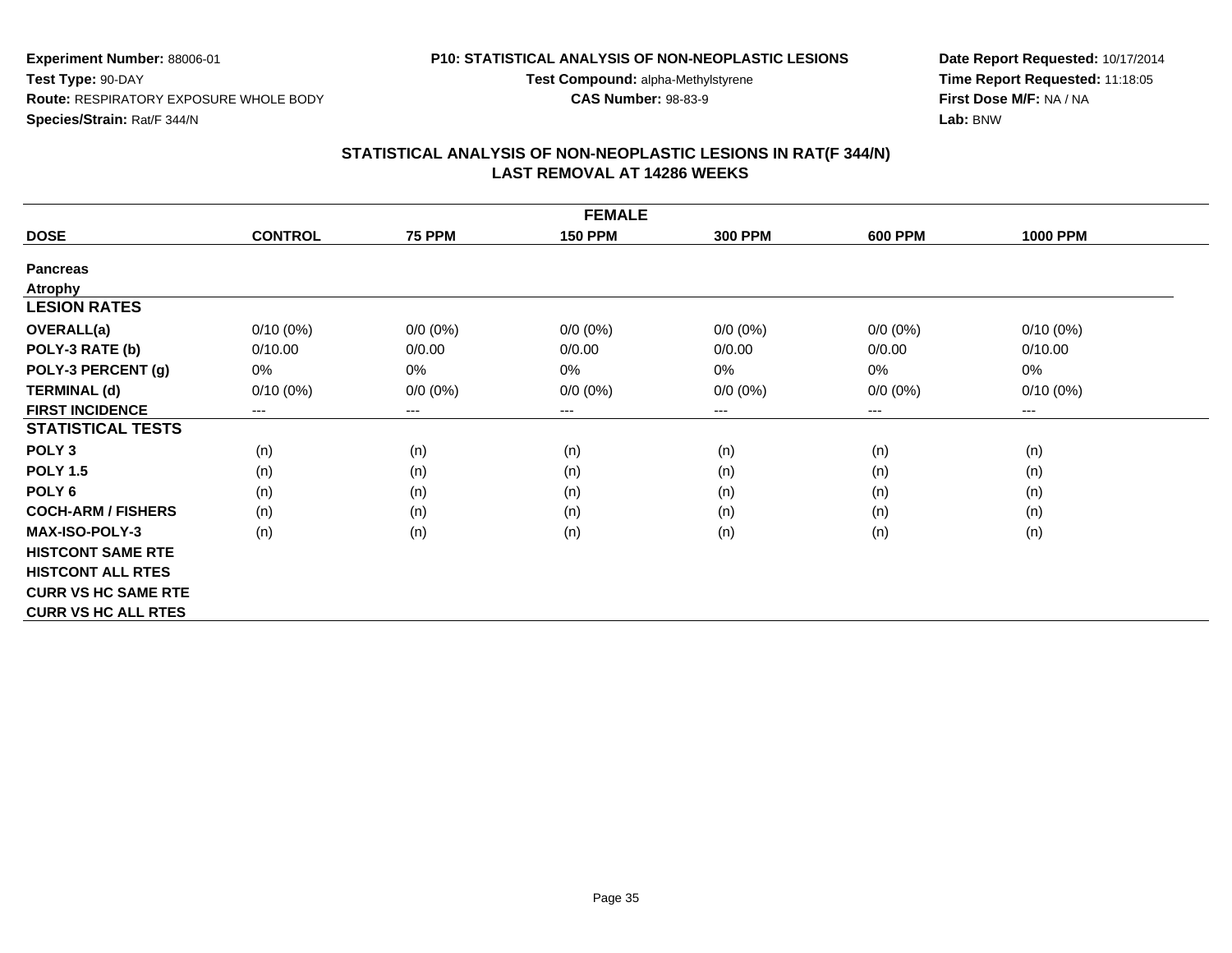# **P10: STATISTICAL ANALYSIS OF NON-NEOPLASTIC LESIONS**

**Test Compound:** alpha-Methylstyrene

**CAS Number:** 98-83-9

**Date Report Requested:** 10/17/2014**Time Report Requested:** 11:18:05**First Dose M/F:** NA / NA**Lab:** BNW

| <b>FEMALE</b>              |                |                            |                |                |                |                 |  |  |  |
|----------------------------|----------------|----------------------------|----------------|----------------|----------------|-----------------|--|--|--|
| <b>DOSE</b>                | <b>CONTROL</b> | <b>75 PPM</b>              | <b>150 PPM</b> | <b>300 PPM</b> | <b>600 PPM</b> | <b>1000 PPM</b> |  |  |  |
| <b>Pleura</b>              |                |                            |                |                |                |                 |  |  |  |
| <b>Inflammation Focal</b>  |                |                            |                |                |                |                 |  |  |  |
| <b>LESION RATES</b>        |                |                            |                |                |                |                 |  |  |  |
| <b>OVERALL(a)</b>          | $0/10(0\%)$    | $0/0 (0\%)$                | $0/0 (0\%)$    | $1/1$ (100%)   | $0/0 (0\%)$    | $0/10(0\%)$     |  |  |  |
| POLY-3 RATE (b)            | 0/10.00        | 0/0.00                     | 0/0.00         | 1/1.00         | 0/0.00         | 0/10.00         |  |  |  |
| POLY-3 PERCENT (g)         | 0%             | 0%                         | $0\%$          | 100%           | 0%             | 0%              |  |  |  |
| <b>TERMINAL (d)</b>        | $0/10(0\%)$    | $0/0 (0\%)$                | $0/0 (0\%)$    | $1/1$ (100%)   | $0/0 (0\%)$    | $0/10(0\%)$     |  |  |  |
| <b>FIRST INCIDENCE</b>     | $---$          | $\qquad \qquad - \qquad -$ | $---$          | 93(T)          | ---            | $--$            |  |  |  |
| <b>STATISTICAL TESTS</b>   |                |                            |                |                |                |                 |  |  |  |
| POLY <sub>3</sub>          | (e)            | (e)                        | (e)            | $P = 0.091$    | (e)            | (e)             |  |  |  |
| <b>POLY 1.5</b>            | (e)            | (e)                        | (e)            | $P = 0.091$    | (e)            | (e)             |  |  |  |
| POLY 6                     | (e)            | (e)                        | (e)            | $P = 0.091$    | (e)            | (e)             |  |  |  |
| <b>COCH-ARM / FISHERS</b>  | $P = 0.508N$   | (e)                        | (e)            | $P = 0.091$    | (e)            | (e)             |  |  |  |
| <b>MAX-ISO-POLY-3</b>      | (e)            | (e)                        | (e)            | $P=0.000**$    | (e)            | (e)             |  |  |  |
| <b>HISTCONT SAME RTE</b>   |                |                            |                |                |                |                 |  |  |  |
| <b>HISTCONT ALL RTES</b>   |                |                            |                |                |                |                 |  |  |  |
| <b>CURR VS HC SAME RTE</b> |                |                            |                |                |                |                 |  |  |  |
| <b>CURR VS HC ALL RTES</b> |                |                            |                |                |                |                 |  |  |  |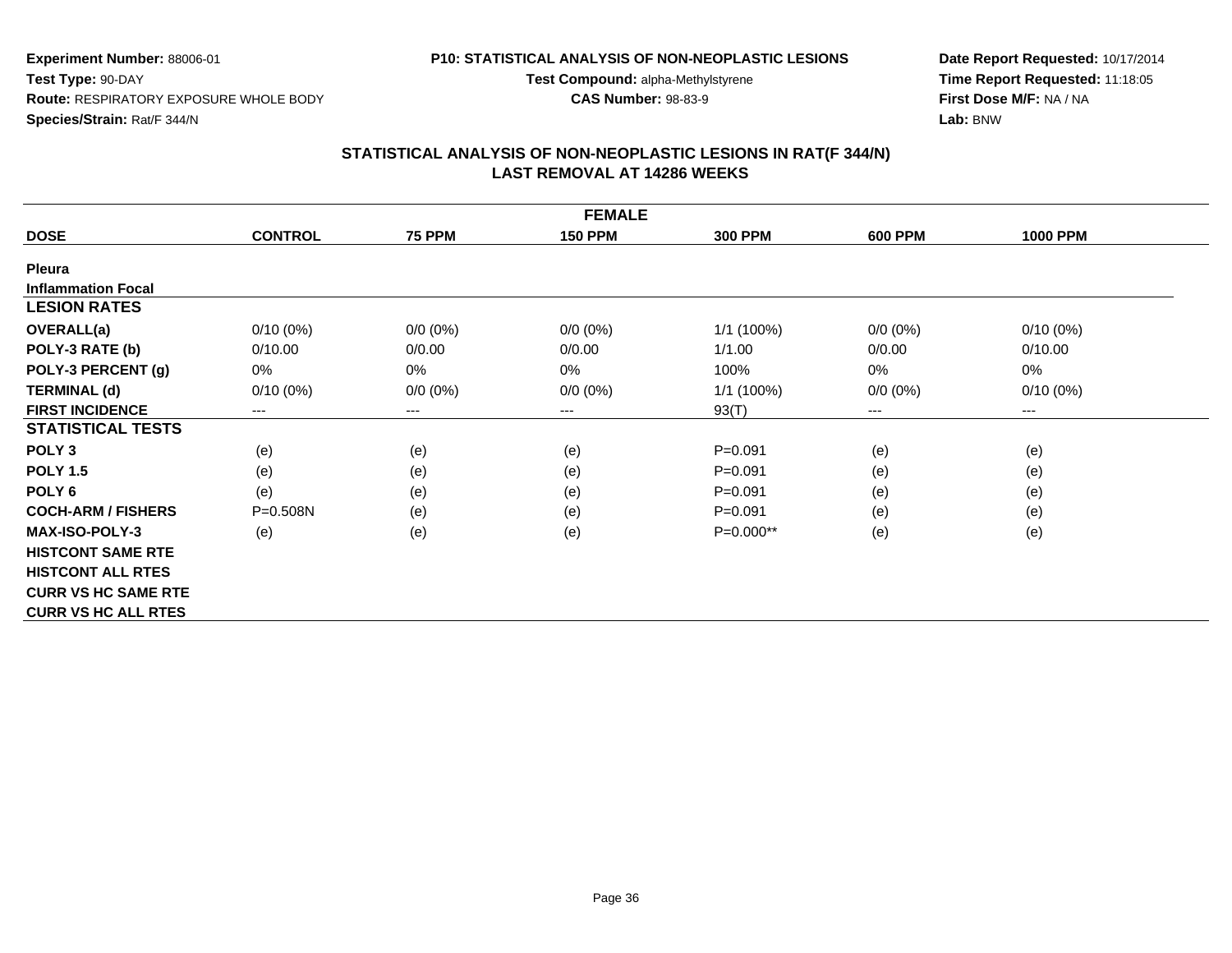#### **P10: STATISTICAL ANALYSIS OF NON-NEOPLASTIC LESIONS**

**Test Compound:** alpha-Methylstyrene

**CAS Number:** 98-83-9

**Date Report Requested:** 10/17/2014**Time Report Requested:** 11:18:05**First Dose M/F:** NA / NA**Lab:** BNW

|                            | <b>FEMALE</b>  |               |                |                |                |                        |  |  |  |  |
|----------------------------|----------------|---------------|----------------|----------------|----------------|------------------------|--|--|--|--|
| <b>DOSE</b>                | <b>CONTROL</b> | <b>75 PPM</b> | <b>150 PPM</b> | <b>300 PPM</b> | <b>600 PPM</b> | <b>1000 PPM</b>        |  |  |  |  |
| Thymus                     |                |               |                |                |                |                        |  |  |  |  |
| Hemorrhage                 |                |               |                |                |                |                        |  |  |  |  |
| <b>LESION RATES</b>        |                |               |                |                |                |                        |  |  |  |  |
| <b>OVERALL(a)</b>          | 1/10 (10%)     | $0/0 (0\%)$   | $0/0 (0\%)$    | $0/0 (0\%)$    | $0/0 (0\%)$    | $0/10(0\%)$            |  |  |  |  |
| POLY-3 RATE (b)            | 1/10.00        | 0/0.00        | 0/0.00         | 0/0.00         | 0/0.00         | 0/10.00                |  |  |  |  |
| POLY-3 PERCENT (g)         | 10%            | 0%            | 0%             | 0%             | $0\%$          | 0%                     |  |  |  |  |
| <b>TERMINAL (d)</b>        | $1/10(10\%)$   | $0/0 (0\%)$   | $0/0 (0\%)$    | $0/0 (0\%)$    | $0/0 (0\%)$    | $0/10(0\%)$            |  |  |  |  |
| <b>FIRST INCIDENCE</b>     | 93(T)          | ---           | $--$           | ---            | ---            | $\qquad \qquad \cdots$ |  |  |  |  |
| <b>STATISTICAL TESTS</b>   |                |               |                |                |                |                        |  |  |  |  |
| POLY <sub>3</sub>          | (e)            | (e)           | (e)            | (e)            | (e)            | $P = 0.500N$           |  |  |  |  |
| <b>POLY 1.5</b>            | (e)            | (e)           | (e)            | (e)            | (e)            | $P = 0.500N$           |  |  |  |  |
| POLY <sub>6</sub>          | (e)            | (e)           | (e)            | (e)            | (e)            | $P = 0.500N$           |  |  |  |  |
| <b>COCH-ARM / FISHERS</b>  | P=0.269N       | (e)           | (e)            | (e)            | (e)            | $P = 0.500N$           |  |  |  |  |
| <b>MAX-ISO-POLY-3</b>      | (e)            | (e)           | (e)            | (e)            | (e)            | P=0.159N               |  |  |  |  |
| <b>HISTCONT SAME RTE</b>   |                |               |                |                |                |                        |  |  |  |  |
| <b>HISTCONT ALL RTES</b>   |                |               |                |                |                |                        |  |  |  |  |
| <b>CURR VS HC SAME RTE</b> |                |               |                |                |                |                        |  |  |  |  |
| <b>CURR VS HC ALL RTES</b> |                |               |                |                |                |                        |  |  |  |  |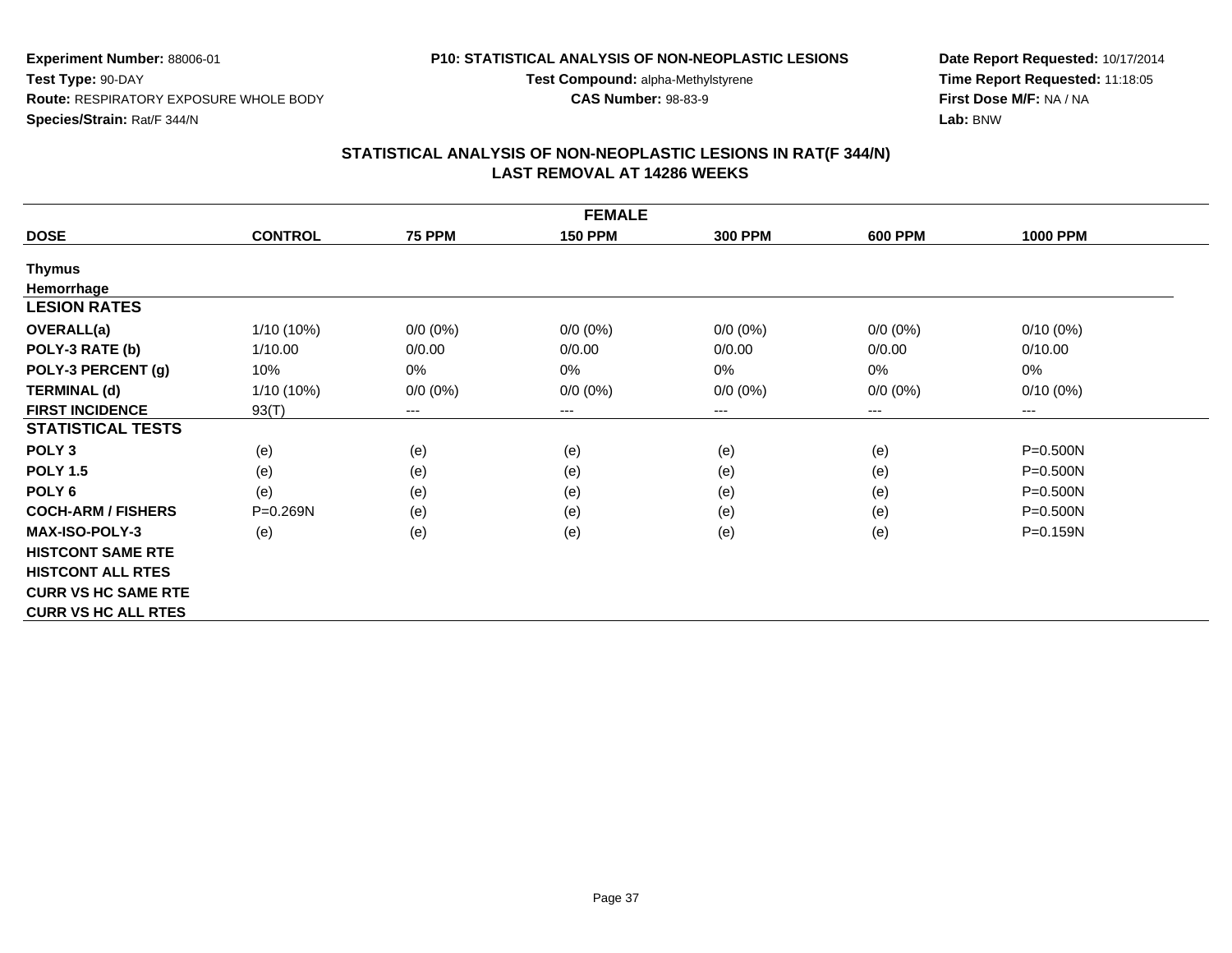#### **P10: STATISTICAL ANALYSIS OF NON-NEOPLASTIC LESIONS**

**Test Compound:** alpha-Methylstyrene

**CAS Number:** 98-83-9

**Date Report Requested:** 10/17/2014**Time Report Requested:** 11:18:05**First Dose M/F:** NA / NA**Lab:** BNW

| <b>FEMALE</b>              |                        |               |                |                |                |                 |  |
|----------------------------|------------------------|---------------|----------------|----------------|----------------|-----------------|--|
| <b>DOSE</b>                | <b>CONTROL</b>         | <b>75 PPM</b> | <b>150 PPM</b> | <b>300 PPM</b> | <b>600 PPM</b> | <b>1000 PPM</b> |  |
| <b>Urinary Bladder</b>     |                        |               |                |                |                |                 |  |
| Hemorrhage                 |                        |               |                |                |                |                 |  |
| <b>LESION RATES</b>        |                        |               |                |                |                |                 |  |
| <b>OVERALL(a)</b>          | $0/10(0\%)$            | $0/0 (0\%)$   | $0/0 (0\%)$    | $0/0 (0\%)$    | $0/0 (0\%)$    | $1/10(10\%)$    |  |
| POLY-3 RATE (b)            | 0/10.00                | 0/0.00        | 0/0.00         | 0/0.00         | 0/0.00         | 1/10.00         |  |
| POLY-3 PERCENT (g)         | 0%                     | 0%            | 0%             | 0%             | $0\%$          | 10%             |  |
| <b>TERMINAL (d)</b>        | $0/10(0\%)$            | $0/0 (0\%)$   | $0/0 (0\%)$    | $0/0 (0\%)$    | $0/0 (0\%)$    | $1/10(10\%)$    |  |
| <b>FIRST INCIDENCE</b>     | $\qquad \qquad \cdots$ | ---           | $--$           | ---            | ---            | 93(T)           |  |
| <b>STATISTICAL TESTS</b>   |                        |               |                |                |                |                 |  |
| POLY <sub>3</sub>          | (e)                    | (e)           | (e)            | (e)            | (e)            | $P = 0.500$     |  |
| <b>POLY 1.5</b>            | (e)                    | (e)           | (e)            | (e)            | (e)            | $P = 0.500$     |  |
| POLY <sub>6</sub>          | (e)                    | (e)           | (e)            | (e)            | (e)            | $P = 0.500$     |  |
| <b>COCH-ARM / FISHERS</b>  | $P=0.269$              | (e)           | (e)            | (e)            | (e)            | $P = 0.500$     |  |
| <b>MAX-ISO-POLY-3</b>      | (e)                    | (e)           | (e)            | (e)            | (e)            | $P = 0.159$     |  |
| <b>HISTCONT SAME RTE</b>   |                        |               |                |                |                |                 |  |
| <b>HISTCONT ALL RTES</b>   |                        |               |                |                |                |                 |  |
| <b>CURR VS HC SAME RTE</b> |                        |               |                |                |                |                 |  |
| <b>CURR VS HC ALL RTES</b> |                        |               |                |                |                |                 |  |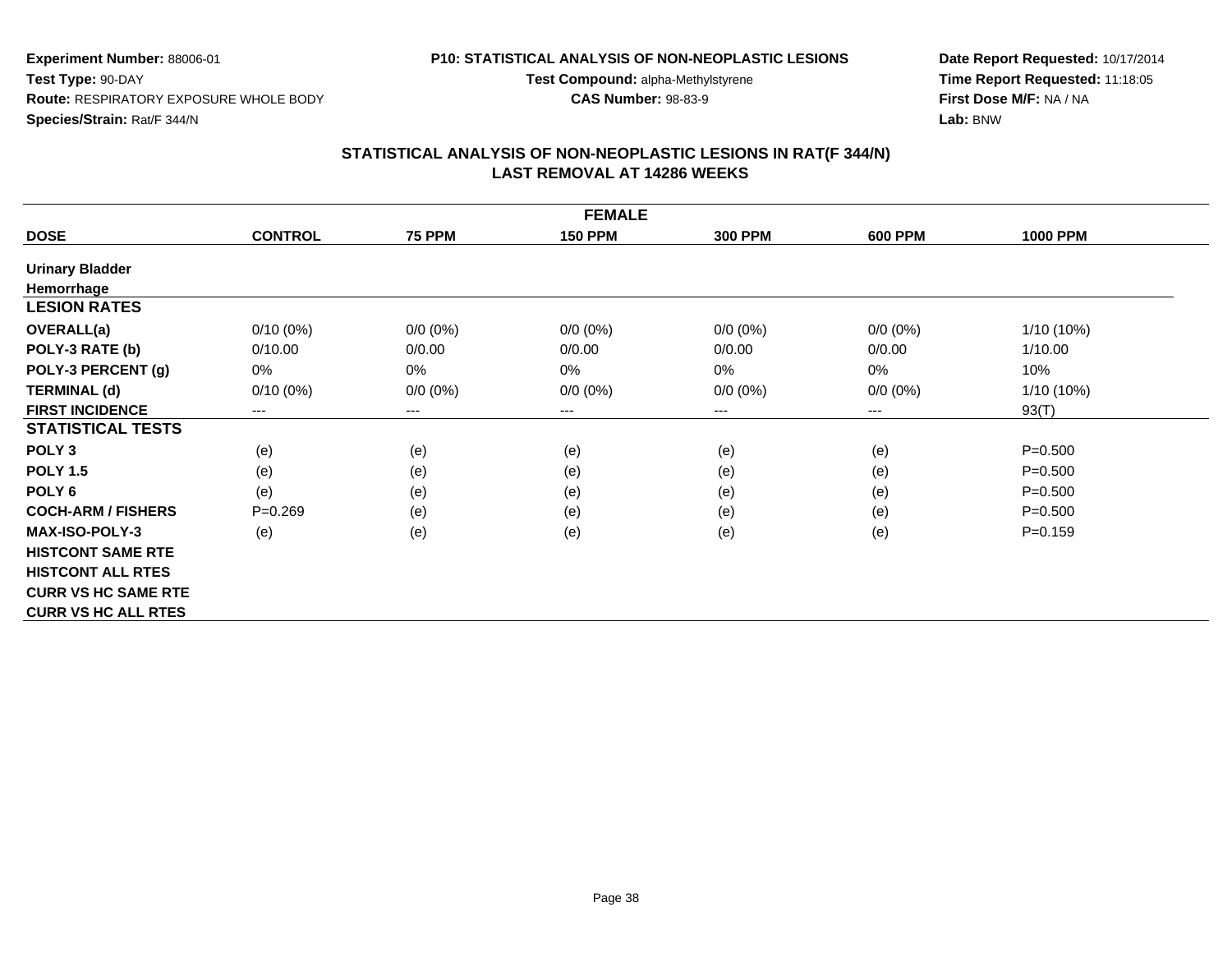# **P10: STATISTICAL ANALYSIS OF NON-NEOPLASTIC LESIONS**

**Test Compound:** alpha-Methylstyrene

**CAS Number:** 98-83-9

**Date Report Requested:** 10/17/2014**Time Report Requested:** 11:18:05**First Dose M/F:** NA / NA**Lab:** BNW

| <b>FEMALE</b>                          |                |               |                |                |                |                 |  |
|----------------------------------------|----------------|---------------|----------------|----------------|----------------|-----------------|--|
| <b>DOSE</b>                            | <b>CONTROL</b> | <b>75 PPM</b> | <b>150 PPM</b> | <b>300 PPM</b> | <b>600 PPM</b> | <b>1000 PPM</b> |  |
| <b>Urinary Bladder: Transit Epithe</b> |                |               |                |                |                |                 |  |
| <b>Erosion</b>                         |                |               |                |                |                |                 |  |
| <b>LESION RATES</b>                    |                |               |                |                |                |                 |  |
| <b>OVERALL(a)</b>                      | $0/10(0\%)$    | $0/0 (0\%)$   | $0/0 (0\%)$    | $0/0 (0\%)$    | $0/0 (0\%)$    | 1/10 (10%)      |  |
| POLY-3 RATE (b)                        | 0/10.00        | 0/0.00        | 0/0.00         | 0/0.00         | 0/0.00         | 1/10.00         |  |
| POLY-3 PERCENT (g)                     | 0%             | 0%            | 0%             | 0%             | $0\%$          | 10%             |  |
| <b>TERMINAL (d)</b>                    | $0/10(0\%)$    | $0/0 (0\%)$   | $0/0 (0\%)$    | $0/0 (0\%)$    | $0/0 (0\%)$    | 1/10 (10%)      |  |
| <b>FIRST INCIDENCE</b>                 | $---$          | $--$          | ---            | ---            | $---$          | 93(T)           |  |
| <b>STATISTICAL TESTS</b>               |                |               |                |                |                |                 |  |
| POLY <sub>3</sub>                      | (e)            | (e)           | (e)            | (e)            | (e)            | $P = 0.500$     |  |
| <b>POLY 1.5</b>                        | (e)            | (e)           | (e)            | (e)            | (e)            | $P = 0.500$     |  |
| POLY <sub>6</sub>                      | (e)            | (e)           | (e)            | (e)            | (e)            | $P = 0.500$     |  |
| <b>COCH-ARM / FISHERS</b>              | $P = 0.269$    | (e)           | (e)            | (e)            | (e)            | $P = 0.500$     |  |
| <b>MAX-ISO-POLY-3</b>                  | (e)            | (e)           | (e)            | (e)            | (e)            | $P = 0.159$     |  |
| <b>HISTCONT SAME RTE</b>               |                |               |                |                |                |                 |  |
| <b>HISTCONT ALL RTES</b>               |                |               |                |                |                |                 |  |
| <b>CURR VS HC SAME RTE</b>             |                |               |                |                |                |                 |  |
| <b>CURR VS HC ALL RTES</b>             |                |               |                |                |                |                 |  |